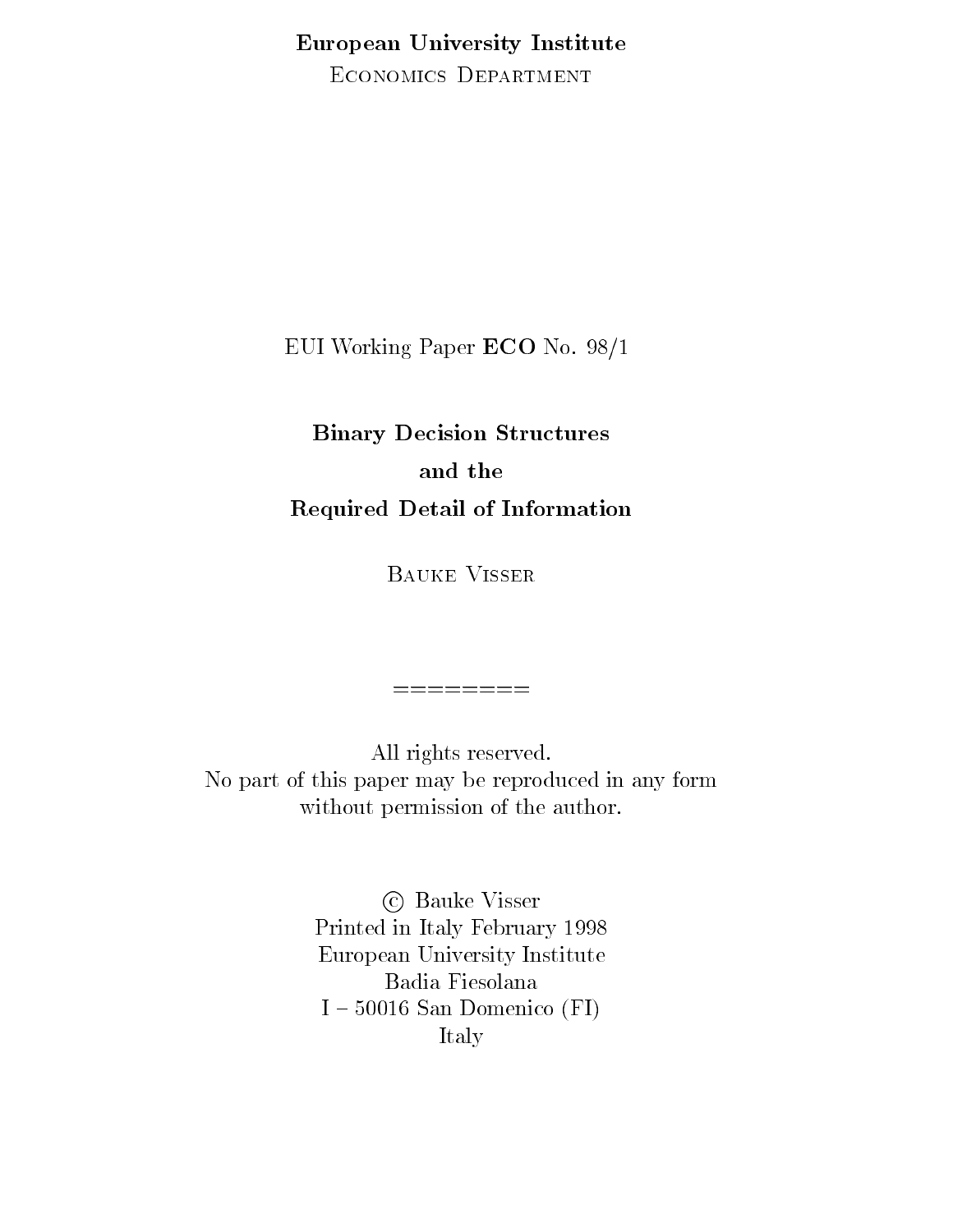# Binary Decision Structures and the Required Detail of Information

Bauke Visser European University Institute

February 18, 1998

#### Abstract

How much does one need to know about the characteristics of heterogeneous agents in order to position them correctly in an organizational structure? This question is addressed in a project selection framework with error-prone decision-makers.

Keywords: Organizational Structure, Organizational Complexity, Information

JEL classification numbers: D70, D80

I am grateful to Steve Martin and Spyros Vassilakis for comments on an earlierversion of this paper, and to Etienne Billette de Villemeur for stimulating conversations.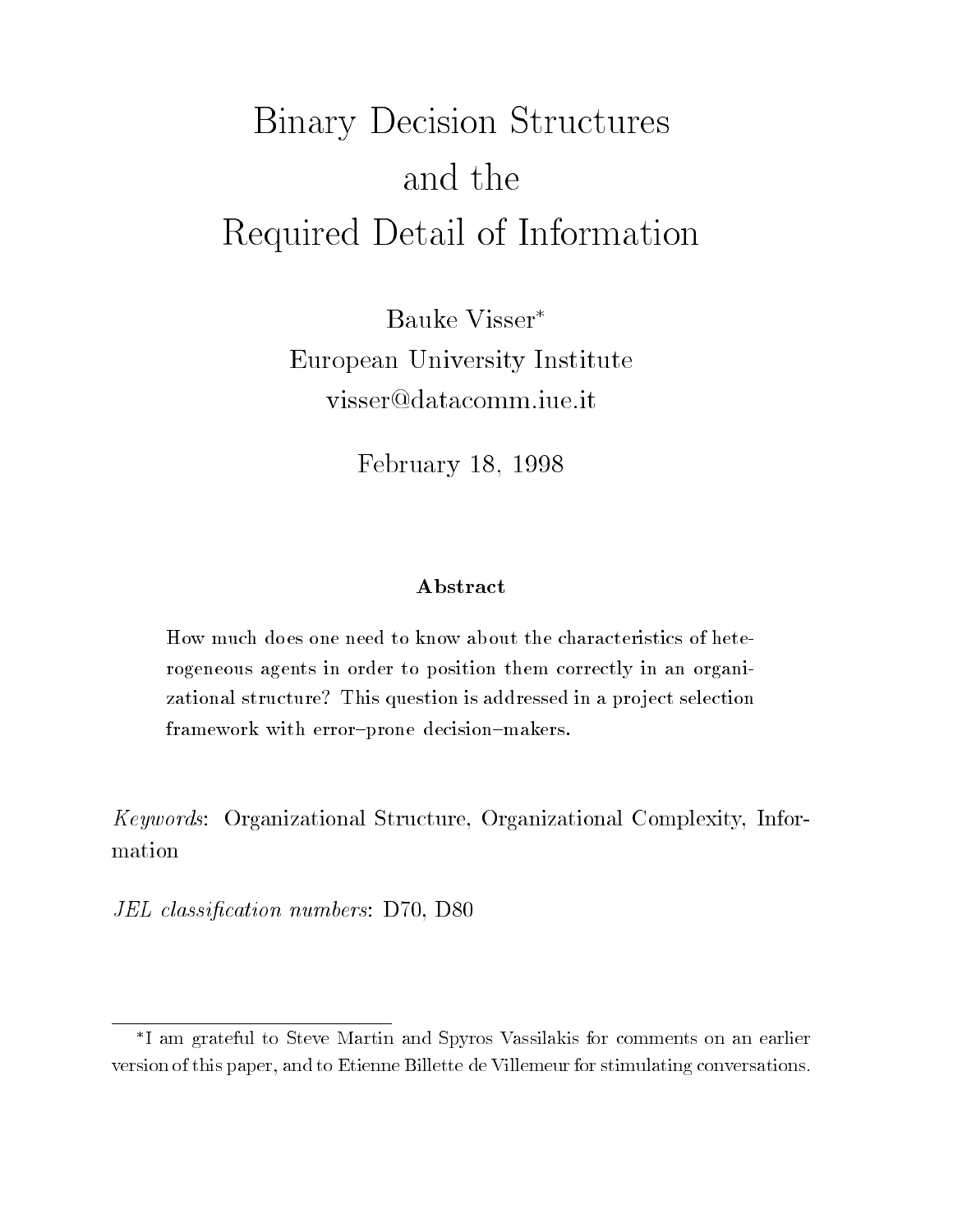# 1 Introduction

It is hard to understand what the relevance is of uncertainty, diversity, and complexity for organizational design, communication, and decisionmaking if not the resulting difficulty in making correct choices and the accompanying iikelinood of erroneous decisions." Thdeed, Herbert Simon has made a point of stressing that it are the limited cognitive capabilities of individual human beings that requires organizational decision{making to be multi-person decision-making. However, words like "errors", "erroneous decisions", "fallible decision-makers" and the like, are virtually absent from the literature on organizational design and communication. This may be the result of the predominantly mechanistic characterization of organizational communication as information processing which tends to focus on channels of communication and messages sent.<sup>2</sup> The presence of a full rationality assumption forms another obstacle to a discussion of faulty decision-making.<sup>3</sup> Moreover, many authors tend to use abstract phrases like organizational agents that are "affected by" or "prompted" by" their environment and its characteristics, or information about threats and opportunities in the environment that "initiates" or "influences" organizational actions, by which the authors perhaps implicitly refer to the possibility of error-prone decision-makers. In any event, faulty decision-

<sup>&</sup>lt;sup>1</sup>There is a large literature dealing with the effect of uncertainty, diversity, and complexity on organizational design in general and on decision{making and organizationalcommunication in particular. See Galbraith (1973), March and Simon (1993), Thompson (1968), and many of the contributions in Jablin et al. (1987) and in Hirokawa and Poole (1986). Contributions to the principal-agent literature and the literature on pricing behaviour may serve as other examples.

<sup>&</sup>lt;sup>2</sup> Some recent contributions to the economics literature on organizational design that equate communication to information processing are Radner (1993), and Bolton andDewatripont (1994).

<sup>&</sup>lt;sup>3</sup>See the discussion of the various perspectives on organizational communication in Krone et al.  $(1987)$ , and in Euske and Roberts (1987). In the principal-agent literature, the optimality of the contract, and hence the absence of errors, is guaranteed by therationality of the contract designer.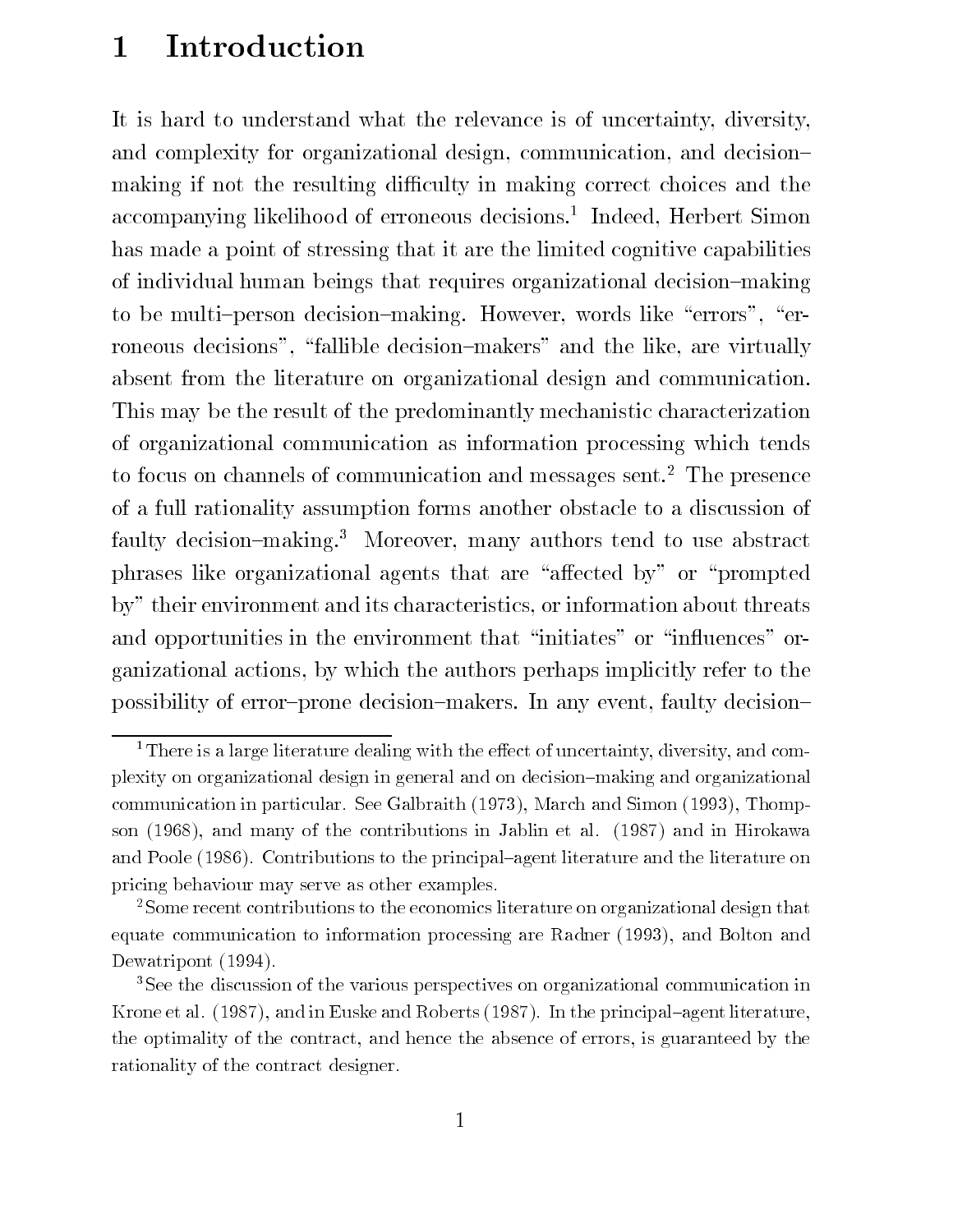making receives explicit attention from only two small, complementary sets of papers.

Concerning the causes of systematically erroneous decisions, Donald Campbell provides various explanations based on certain human traits. With action preferred to paralysis (especially when a decision should eventually be taken), and in the presence of an associative memory, human beings show a tendency to fill gaps in messages and information that reach them, and to assimilate current information to past information on the basis of particular clues and similarities.<sup>4</sup> Miller provides an indeed dramatic example showing how a long distance between the original source of a message and the eventual user of the message may radically distort the content of the message:

"A reporter was present at a hamlet burned down by the U.S. Army's 1st Air Cavalry Division in 1967. Investigation showed that the order from the division headquarters to the brigade was: "On no occasion must hamlets be burned down." The brigade radioed the battalion: "Do not burn down any hamlets unless you are absolutely convinced that the Viet Cong are in them." The battalion radioed the infantry company at the scene: "If you think there are any Viet Cong in the hamlet, burn it down." The company commander ordered his troops: "Burn down that hamlet."<sup>5</sup>

Although I am not sure what the reason was behind the replacement of the unconditional order "On no occasion must hamlets be burned down" by the *conditional* command "Do not burn down any hamlets unless you are absolutely convinced that the Viet Cong are in them," it seems hard to interpret as a random error. Indeed, it might be that on previous occasions the order send by division headquarters had had this conditional

 $4$ See Campbell (1959), pp. 341-351.

 $5$ Miller quoted in Huber and Daft (1987), p. 150.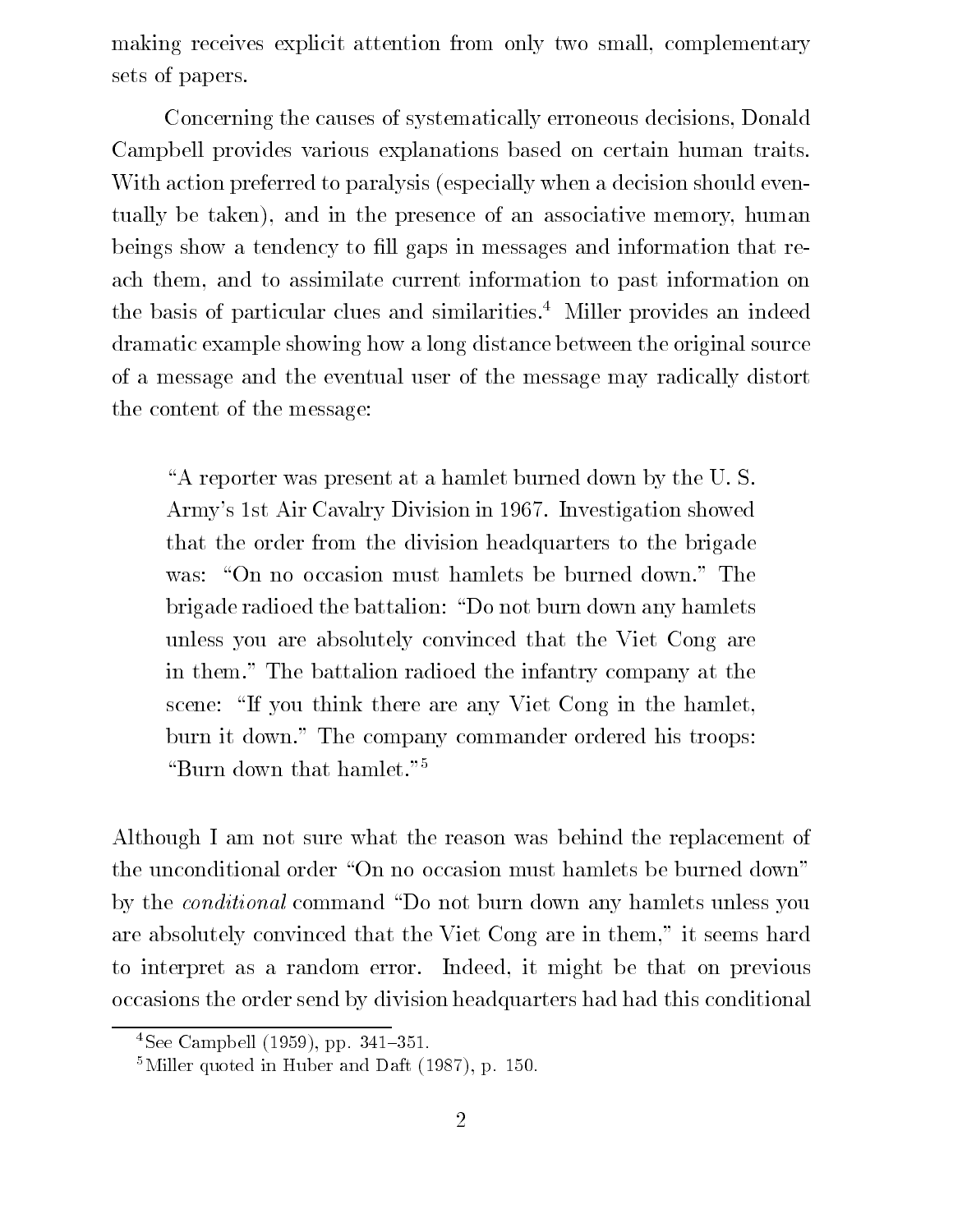structure. The current message may have been interpreted by association as a conditional command.

Campbell also notes that if a group of persons has to decide on an issue the variation in their opinion is likely to diminish as a result of communication between the members of the group. He is not specific, however, about the precise way group communication affects the variety of opinions.6 At the time Campbell wrote, communication theory was still in its infancy, but even contemporary accounts of group communication theory pay scant attention to the interaction between communication structure and resulting errors. Randy Hirokawa and Dirk Scheerhorn (1986) do not go beyond the claim that "the social influence exerted on the group by individual members will effectively facilitate or prevent the occurrence of  $(\ldots)$  potential sources of faulty group decision-making" (p. 76). In Gouran and Hirokawa (1986) various ways to counter erroneous inferences and decisions are listed, but the role of communication structure is not mentioned.

Indeed, the only thorough discussion of the way structure and errors interact that I am aware can be found in a series of papers by Raj Sah and Joseph Stiglitz, and by Shmuel Nitzan, Jacob Paroush et al. In either case, agents must decide whether to accept or to reject a project. An error arises when a good project is rejected or when a bad project is accepted. Sah and Stiglitz characterise an agent by a pair of probabilities capturing the likelihood with which these errors arise. They compare simple organizational architectures that differ with respect to the sequential structure of the pro ject screening process in terms of the expected value of the pro jects that are eventually implemented. Nitzan, Paroush et al., on the other hand, characterise an agent by the overall probability of faulty decisions, and ignore sequential decision structures.<sup>7</sup>

 $6$ Campbell (1959), pp. 360-362

 $^7$ Sah and Stiglitz (1985, 1986, 1988). Papers by Hendrikse (1992), Ioannides (1987), and Koh (1992, 1993a, 1993b, 1994a, 1994b) extend results obtained by Sah and Stiglitz. For the other approach see, e.g., Nitzan and Paroush (1982) and Karotkin, Nitzan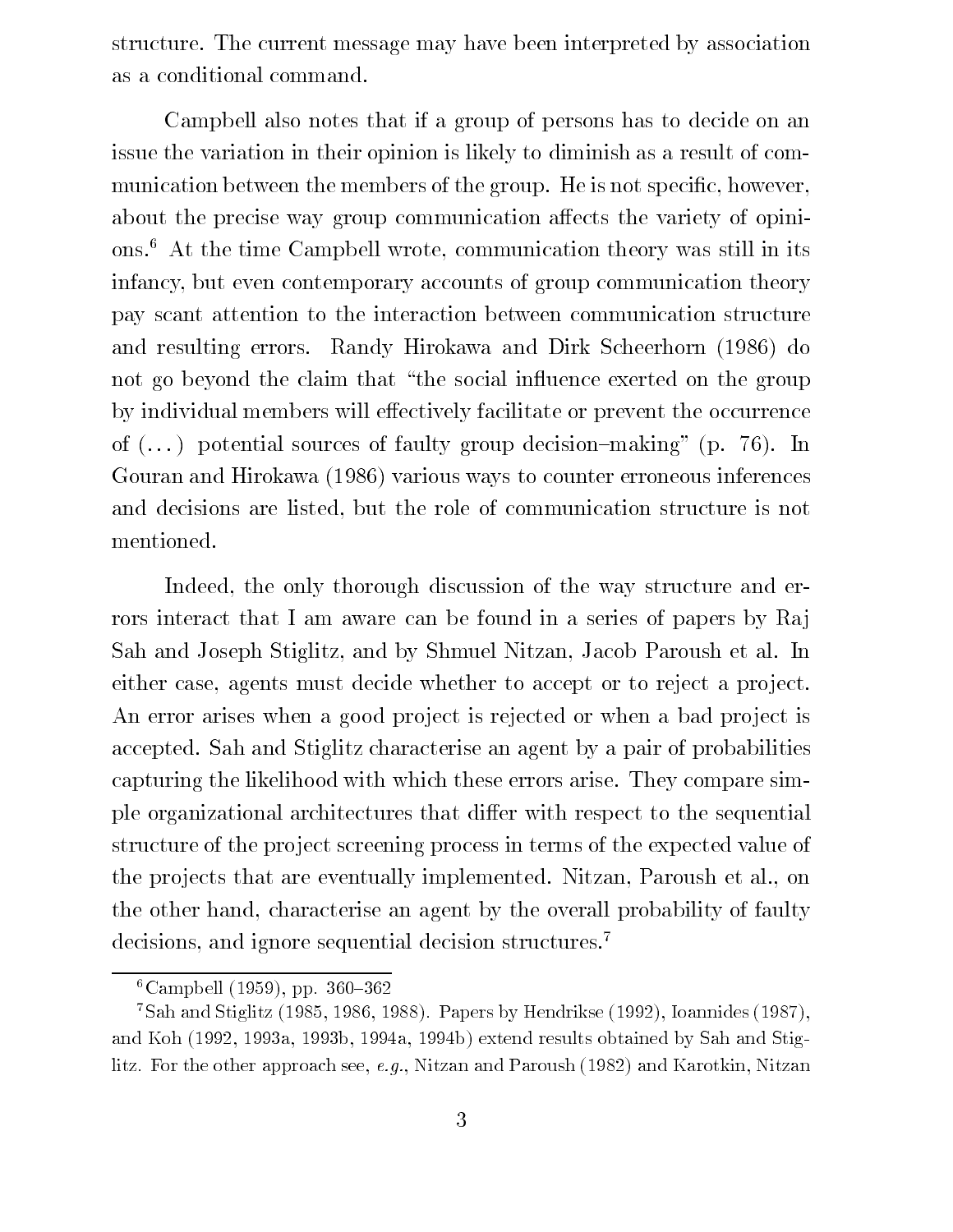In this paper I use Sah and Stiglitz' framework, and address the following two questions. Suppose that some agents are more error-prone than others, what then should be their optimal ordering within a given organizational structure? Who should be the first to evaluate a project, who should be next? Does the positioning of agents matter at all? This leads to the second question. How much does one need to know about the screening qualities of the individual agents to allocate them correctly? Suppose the ordering of agents matters. Does the ordering depend on the relative quality (who is the better agent?) or does it depend on the exact qualities of the agents under examination?

In theory, then, one can distinguish organizational structures on the basis of the detail in information necessary to find the optimal allocation of heterogeneous agents to positions within these structures. This paper classies organizational structures on the basis of such informational requirements.

The interest in such a classification stems from a few observations. First of all, if more detail cannot be obtained, or it can be acquired but only in a distorted form and at a cost, organizations that require less detailed information for the determination of the optimal positioning of agents have a clear advantage over structures requiring more detailed inrormation, *ceteris parious* 

Secondly, with any increase in detail necessary to optimally position heterogeneous agents, errors becomes more likely. Although an organizational form requiring information that is more detailed than some other structure may perform better if the employees have been positioned correctly, its performance may be highly sensitive to errors in the positioning of agents. Indeed, these errors may cause the former to perform worse than the latter. Probably, the less detail required, the more robust a decision structure is to such errors.

and Paroush (1988).

 $8$  Ceteris paribus, since the organization that requires more detailed information may perform better than the other when the information needed is actually available.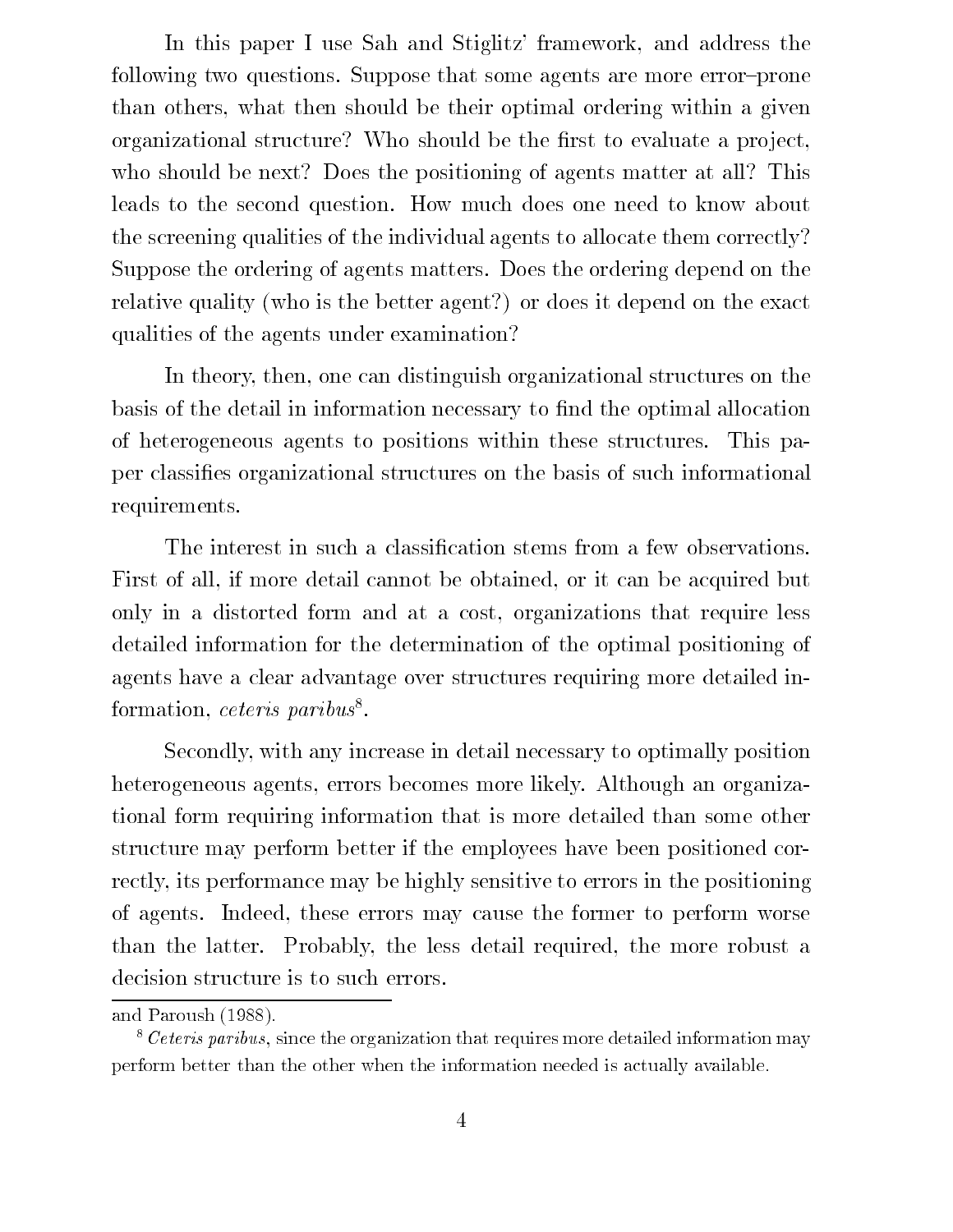Thirdly, this paper suggests a novel way to think about the complexity of an organization. The notion of complexity gures prominently in the literature on the design of organizational structures. A structure is called complex if it contains many interdependent parts whose individual functioning is of importance to the overall performance of the organization. The more complex an organization the heavier the demands on its information processing capacities.<sup>9</sup> The analysis in the sections that follow contributes to the literature on organizational design by discussing the complexity of an organization in terms of the level of detail in information required to optimally structure error-prone agents.

Turning to the results, I show which organizational structures require no information at all about the screening capabilities of the agents. These structures are all characterized by the fact that every agent only evaluates a project if the preceding agents have all accepted the project or all preceding agents have rejected the project. The second class of structures are those that require only ordinal knowledge about the qualities of the agents. This class of structures is characterized by the fact that every agent's decision  $can$  be final. In other words, there is not an agent whose evaluation will always be followed by some other agent's evaluation, irrespective of the former agent's decision to accept or reject. Indeed, the mere presence of one agent whose decision will always be followed by some other agent's evaluation is enough to make ordinal information insufficient to find the optimal ordering of agents.

Section 2 describes the model in detail. Section 3 states the main propositions. Section 4 concludes. The proofs of the lemma's can be found in the appendix.

<sup>&</sup>lt;sup>9</sup>See Galbraith (1973), Huber and Daft (1987), Jablin (1987), and Scott (1981) among many others.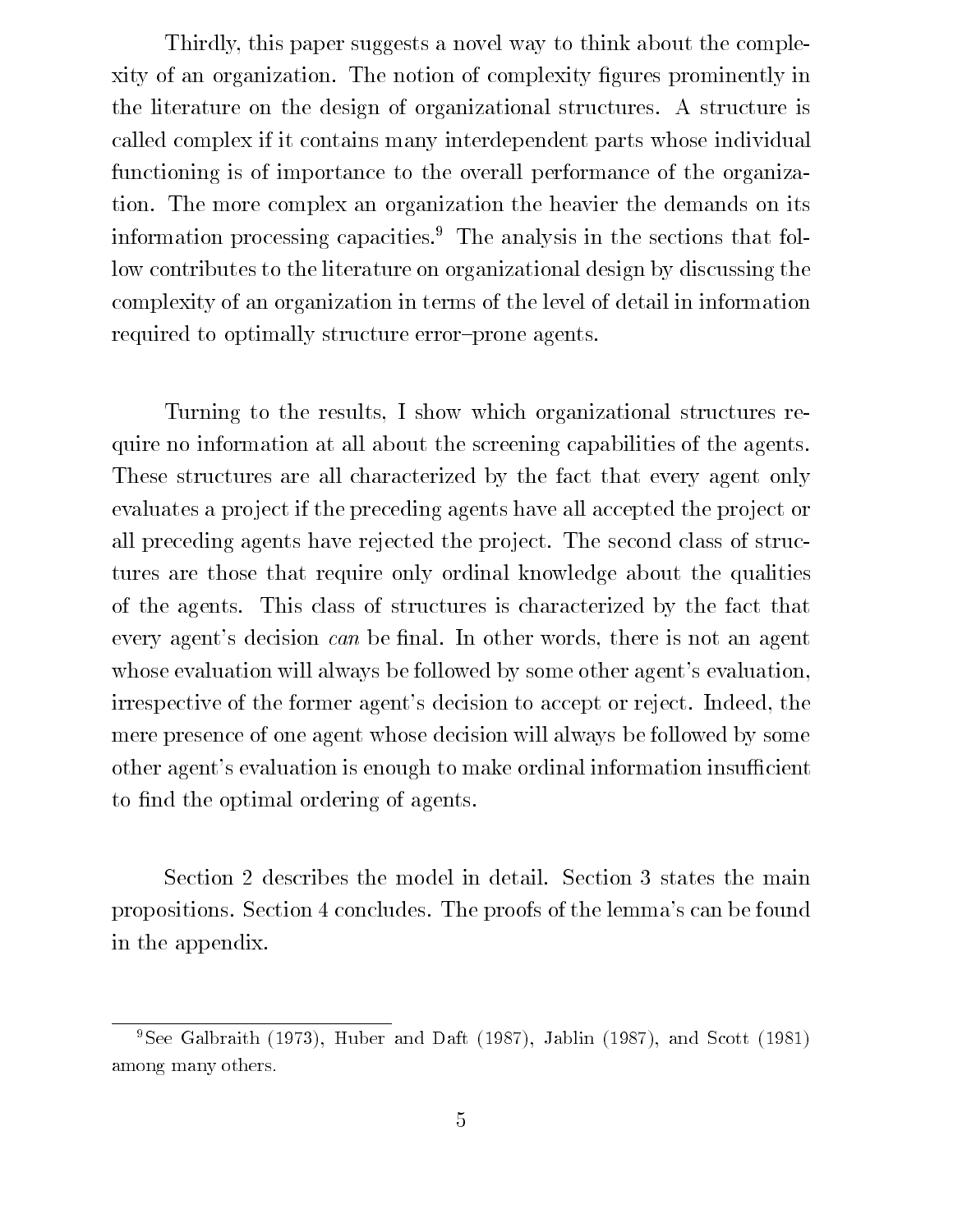# 2 The Model

In this section I rigorously characterize the main elements of the model: the project environment, the agents, different degrees of fineness of information about the screening capabilities of the agents, and the organizations.

### 2.1 The Project Environment

There exists a pool of projects of size 1. Projects can be either of good quality,  $q = g$  (which is the case with probability  $\alpha$ ), or of bad quality,  $q = b$  (which is the case with probability  $1 - \alpha$ ). An implemented, good project gives rise to a profit  $X_1$ , while an implemented, bad project leads to a loss equal to  $-X_2$ .

#### 2.2 The Agents

An agent  $i \in I = \{1,\ldots,n\}$  can either accept, A, or reject, R, a project. That is, the action set  $D_i$  equals  $D_i = \{A, R\}$  for every  $i \in I$ . Agent i is characterized by a pair of probabilities  $(p^s_i, p^v_i)$ . The first element stands for the probability with which agent  $i$  accepts a good quality project, while the second represents the probability with which he accepts bad pro jects. This pair of probabilities captures the screening capabilities of i. I assume that an agent is fallible: some bad pro jects are accepted, while some good ones are rejected. Moreover, I assume that an agent is \better" than a randomizing device using a fair coin. Having projects selected by the toss of a coin means that half of the good and half of the bad projects are accepted. An agent does better, in that he accepts more than one out of two good projects, and rejects more than half of the time a bad project.<sup>10</sup>

 $\tilde{\phantom{a}}$  defining agent  $i$  is better than a randomizing device using a fair coin . In terms of  $\phantom{a}$ the sign of the dierence in prots generated by the addition of i or the device to some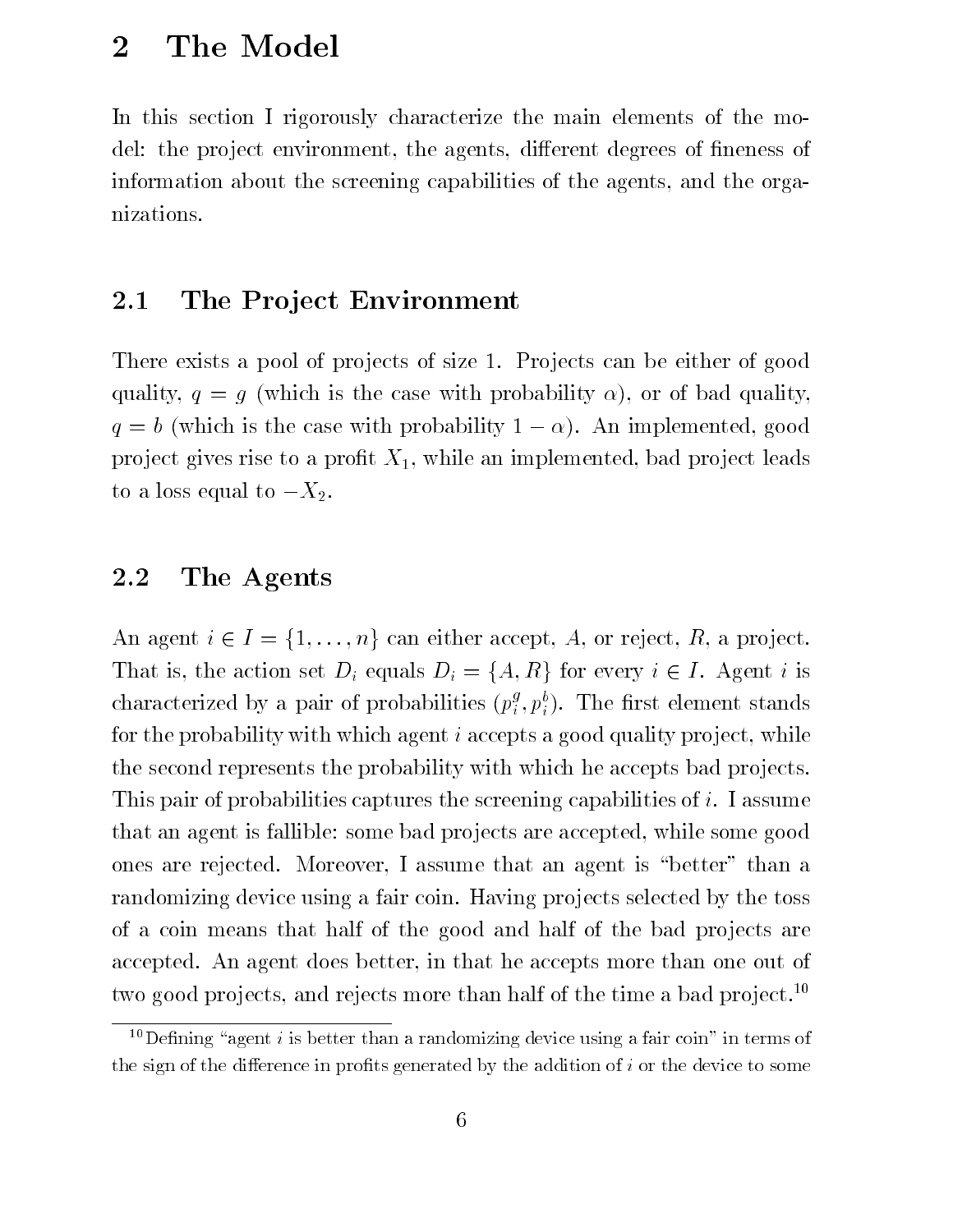**Definition 1** Agent i will be called better than a randomizing device using a fair coin if and only if  $p_i^* < 1/2 < p_i^*$ .

Similarly, agent i will be called *better* than agent j if the former accepts more good projects than the latter, and rejects more bad projects than the latter.

**Definition 2** For any two agents i and j, agent i is called better than agent j if and only if  $p_i^* > p_i^*$  and  $p_i^* < p_i^*$ . That i is better than j will be denoted by  $i \succ j$ .

Assuming that every agent is better than a fair coin, but still fallible then amounts to:

**Assumption 1** For every agent  $i \in I$ ,  $0 < p_i^{\circ} < 1/2 < p_i^{\circ} < 1$ .

The set I will only contain agents whose screening characteristics are ordered in the following way.

### Assumption 2 For every  $i, j \in I$  either  $i \succ j$  or  $j \succ i$ .

The possibility of identical agents is therefore excluded. This only strengthens the results I derive below. Although the agents are ordered in this sense, this does not mean that this ordering is known. In this chapter, I distinguish three types of information concerning the screening capabilities of the agents: no information at all, ordinal information, and cardinal information. The distinction is based on the degree of fineness of information.

 $\alpha$ isting organization A is, in general, denerut as it makes the ordinal statement or  $i$ being better or not than the device dependent on cardinal knowledge of the probabilitiescharacterizing the agents working in A. The only case in which such cardinal knowledge is not required is when agent i is better or not than the device according to denition 1. The same holds,  $mwa\bar{u}v\bar{v}$  mutations for the definition of agent  $i$  being better than agent  $\pm$ j.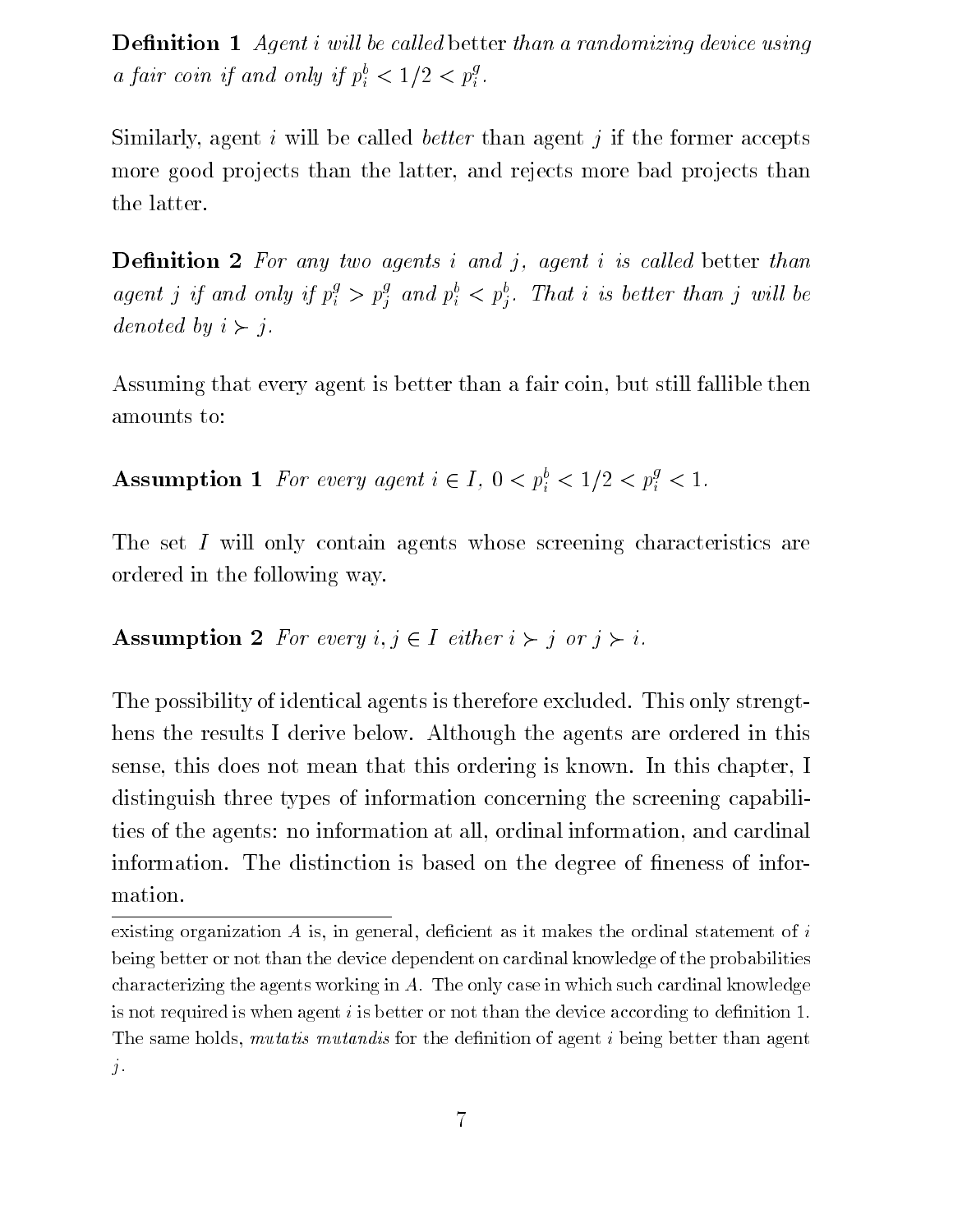**Definition 3** If there is no information about the screening capabilities of any agent  $i \in I$ , one does not know the pair  $(p_i^s, p_i^e)$  of any agent, nor can one order the agents using definition 2. Indeed, one only knows that agents are fallible, and that they are better than a fair coin.

The other extreme in terms of richness of information about the agents is cardinal information:

**Definition 4** There is cardinal information about the screening capabilities of all the agents  $i \in I$  if for every i the pair  $(p_i^s, p_i^v)$  is known.

In between no information at all and cardinal information about all the agents there is the situation of ordinal information.<sup>11</sup> Ordinal information means information about the ordering of agents in terms of their screening qualities.

**Definition 5** There is ordinal information about the screening capabilities of the agents  $i \in I$  if only the ordering based on assumption 2 is known, and agents are known to be fallible and to be better than a randomizing device using a fair coin.

#### 2.3 The organizations

An organization is characterized by its structure and by the distribution of agents over the organizational positions.

**Definition 6** An organizational structure  $\Sigma$  is a finite binary arborescence, i.e., an organizational structure is a finite, directed, rooted tree, in which at every node  $\sigma$  two edges start.<sup>12</sup>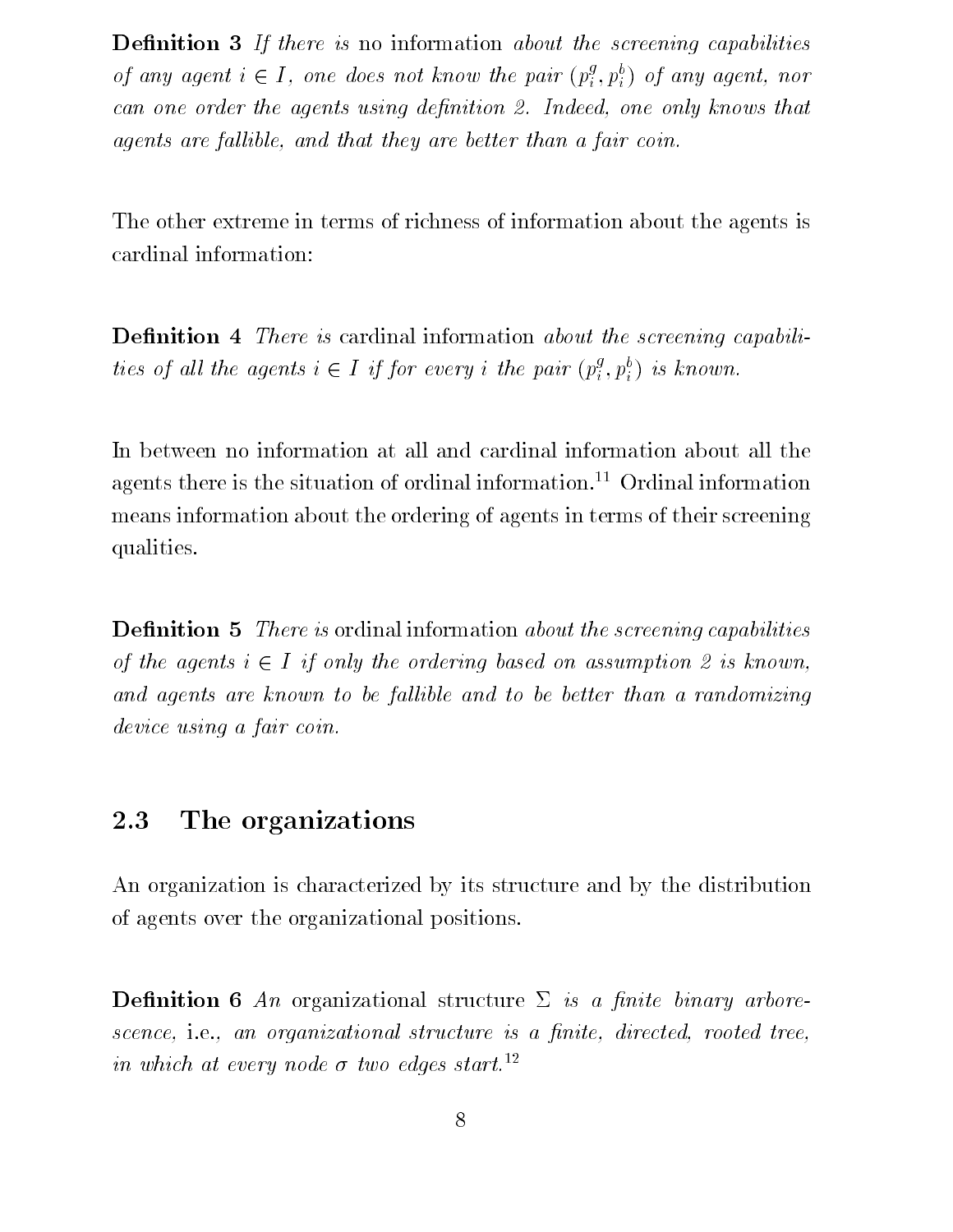

Figure 1: An organizational structure  $\Sigma$ 

An example is the structure shown in figure 1. The nodes stand for organizational departments, bureaus, or desks, and the directed edges represent the direction of flow of evaluated projects. The labels on the edges starting at a node are associated with the actions taken at that node. Since an organizational structure is a binary arborescence, every node  $\sigma$  can be reached by just one, finite, ordered series of Accept and/or Reject decisions. Every node will be indexed by this series of decisions. For example, a node that is reached after an acceptance and a successive rejection, will be denoted by  $\sigma_{ar}$ . The root is denoted by  $\sigma$ . That part of the structure that starts with the node  $\sigma_{aa}$  is itself a structure, and will be called a sub-structure. It will be indexed by the unique series of decisions through which it can be reached. Hence, the sub-structure starting after first an acceptance and then a rejection is denoted by  $\Sigma_{AR}$ .

<sup>&</sup>lt;sup>11</sup>I am not claiming that this is the only type of information between both extremes. Indeed, the analysis in the next section suggests that a few other degrees of fineness could be usefully introduced.

 $\lq$  -  $\lq$  ne organization is a *tree*, since no project reaches one and the same desk twice. It is a rooted tree, since one and the same bureau is the rst to evaluate every pro ject. The tree is directed because pro jects 
ow just in one direction between two successive bureaus. The tree is binary, since at every organizational position a pro ject can either accepted or rejected. Finally, the tree is 161666. Shifte the human of nodes the structure contains is finite. For a discussion of graph terminology and concepts see, for example, L. R. Foulds (1992).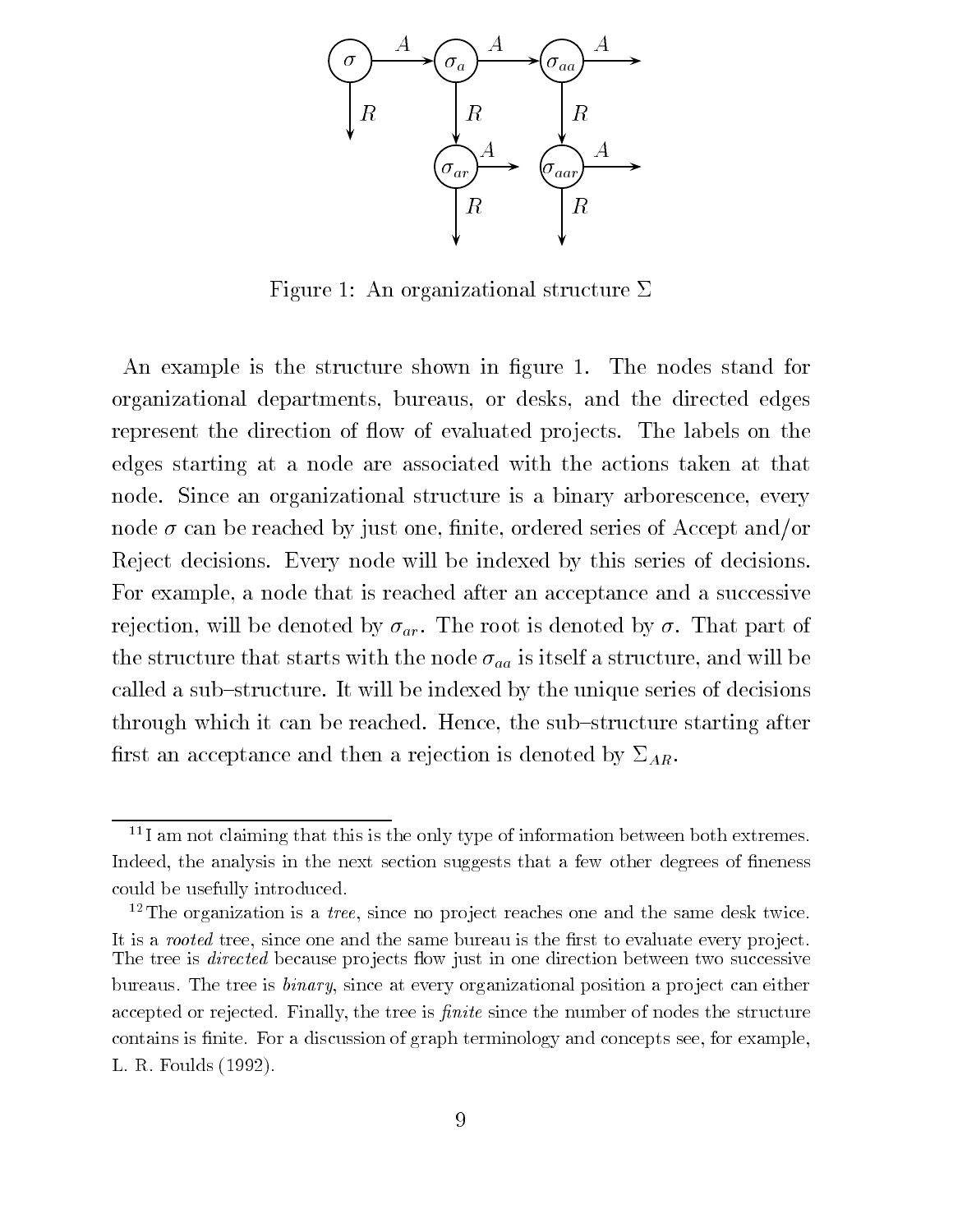It will be useful to let j, l, and k stand for a finite series of  $A$ 's and R's (or of a's and r's).<sup>13</sup> The symbol  $\sigma_j$  may even stand for the root  $\sigma$ , and analogously  $\Sigma_j$  may denote the whole structure  $\Sigma$ .

For every pair of nodes  $(\sigma_i, \sigma_l)$  let  $\omega(\sigma_i, \sigma_l)$  denote the first common predecessor of  $\sigma_j$  and  $\sigma_l$ . Graphically, this is the first node that is on both the path back from  $\sigma_j$  to the root  $\sigma$ , and on the path back from  $\sigma_l$  to the root. The sub-structure  $\Sigma(\sigma_j, \sigma_l)$  is important in the determination of the difference in profit ensuing from swapping nodes  $\sigma_i$  and  $\sigma_l$ .

**Definition 7** Let  $\Sigma(\sigma_j, \sigma_l)$  be defined as the sub-structure that starts with node  $\omega(\sigma_i, \sigma_l)$ .

 $\Sigma(\sigma_i, \sigma_l)$  is, in some sense, the smallest sub-structure that contains both  $\sigma_i$  and  $\sigma_l$ .

**Example** In figure 1,  $\omega(\sigma_{ar}, \sigma_{aa}) = \sigma_a$ , while the sub-structure  $\Sigma(\sigma_{ar}, \sigma_{aa})$ equals  $\Sigma_A$ .

Figure 2 shows the three different ways in which a node can be connected to its successive sub-structure(s). There are three basic building blocks that allow one to build any organizational structure. The first is a node  $\sigma_j$ , an edge labeled A, and a sub-structure  $\Sigma_{jA}$ . This building block is called a *hierarchical* connection, and will be represented by  $\sigma_j \mathcal{H} \Sigma_{jA}$ ; the second is a node  $\sigma_j$ , an edge labeled R, and a sub-structure  $\Sigma_{jR}$ . Such a building block is called a polyarchical connection, and will be represented by  $\sigma_j \mathcal{P} \Sigma_{jR}$ ; and thirdly a node  $\sigma_j$ , an edge labeled A, a sub-structure  $\Sigma_{jA}$ , an edge R, and a sub-structure  $\Sigma_{jR}$ . This building block is coined an *omniarchical* connection, and will be denoted by  $\mathcal{O}(\sigma_j, \Sigma_{jA}, \Sigma_{jR})$ . Since any sub-structure can be considered a structure itself, any organizational structure can be recursively constructed using these three building blocks. This can be done in either of two ways. Either one adds nodes at the ends

 $13$  Capitals will be used for (possible degenerate) sub-organizations, and small letters for single nodes.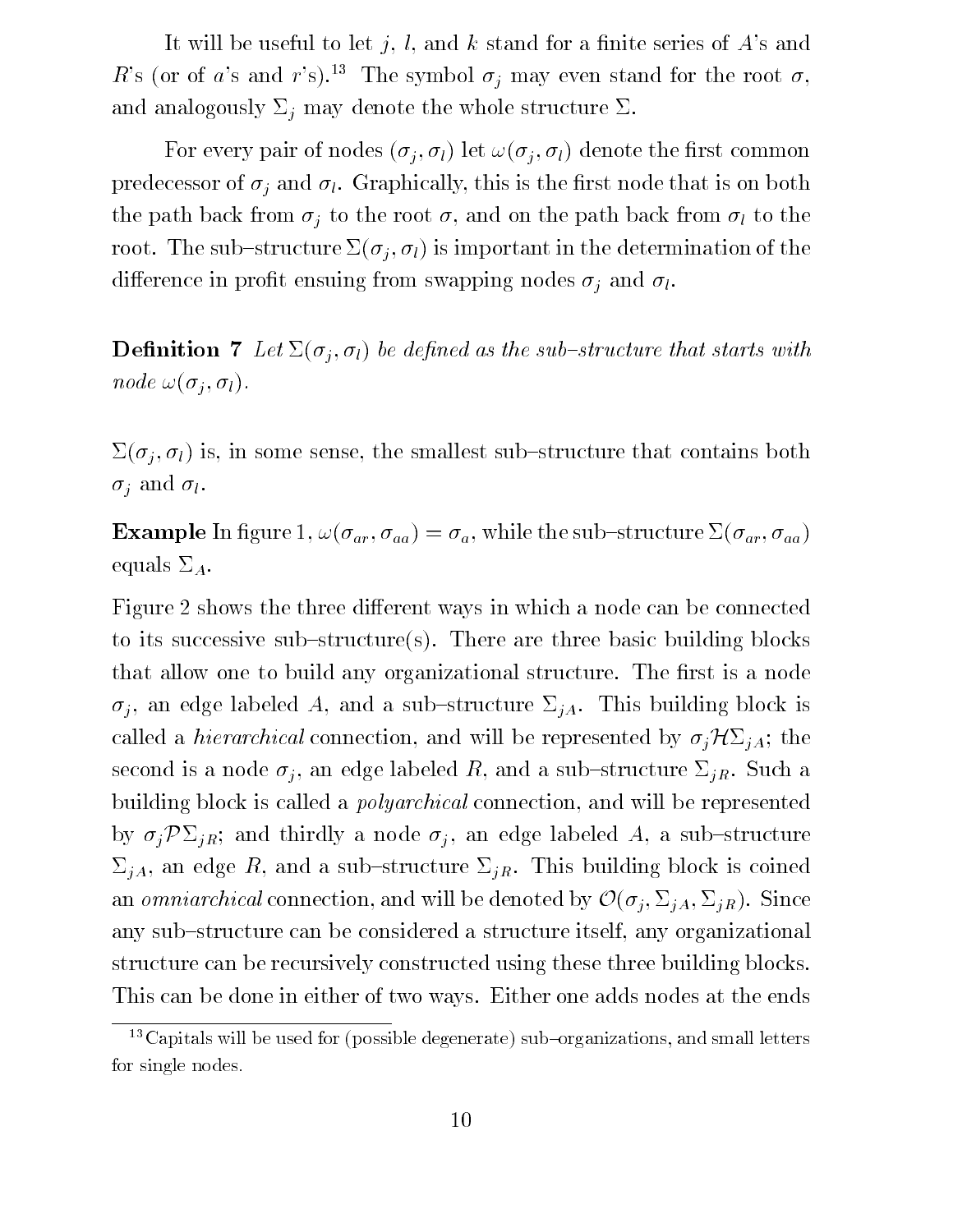

Figure 2: The three building blocks

of the arrows of nodes that are part of existing structures, or one adds nodes "in front of" existing structures, by having the arrows of the new nodes connecting to the existing structure(s). The latter way of forming structures is used in the proofs of the propositions in this chapter.

To make clear that a structure takes on a particular form, the symbol " $\stackrel{S}{=}$ " is used. Hence,  $\Sigma \stackrel{S}{=} \sigma \mathcal{P} \Sigma_A$  becomes a meaningful expression.

**Example (continued)** The structure in figure 1 is uniquely described by the expression  $\Sigma \stackrel{S}{=} \sigma \mathcal{H} \mathcal{O}(\sigma_a, \sigma_{aa} \mathcal{P} \sigma_{aar}, \sigma_{ar}).$ 

A structure that contains only hierarchical (polyarchical) connections is called a pure hierarchy (polyarchy). A pure structure refers to either of these. A linear structure may contain both hierarchical and polyarchical connections, but does certainly not have omniarchical connections. A linear structure consisting of both hierarchical and polyarchical connections is called a mixed linear structure. The linearity refers to the fact that the graphical representation of such a structure can be linear, with all nodes on one line, and with the label on the horizontal connection between any two nodes either  $R$  or  $A$ .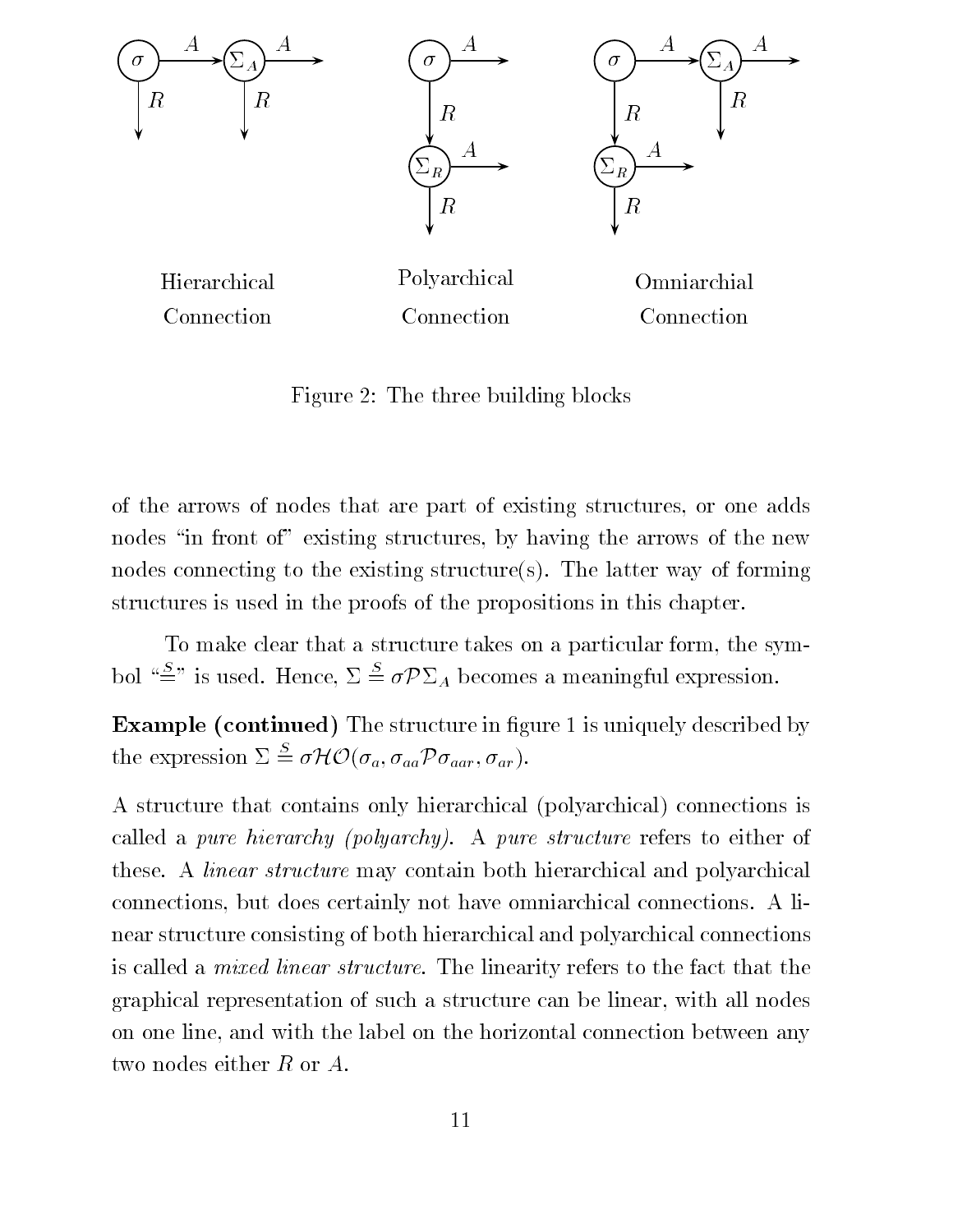Associated with every structure  $\Sigma$  is a probability function  $p(\Sigma; q)$ , which gives the probability with which a project of quality q will be accepted. Often, the notation  $p(\Sigma)$ , without special reference to the precise quality q, will be used instead of  $p(\Sigma; q)$ . Obviously, the precise probability depends on the identity of the agents located at the various nodes. Let  $p(\sigma_i)$  stand for the probability that a project will be accepted at node  $\sigma_i$ , and  $p(\Sigma_i)$  for the probability that sub-structure  $\Sigma_i$  accepts a project. Exploiting the fact that  $\Sigma$  can be recursively constructed, one can define  $p(\Sigma)$  using the following recursive definition.

$$
p(\Sigma_j) = \begin{cases} p(\sigma_j)p(\Sigma_{jA}) & \text{if } \Sigma_j \stackrel{S}{=} \sigma_j \mathcal{H} \Sigma_{jA} \\ p(\sigma_j) + (1 - p(\sigma_j))p(\Sigma_{jR}) & \text{if } \Sigma_j \stackrel{S}{=} \sigma_j \mathcal{P} \Sigma_{jR} \\ p(\sigma_j)p(\Sigma_{jA}) + (1 - p(\sigma_j))p(\Sigma_{jR}) & \text{if } \Sigma_j \stackrel{S}{=} \mathcal{O}(\sigma_j, \Sigma_{jA}, \Sigma_{jR}) \end{cases}
$$
(1)

Example (continued) Consider the example, depicted in figure 1, of  $\Sigma \stackrel{\scriptscriptstyle \omega}{=} \sigma \mathcal{H} \mathcal{O}(\sigma_a, \sigma_{aa} \mathcal{P} \sigma_{aar}, \sigma_{ar})$ . Its probability function equals

$$
p(\Sigma) = p(\sigma) \left[ p(\sigma_a) \left( p(\sigma_{aa}) + (1 - p(\sigma_{aa})) p(\sigma_{aar}) \right) + (1 - p(\sigma_r)) p(\sigma_{ar}) \right]
$$
\n(2)

Within a given structure, the heterogeneous agents have to be allocated to nodes in such a way as to maximize the expected profit.

**Definition 8** An allocation  $\phi: I \to \Sigma$  is a mapping from the set of agents I to the set of organizational positions  $\Sigma^{14}$ 

An organization specifies both a structure and an allocation of agents to organizational positions.

### **Definition 9** The pair  $(\Sigma, \phi)$  is called an organization.

<sup>14</sup>Note that the allocation is a mapping from agents to nodes, not from nodes toagents. This implies no limitation in the framework studied here as I exclude the possibility of identical agents. Note moreover that one needs to increase the numberof agents with the number of organizational positions.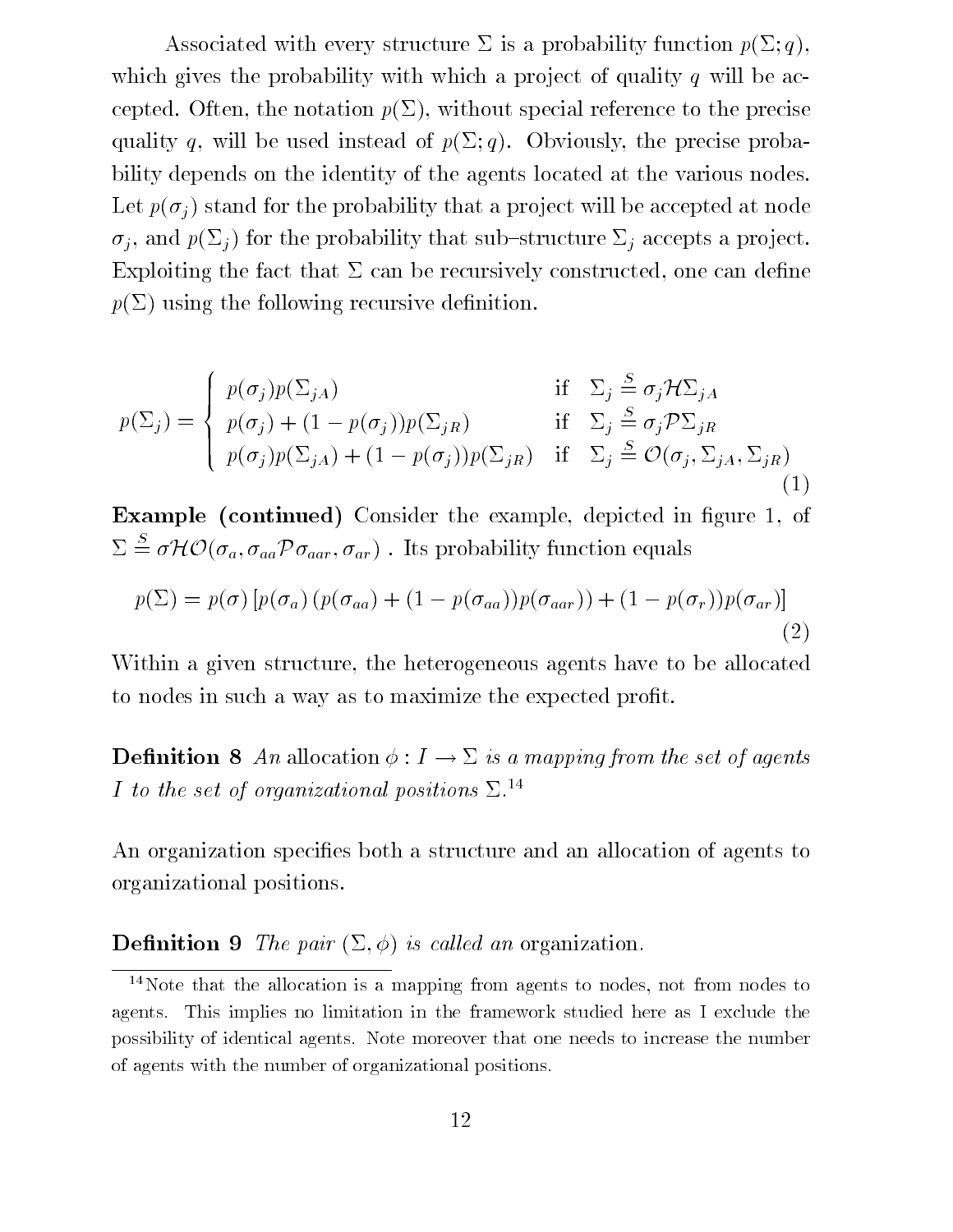The probability that an organization  $(\Sigma, \phi)$  accepts a project of quality q is denoted by  $p(\Sigma, \phi, q)$ . It can be calculated by substituting into the probability function  $p(\Sigma; q)$  the values of  $p_i^\star$  in the organizational positions according to the allocation  $\phi$ . Take the example of structure  $\Sigma \cong \mathcal{O}(\sigma, \sigma_a \mathcal{P} \sigma_{ar} \mathcal{H} \sigma_{ara}, \sigma_r)$ , and suppose that the allocation of agents  $(1, 2, 3, 4, 5)$  equals  $\phi(1) = (\sigma)$ ,  $\phi(2) = (\sigma_a)$ ,  $\phi(3) = (\sigma_{aa})$ ,  $\phi(4) = (\sigma_{ar})$ , and  $\phi(5) = (\sigma_{aar})$ . The probability that organization  $(\Sigma, \phi)$  accepts a project of good quality then becomes

$$
p(\Sigma, \phi; g) = p_1^g \left[ p_2^g (p_3^g + (1 - p_3^g) p_5^g) + (1 - p_2^g) p_4^g \right]
$$
 (3)

The expected profit of organization  $(\Sigma, \phi)$  equals

$$
E(\Pi; \Sigma, \phi) = \alpha X_1 p(\Sigma, \phi; g) - (1 - \alpha) X_2 p(\Sigma, \phi; b)
$$
\n(4)

Let  $\Phi_{\Sigma}^*(I)$  be the set of allocations  $\phi_{\Sigma}^*(I)$  that maximizes expression (4) for a given structure  $\Sigma$  (and for a given set I). The question the propositions in the next section answer is twofold. First of all, which structures  $\Sigma$  allow the elements of  $\Phi_{\Sigma}^*(I)$  to be determined using no information about the characteristics of the agents at all? And secondly, which structures  $\Sigma$  make ordinal information about these characteristics necessary and sufficient to find the optimal allocation.

In proving these propositions the following notation is useful. If, for a given structure  $\Sigma$ , the allocation of two agents to a pair of organizational positions  $j$  and l can be swapped without affecting the expected profit of the organization this will be denoted by  $j \sim l$ . If, for a given structure  $\Sigma$ the agent located at node  $j$  is better than the agent at node l this will be written as  $j > l$ . Indeed, it proves to be convenient to say that "node j is better than node  $l$ " instead of "the agent located at node j is ...". In a similar vein, it will be convenient to "swap nodes", instead of "swapping agents" at particular nodes.

The exclamation mark  $\cdot$ !" above a symbol means "should", or, in other words, that the relationship containing some binary operator to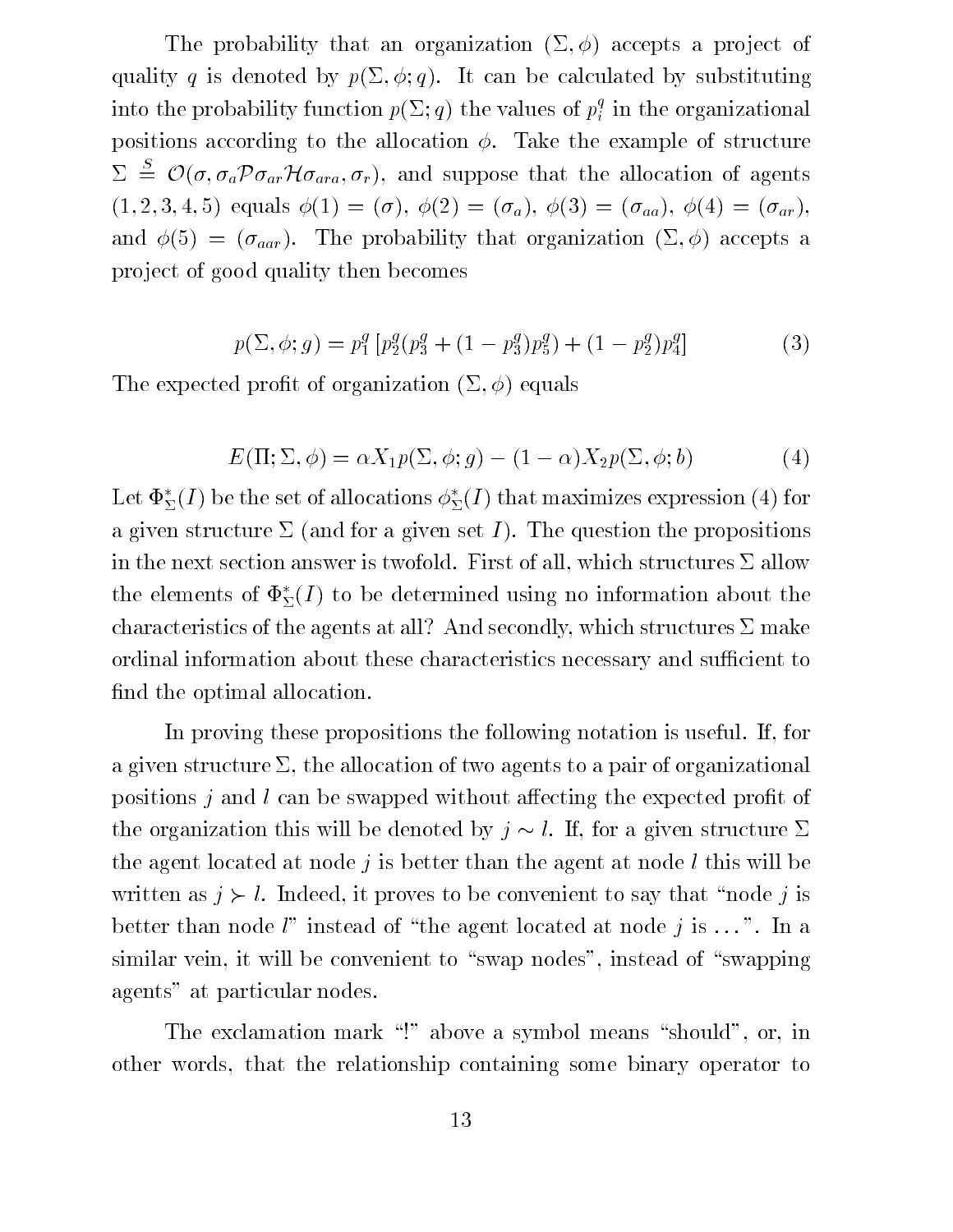which the exclamation mark is added is required to hold for some other condition to be satisfied. This other condition is usually the limitation of the optimizer's knowledge to ordinal information about the characteristics of the agents. For example, \j  $\succ l"$  should be read as "node j should be better than node  $l$ ", or better still, "the agent located at node j should be better than the agent at node *l*". Similarly,  $\Sigma \stackrel{!S}{=} \sigma \mathcal{H} \Sigma_A$  means that the structure  $\Sigma$  should be equal to  $\sigma \mathcal{H} \Sigma_A$ . The symbol " $\Rightarrow$ " will be used in conjunction with statements containing exclamation marks: "statement<sub>1</sub>  $\Rightarrow$  statement<sub>2</sub>", where both statements contain an exclamation mark, means that if  $statement_1$  should hold, then one can deduce that  $statement_2$  should hold using exclusively ordinal information.

#### $\overline{3}$ The Results

This section shows that the only structures that require no information about the screening capabilities of the agents in order to find the best allocation of these agents to organizational positions are the pure hierarchy and the pure polyarchy. It is also shown that the only structures for which ordinal information is both sufficient and necessary when determining the best allocation of heterogeneous agents are linear structures. The mere presence of one omniarchical connection implies the need to use cardinal information about some agents to find the optimal allocation.

A small digression is in order. It might be true that one observes ex post that the level of expected profits is left unaffected after a swap of agents between two nodes. This may be the case for some specific structure and some precise values of the characteristics of all the agents involved, with the latter depending on the organizational structure. One might then be tempted to conclude that "the ordering of agents does not matter". It is not in this sense that I use here the phrase "swapping agents" leaves the expected profit unaffected." With the latter I mean that one knows ex ante and on the basis of the structure only, that swapping agents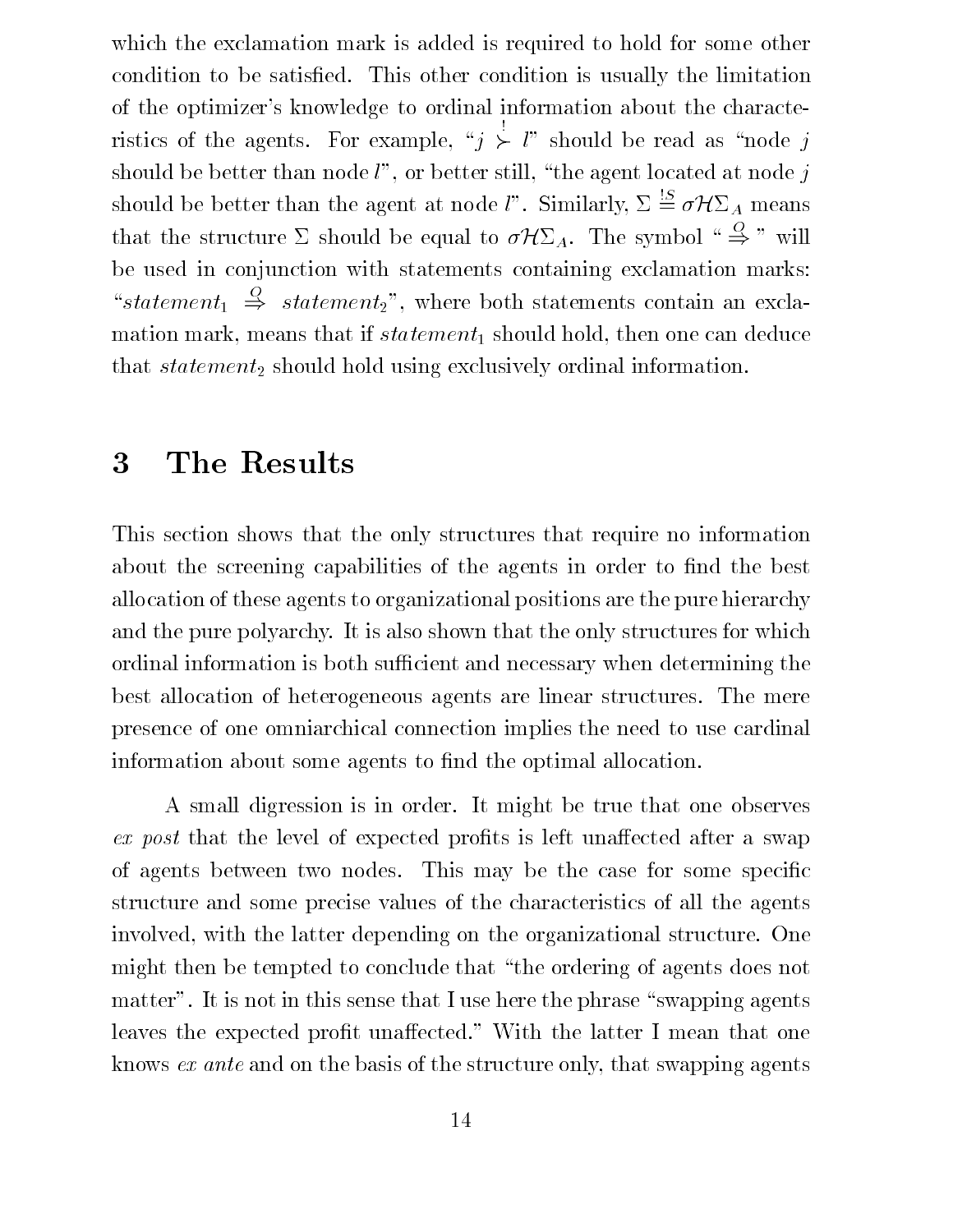is immaterial as far as the level of profits is concerned.

The results can be derived using binary swappings of agents and comparing the ensuing difference in profit. The difference in profit resulting from swapping (agent  $i$  at) node  $\sigma_i$  and (agent  $i$  at) node  $\sigma_l$  will be denoted by  $\Delta E(\Pi; \sigma_i, \sigma_l)$ . Let me denote the probability that a project of quality q reaches node  $\omega(\sigma_j, \sigma_l)$  by  $p^i(\sigma \to \omega(\sigma_j, \sigma_l))$ . The difference in profit can then be written as

$$
\Delta E(\Pi; \sigma_j, \sigma_l) = \alpha X_1 \psi(\sigma_j, \sigma_l; g) - (1 - \alpha) X_2 \psi(\sigma_j, \sigma_l; b) \tag{5}
$$

where

$$
\psi(\sigma_j, \sigma_l; q) := (p^q(\sigma_j) - p^q(\sigma_l))p^q(\Sigma(\sigma_j, \sigma_l))p^q(\sigma \to \omega(\sigma_j, \sigma_l)) \qquad (6)
$$

for  $q \in \{g, b\}$ . The dependence of  $\psi(\cdot)$  on q will often remain implicit, by simply writing  $\psi(\sigma_j, \sigma_l)$ . The function  $p^q(\Sigma(\sigma_j, \sigma_l))$  depends at most on the characteristics of agents located at nodes that are part of the substructure  $\mathcal{Z}(o_j, o_l)$ . Note that  $p_j(\mathcal{Z}(o_j, o_l))$  is not equal to the probability with which some substructure accepts a project of quality  $q$ . Instead, it is merely a function of the characteristics of the agents located at nodes in the substructure  $\Sigma(\sigma_j, \sigma_l)$ . Remember that this substructure is the smallest substructure of  $\Sigma$  that contains both  $\sigma_j$  and  $\sigma_l$ .<sup>15</sup> The probability  $p^{q}(\sigma \to \omega(\sigma_j, \sigma_l))$  is equal to one for  $q \in \{g, b\}$  if and only if  $\sigma = \omega(\sigma_j, \sigma_l)$ .

**Example (continued)** Suppose one swaps the agents at the nodes  $\sigma_{aa}$ and  $\sigma_{ar}$ . Then  $\psi(\sigma_i, \sigma_l)$  equals

$$
\psi(\sigma_j, \sigma_l) = (p(\sigma_{aa}) - p(\sigma_{ar})) [p(\sigma_a)(1 - p(\sigma_{aar})) - (1 - p(\sigma_a))] p(\sigma)
$$

 $\tilde{\ }$  10 be specific, the function  $p$  (  $\omega(\sigma_i,\sigma_l)$  ) depends exclusively on the (agents at the) nodes on the path connecting  $\omega(\sigma_j, \sigma_l)$  and  $\sigma_j$ , and connecting  $\omega(\sigma_j, \sigma_l)$  and  $\sigma_l$ , and on all the successors of  $\sigma_i$  and of  $\sigma_i$ .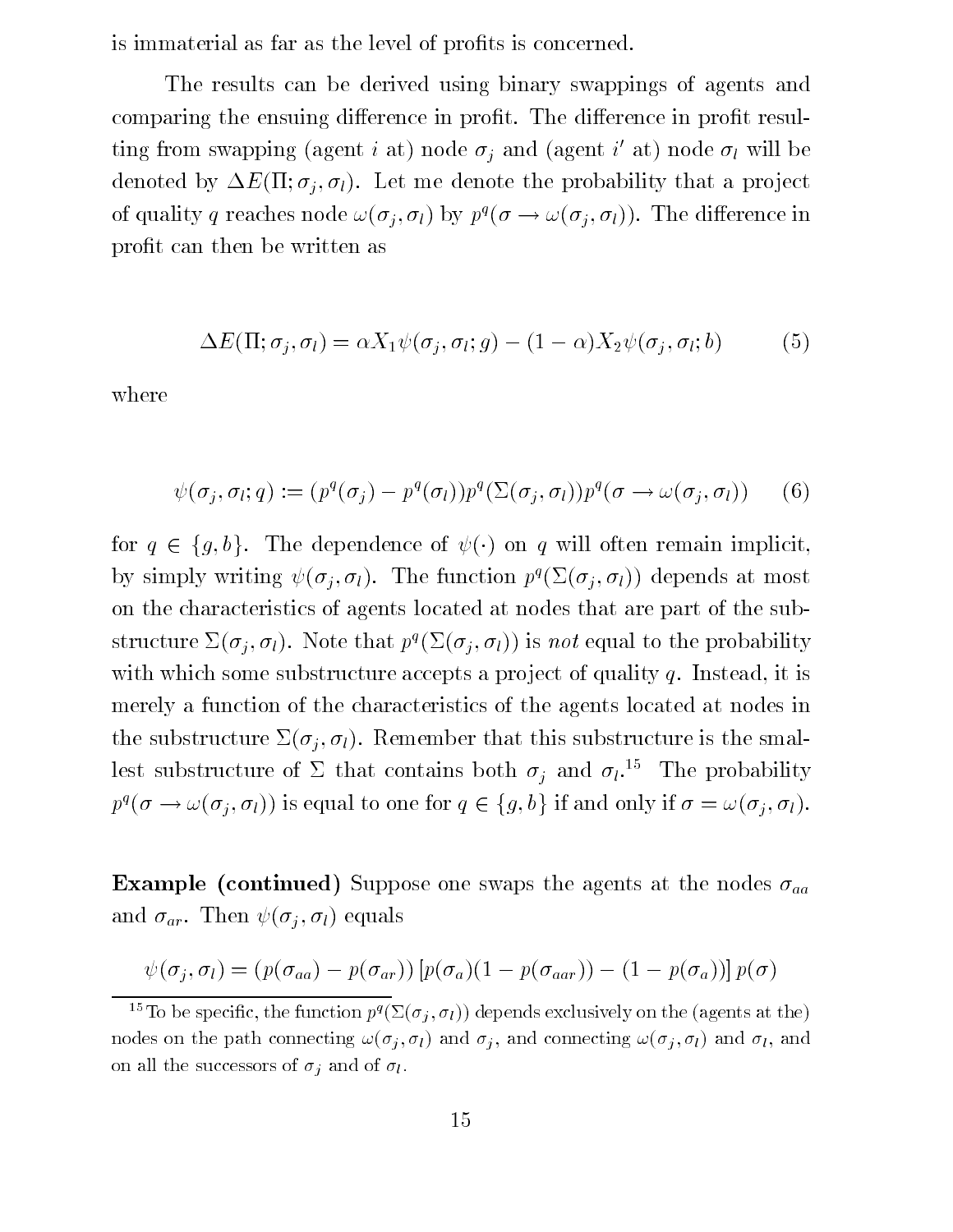As noted in section 2, any structure can be built recursively by adding nodes that precede existing structures. Suppose one has written out the expression for the change in profit  $\Delta E(\Pi; \sigma_i, \sigma_l)$  for some pair  $(\sigma_i, \sigma_l)$ in  $\Sigma_k = \Sigma(\sigma_j, \sigma_l)$ , the smallest sub-structure containing both  $\sigma_j$  and  $\sigma_l$ . Suppose one makes a new structure by adding a node that precedes the existing structure  $\Sigma_k$  in a polyarchical or hierarchical way. Or suppose one constructs a new structure by combining two existing structures, one of which is  $\Sigma_k$ , in an omniarchical way. Does such an expansion change the expression  $\Delta E(\Pi; \sigma_i, \sigma_l)$ ? Can it change the answer to the question whether information is required to allocate  $\sigma_i$  and  $\sigma_l$  correctly? Can it affect the level of detail in information required to allocate them correctly? Can this addition affect the optimal ordering of agents at nodes  $\sigma_i$  and  $\sigma_l$ ?

As far as the expression  $\Delta E(\Pi; \sigma_j, \sigma_l)$  is concerned, it cannot affect  $p_{\perp}(\varphi_i, \varphi_i)$  as this part of the expression depends exclusively on nodes in  $\Sigma(\sigma_j, \sigma_l)$ , a set which is left unchanged by adding a node "at the front", and, in particular, before node  $\omega(\sigma_i, \sigma_l)$  of the pre-existing structure. It does affect, however,  $p^i(\sigma \to \omega(\sigma_i, \sigma_l))$ , where  $\sigma$  is the newly added node. Indeed, the probability with which a project reaches the sub-structure  $\Sigma(\sigma_i, \sigma_l)$  decreases.

Saying that no information is needed to optimally order the agents located at nodes  $\sigma_i$  and  $\sigma_l$  means the same as saying that swapping the position of agents at these positions leaves the expected profit unaffected, irrespective of the characteristics of the agents. Therefore, if no information is needed  $\Delta E(\Pi; \sigma_i, \sigma_l) = 0$ . Since all that is known about the value of  $p^i(\sigma \to \omega(\sigma_i, \sigma_l))$  is that it is equal to one (if  $\sigma = \omega(\sigma_i, \sigma_l)$ ) or less than one (if  $\sigma \neq \omega(\sigma_j, \sigma_l)$ ), and since  $p^q(\sigma_j) \neq p^q(\sigma_l)$  for  $q \in \{g, b\}$ , the only way to ensure  $\Delta E(\Pi; \sigma_j, \sigma_l) = 0$  is by imposing  $p^q(\Sigma(\sigma_j, \sigma_l)) = 0$  for  $q \in \{g, b\},\$ where the latter condition should hold for any pair of characteristics of the agents involved. Moreover, this condition is clearly sufficient. Therefore, if it can be shown that no information is needed to allocate agents correctly to the pair  $(\sigma_i, \sigma_l)$  then  $p^q(\Sigma(\sigma_i, \sigma_l)) = 0$  must be shown to hold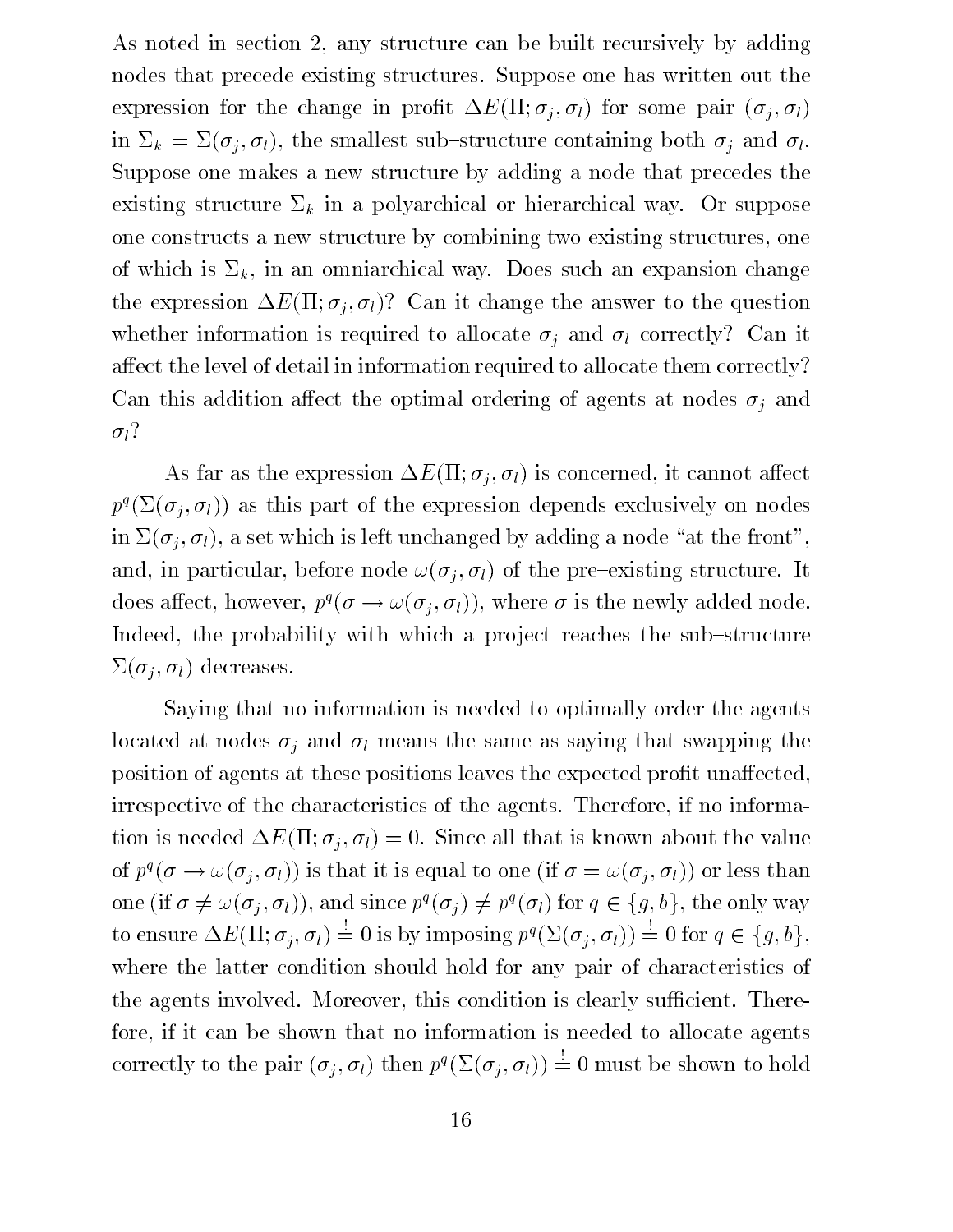for  $q \in \{g, b\}$ , and vice versa. If this condition can be shown to hold for a sub-structure  $\Sigma_k = \Sigma(\sigma_j, \sigma_l)$ , the condition can also be shown to hold for the overall structure  $\Sigma$ , as the set of nodes on which it depends stays the same. In short, if no information is required to correctly allocate agents to a pair of nodes in  $\Sigma_k$ , no information is needed to allocate a pair of agents to the same pair of nodes when this structure is merely a sub-structure in a larger structure  $\Sigma$ . And hence, if the ordering of a pair of nodes can be proved not to matter in  $\Sigma_k$ , it can be proved not to matter in  $\Sigma$ .

By the same token, the necessity and sufficiency of ordinal information concerning agents' characteristics for optimal allocations extends from a sub-structure  $\Sigma_k = \Sigma(\sigma_j, \sigma_l)$  to a structure  $\Sigma$  as a whole. Lemma 1 is instrumental in this respect. It shows that the sign of  $p^q(\Sigma(\sigma_j, \sigma_l))$  should be the same for  $q = b$  and  $q = g$  for ordinal information to be sufficient.

**Lemma 1** In any structure  $\Sigma$ , for ordinal information to be sufficient to determine sign $[\Delta E(\Pi; \sigma_i, \sigma_l)]$  the condition

$$
\text{sign}[p^g(\Sigma(\sigma_j, \sigma_l))] \stackrel{!}{=} \text{sign}[p^b(\Sigma(\sigma_j, \sigma_l))]
$$
\n(7)

must hold.

This analysis shows that the characteristics of the agents preceding the node  $\omega(\sigma_i, \sigma_l)$  are not relevant as to whether no information, ordinal information, or cardinal information is necessary and sufficient to correctly allocate agents to nodes  $\sigma_j$  and  $\sigma_l$ . Let me state this in the following observation as this proves useful for future reference.

**Observation 1** Whether no knowledge at all, ordinal information, or more than ordinal information is necessary and sufficient to correctly allocate heterogeneous agents to the pair of nodes  $(\sigma_i, \sigma_l)$  only depends on the (characteristics of the agents located at) nodes contained in  $\Sigma(\sigma_i, \sigma_l)$ . In other words, the structure preceding node  $\omega(\sigma_i, \sigma_l)$  and the agents located at such nodes can be ignored for this purpose.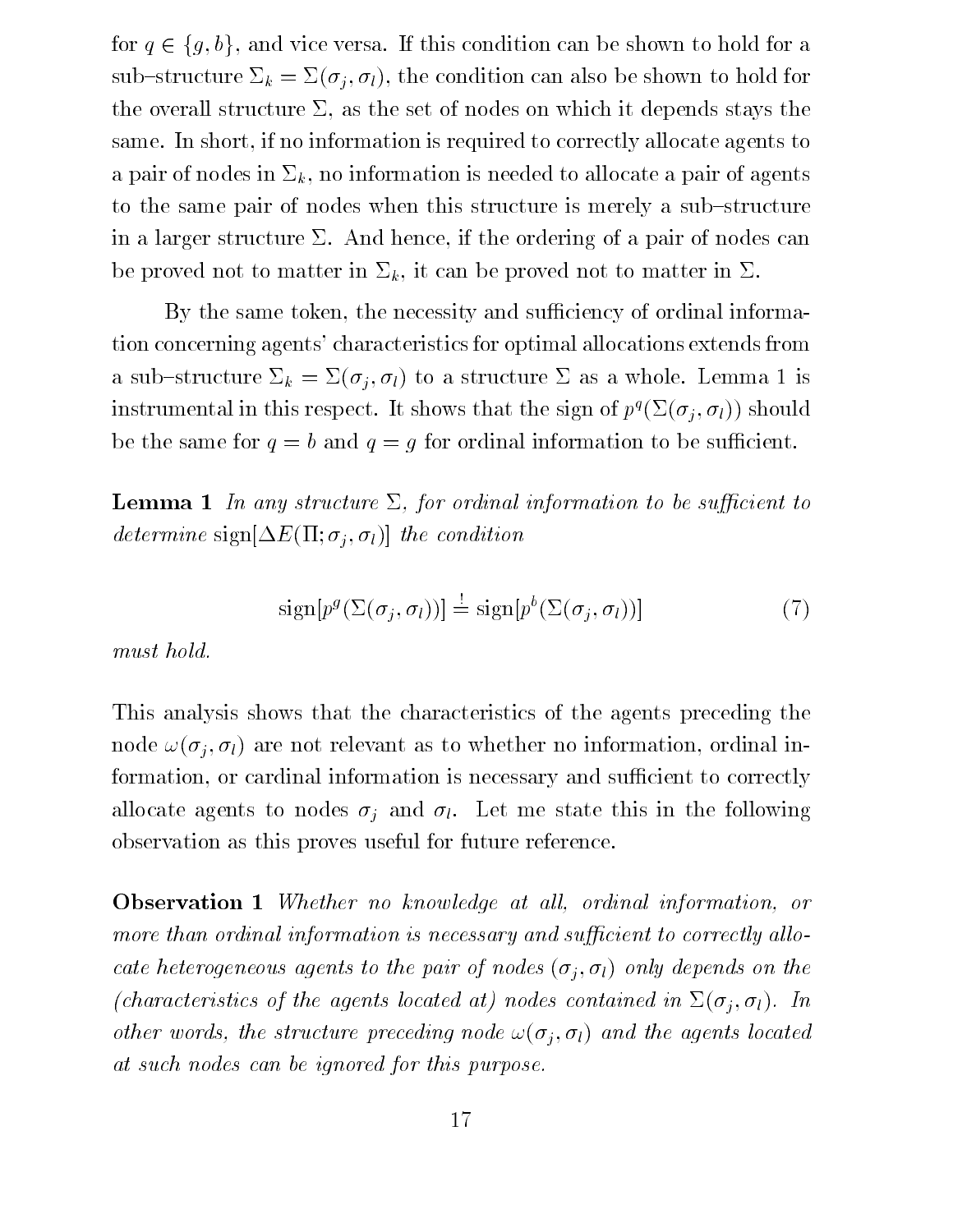One can also conclude that adding nodes to existing structures cannot decrease the required level of detail in information needed to allocate correctly every pair of agents.

**Proposition 1** For any finite number of nodes, and for all pairs of characteristics  $(p_i^*, p_i^*), i = 1, \ldots, n$ , the only structures in which no information is required to correctly allocate heterogeneous agents are the pure hierarchy and the pure polyarchy.

Proof As the proposition makes a statement about the whole space of organizational structures, and since structures can be recursively defined I apply the principle of structural induction, which is the structural equivalent of the principle of mathematical induction. In the basis step one proves that the statement holds for certain basic structures with a specific number of nodes. One then supposes that the statement holds for any structure containing at most  $n$  nodes, and then proves that the statement holds for any structure containing  $n + 1$  nodes. This is called the hypothesis step or the *induction hypothesis*.<sup>16</sup>

 $(\Leftarrow)$  The simplest pure hierarchy and polyarchy both contain two nodes. The probability function of a pure hierarchy with two nodes equals  $p(\Sigma) = p(\sigma)p(\sigma_a)$ , which is clearly independent of the ordering of the agents. The same is true for a polyarchy consisting of two agents, as its probability function amounts to  $p(\Sigma) = p(\sigma) + p(\sigma_r) - p(\sigma)p(\sigma_r)$ . So the implication holds for the basic forms. Now assume that the implication holds for all structures  $\Sigma$  containing at most n nodes. Consider the structures (a)  $\Sigma' = \sigma \mathcal{H} \Sigma$ , (b)  $\Sigma' = \sigma \mathcal{P} \Sigma$ , and (c)  $\Sigma' = \mathcal{O}(\sigma, \Sigma_1, \Sigma_2)$ . Since in  $(c)$  the resulting structure is not pure the implication is trivially true. In case of (a), for  $\Sigma' = \sigma \mathcal{H} \Sigma$  to be pure,  $\Sigma$  should be pure. If  $\Sigma$  is a pure hierarchy, so is  $\Sigma'$ , and it is straightforward to see that no information is required to correctly allocate agents. If  $\Sigma'$  is a pure polyarchy, the resulting structure  $\Sigma$  is linear, *i.e.*, not pure, and so the implication is trivially

<sup>&</sup>lt;sup>16</sup>For a formal statement of the principle see Fitting  $(1990)$ .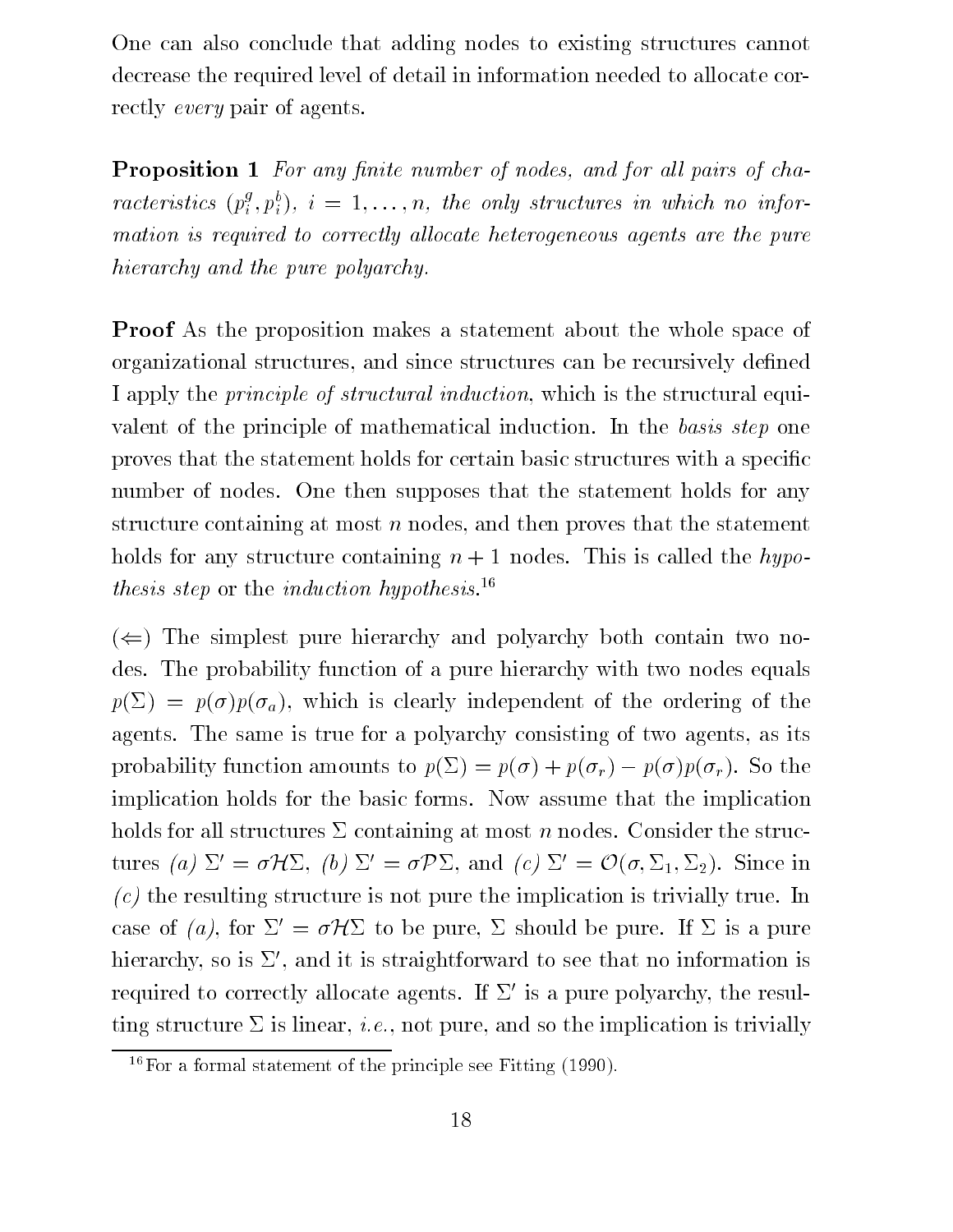true. The same line of reasoning can be used in case of  $(b)$ . This shows that any pure hierarchy or polyarchy does not require information about the agents for them to be correctly allocated.

 $(\Rightarrow)$  Of the three basic structures, the hierarchy of two nodes, the polyarchy containing two nodes, and the omniarchy of three nodes, only the first two do not require information. Moreover, they are pure. This proves the basis step. Assume that the implication holds for all structures  $\Sigma$ containing at most n nodes. Consider the structures (a)  $\Sigma' = \sigma \mathcal{H} \Sigma$ , (b)  $\Sigma' = \sigma \mathcal{P} \Sigma$ , and  $(c) \Sigma' = \mathcal{O}(\sigma, \Sigma_1, \Sigma_2)$ .

In (a), if no information is required for  $\Sigma'$  then no information is required for  $\Sigma$ . This follows from observation 1. So, by the induction hypothesis  $\Sigma$  should be pure. If  $\Sigma$  equals a pure polyarchy, swapping the (agents located at) positions  $\sigma$  and  $\sigma_a$  gives rise to

$$
\psi(\sigma, \sigma_a) = (p(\sigma) - p(\sigma_a))p(\Sigma_{AR})
$$
\n(8)

For  $p(\Sigma_{AR}) = 0$ , the structure  $\Sigma_{AR}$  should be empty, in which case  $\Sigma'$ would be a pure hierarchy of two nodes. The implication applies and is true. If  $\Gamma$  are  $\Gamma$  and  $\Gamma$  , ordinal information is required as required as required as  $\Gamma$  . If  $\Gamma$  $\succ \sigma_a$  should hold. Hence, the implication is trivially true. If  $\Sigma$  equals a pure hierarchy, then so is  $\Sigma'$ . Clearly no information is required. This proves that in case  $(a)$  the implication holds. By the same token, the implication holds in (b).

In case of  $(c)$ , for no information to be required for  $\Sigma'$ , no information should be required for  $\Sigma_i$ ,  $i = 1, 2$ . By the induction hypothesis  $\Sigma_1$  and  $\Sigma_2$  are pure. Swapping  $\sigma$  and any node in, say,  $\Sigma_1$  reveals that ordinal information is required. This shows that the implication is trivially true.  $\Box$ 

The second proposition characterizes the organizational structures for which ordinal information is both sufficient and necessary when determining the optimal allocation of heterogeneous agents. If ordinal information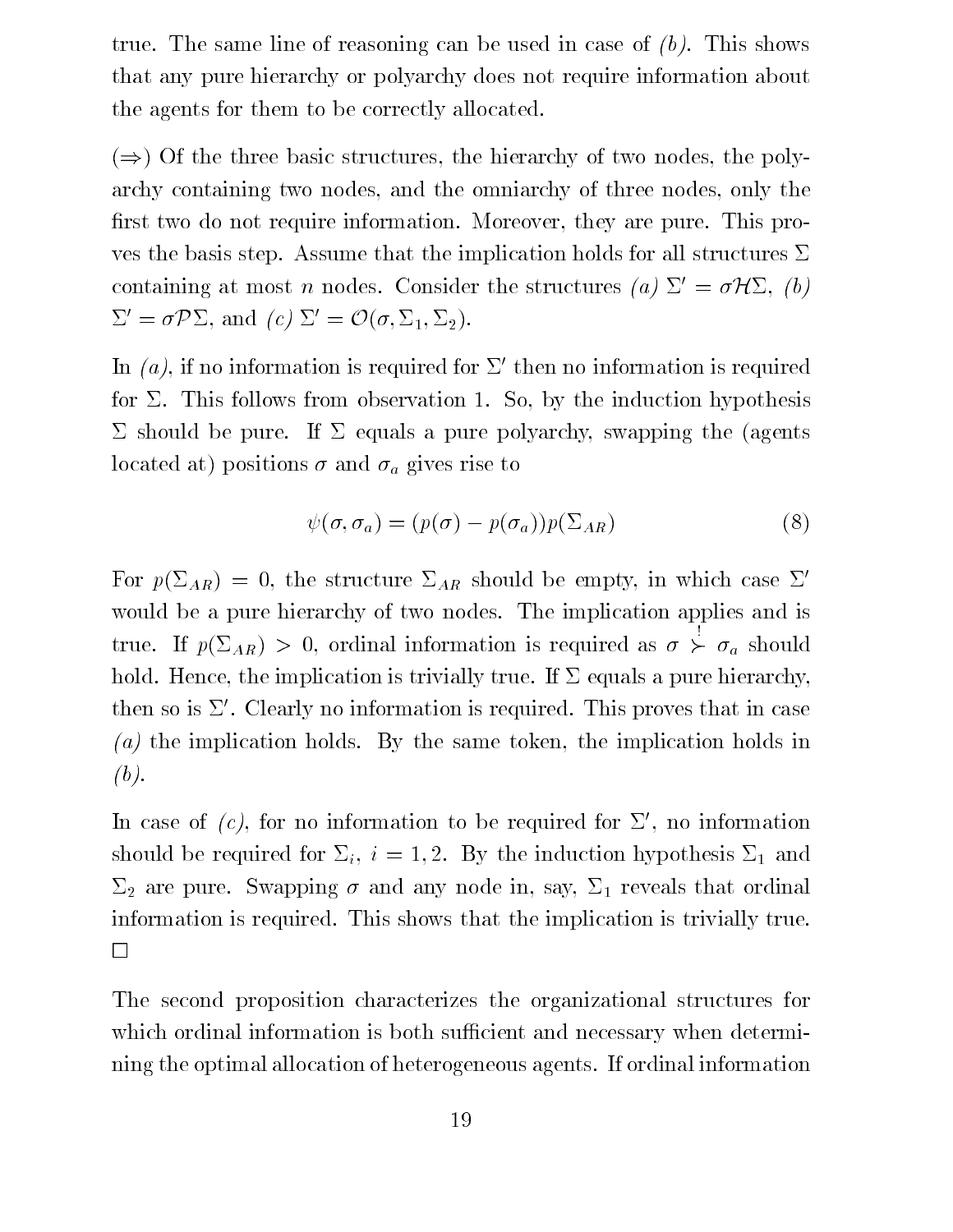is to be sufficient, pairwise comparisons of the type, "Should the better agent be located at node j or at node  $l$ ?" provide the required insight into the ordering of the agents. The series of lemmas that follows is needed in the proof of the proposition.

Lemma 2 states that if  $\Sigma$  contains at least two nodes, for ordinal information to be sufficient to prove that  $p^q(\sigma_i) > 1$  $\mathbf{r}$  for either quantum either quantum either quantum either quantum either  $\mathbf{r}$ or  $q = q$ , the first two elements of organization  $\Sigma$  should be hierarchically connected.

**Lemma 2** If  $\Sigma$  contains at least two nodes and is linear, then

$$
p^{q}(\sigma_{j}) \stackrel{j}{>} p^{q}(\Sigma) \stackrel{Q}{\Rightarrow} \Sigma \stackrel{!S}{=} \sigma_{j} \mathcal{H} \Sigma_{jA}
$$
 (9)

for any  $\Sigma_{jA}$ , and either  $q = b$  or  $q = g$ .

Lemma 5 is the analogous result for  $p'(o_i) <$  $\langle p^q(\Sigma) \rangle$ :

**Lemma 3** If  $\Sigma$  contains at least two nodes and is linear then

$$
p^{q}(\sigma_{j}) \stackrel{!}{\leq} p^{q}(\Sigma) \stackrel{Q}{\Rightarrow} \Sigma \stackrel{!S}{=} \sigma_{l} \mathcal{P} \Sigma_{lR} \tag{10}
$$

for any  $\Sigma_{iA}$ , and where either  $q = b$  or  $q = g$ .

The following lemma states that if ordinal information is sufficient to show that  $\sigma_j \succ \sigma_l$ , then this sufficiency extends to all orderings  $\sigma_j \succ \sigma_k$  where the position of  $\sigma_l$  and  $\sigma_k$  can be swapped without affecting organizational performance.

**Lemma 4** Consider any three nodes  $\sigma_i$ ,  $\sigma_l$ , and  $\sigma_k$  that are part of a linear structure  $\Sigma$ , and suppose that ordinal information is sufficient to show that  $\sigma_j \succ \sigma_l$  and  $\sigma_l \sim \sigma_k$  hold. Then ordinal information is sufficient to show that  $\sigma_i \succ \sigma_k$  holds.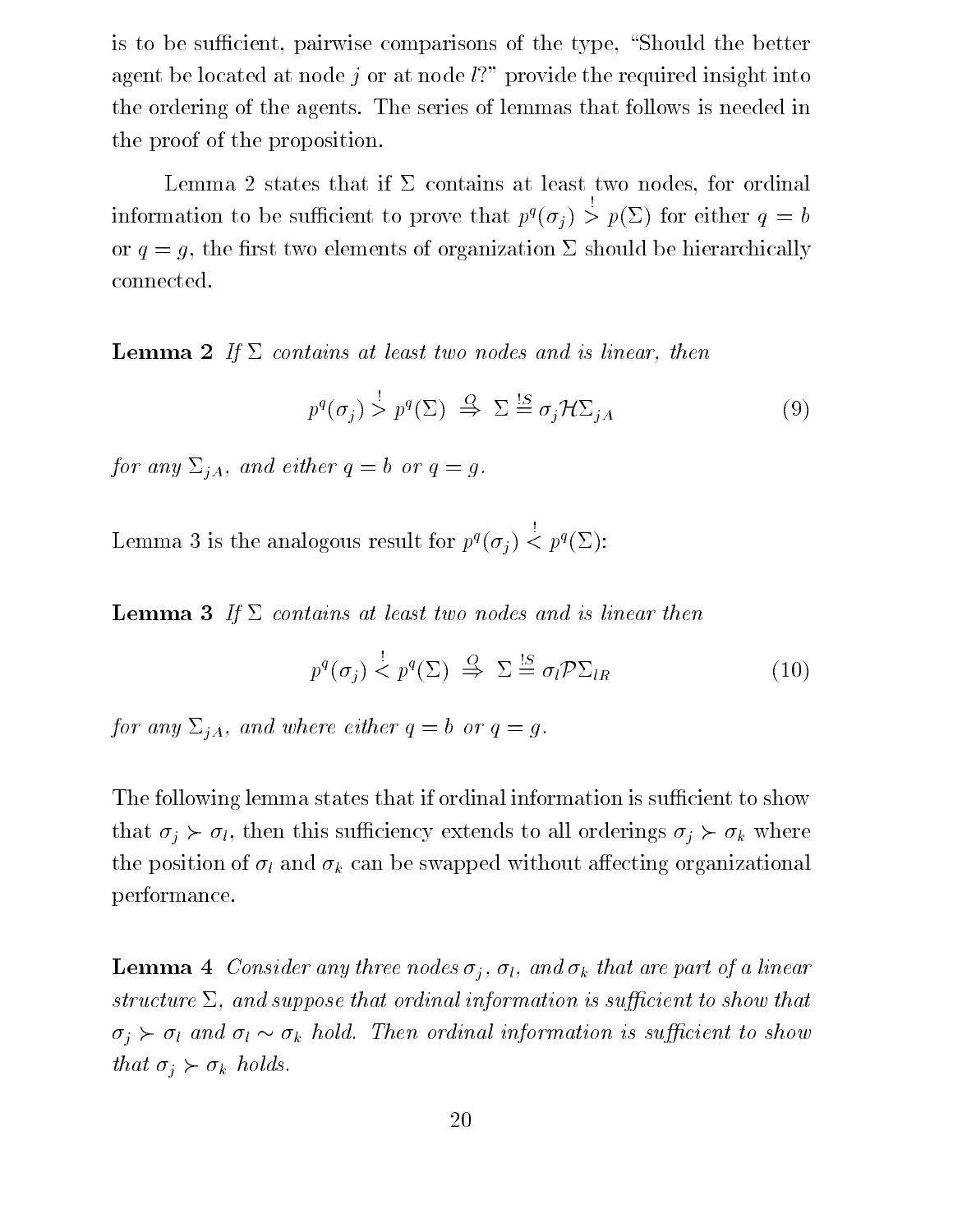Lemma 5 states that ordinal information is not sufficient to prove that one single node  $\sigma_l$  is better or worse than a linear structure  $\Sigma$ .

**Lemma 5** Ordinal information is not sufficient to prove that

$$
\text{sign}[p^g(\sigma_l) - p^g(\Sigma)] \stackrel{!}{=} -\text{sign}[p^b(\sigma_l) - p^b(\Sigma)] \tag{11}
$$

holds in a linear structure  $\Sigma$ .

However, it cannot be shown either, using exclusively ordinal information, that the opposite holds:

**Lemma 6** Ordinal information is not sufficient to prove that

$$
\text{sign}[p^g(\sigma_l) - p^g(\Sigma)] \stackrel{!}{=} \text{sign}[p^b(\sigma_l) - p^b(\Sigma)] \tag{12}
$$

holds in a linear structure  $\Sigma$ .

The lemmas 7 and 8 state that if the two structures  $\Sigma_j$  and  $\Sigma_l$  are characterized by the same connection between the first node and the subsequent sub-structure, ordinal information is not enough to show sign $[p<sup>g</sup>(\Sigma_i)$  –  $p^{\mathcal{G}}(\Sigma_l)| = \text{sign}[p^{\mathcal{G}}(\Sigma_i) - p^{\mathcal{G}}(\Sigma_l)].$ 

**Lemma 7** Assume that  $\Sigma_i \stackrel{\cong}{=} \sigma_i \mathcal{H} \Sigma_{iA}$  and  $\Sigma_l \stackrel{\cong}{=} \sigma_l \mathcal{H} \Sigma_{lA}$ . Then ordinal information information is not sufficient to show  $\text{sign}[p^g(\Sigma_i) - p^g(\Sigma_l)] =$  $sign[p^b(\Sigma_j) - p^b(\Sigma_l)].$ 

**Lemma 8** Assume that  $\Sigma_i \stackrel{\cong}{=} \sigma_i \mathcal{P} \Sigma_{iR}$  and  $\Sigma_l \stackrel{\cong}{=} \sigma_l \mathcal{P} \Sigma_{lR}$ . Then ordinal information information is not sufficient to show  $\text{sign}[p^g(\Sigma_i) - p^g(\Sigma_l)] =$  $\text{sign}[p \ (2i) = p \ (2i)].$ 

In lemma 1 it was shown that  $\text{sign}[p^g(\Sigma(\sigma_i, \sigma_l))] = \text{sign}[p^e(\Sigma(\sigma_i, \sigma_l))]$ for ordinal information to be sufficient. Imagine that one reduces the difference between any pair of characteristics  $p_1(o_k)$  and  $p_1(o_{k'}),$  for all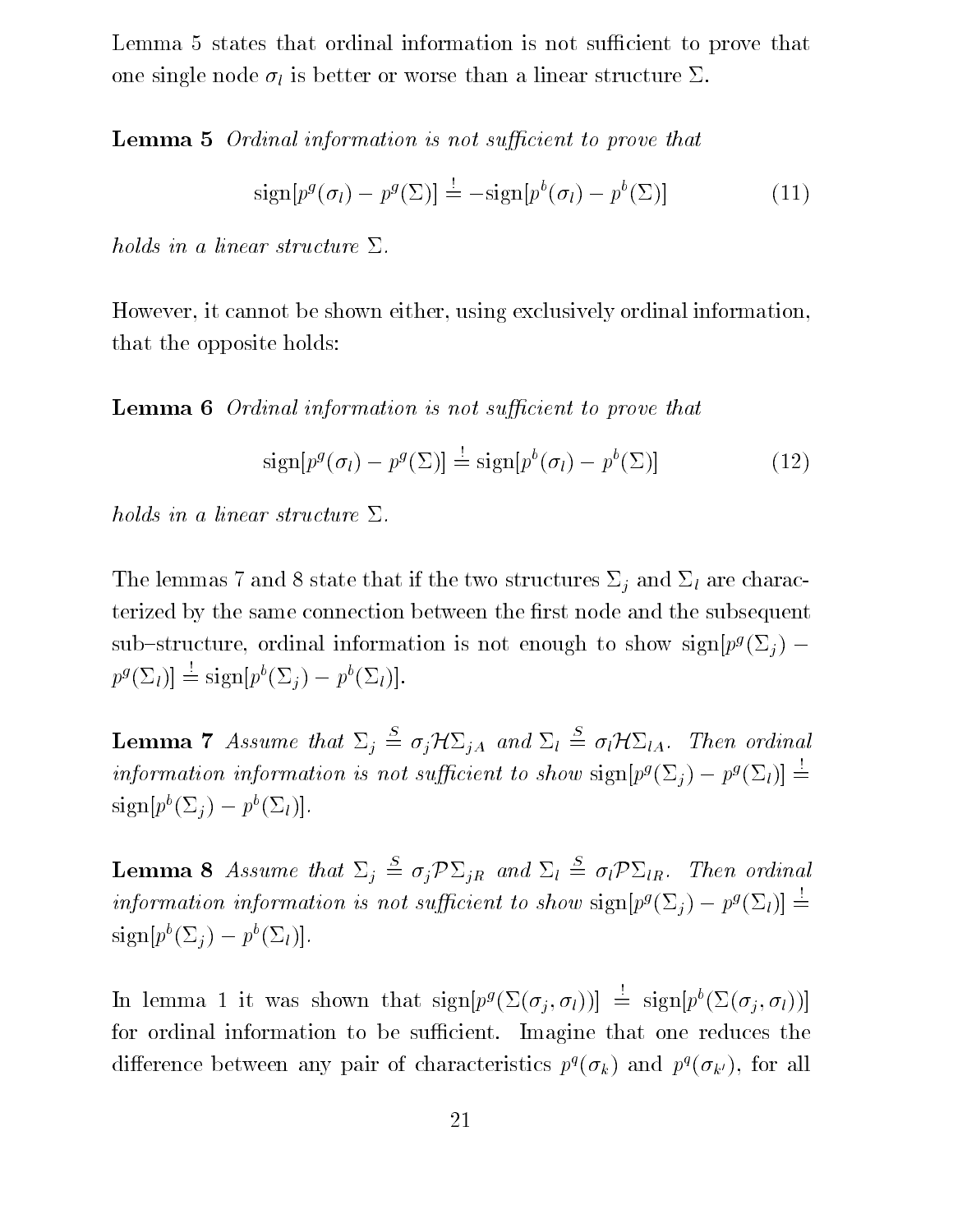$\sigma_k, \sigma_{k'} \in \Sigma(\sigma_j, \sigma_l)$ , while maintaining the ordering of these agents. Clearly, if in the limit of no difference at all between any agents the function  $p_+(\cdot)$ takes on opposite signs for  $q = 0$  and for  $q = q$ , then  $p(\cdot)$  will also assume opposite sign for any ordering of the agents as long as their characteristics are almost identical. This is made precise in the following lemma for a special case:

**Lemma 9** If  $p^g(\Sigma(\sigma_j, \sigma_l)) \rightarrow x$  for  $p^g(\sigma_k) \rightarrow 1$  for all  $\sigma_k \in \Sigma(\sigma_j, \sigma_l)$ , and if  $p^{\sigma}(\Sigma(\sigma_i, \sigma_l)) \to y$  for  $p^{\sigma}(\sigma_k) \to 0$  for all  $\sigma_k \in \Sigma(\sigma_i, \sigma_l)$ , and where  $\text{sign}[x] = -\text{sign}[y]$ , then ordinal information is not sufficient to determine the optimal ordering of  $\sigma_i$  and  $\sigma_l$ .

Note carefully that the lemma does not state that x should equal 1 and that y should equal 0. This does not have to hold as  $p^q(\Sigma(\sigma_j, \sigma_l))$  is not the probability of acceptance of  $\Sigma(\sigma_j, \sigma_l)$ . I am now able to prove the second proposition of this chapter:

Proposition 2 For any number of nodes, and for any pair of characteristics  $(p_1^s, p_i^s)$  of the agents,  $i = 1, \ldots, n$ , the only structures for which ordinal information is both necessary and sufficient are structures that are linear.

**Proof**  $(\Leftarrow)$  First the basis step. Consider the two simplest linear structures,  $\sigma \mathcal{H} \sigma_a \mathcal{P} \sigma_{ar}$  and  $\sigma \mathcal{P} \sigma_r \mathcal{H} \sigma_{ra}$ . It is straightforward to see that ordinal information is necessary and sufficient. This proves the basis step. Suppose that the implication holds for all structures  $\Sigma$  containing at most n nodes, and consider (a)  $\Sigma' = \sigma \mathcal{H} \Sigma$ , (b)  $\Sigma' = \sigma \mathcal{P} \Sigma$ , and (c)  $\Sigma' = \mathcal{O}(\sigma, \Sigma_1, \Sigma_2)$ . Note that in case  $(c)$  the structure is not linear, and therefore the implication is trivially true.

In (a), if  $\Sigma' = \sigma \mathcal{H} \Sigma$  is linear then  $\Sigma$  should be pure or linear. If  $\Sigma$  is a pure hierarchy then so is  $\Sigma'$ , and so the implication does not apply. If  $\Sigma$ is a pure polyarchy, then  $\Sigma'$  is linear. Write  $\Sigma' = \sigma \mathcal{H} \sigma_a \mathcal{P} \Sigma_{AR}$ , with  $\Sigma_{AR}$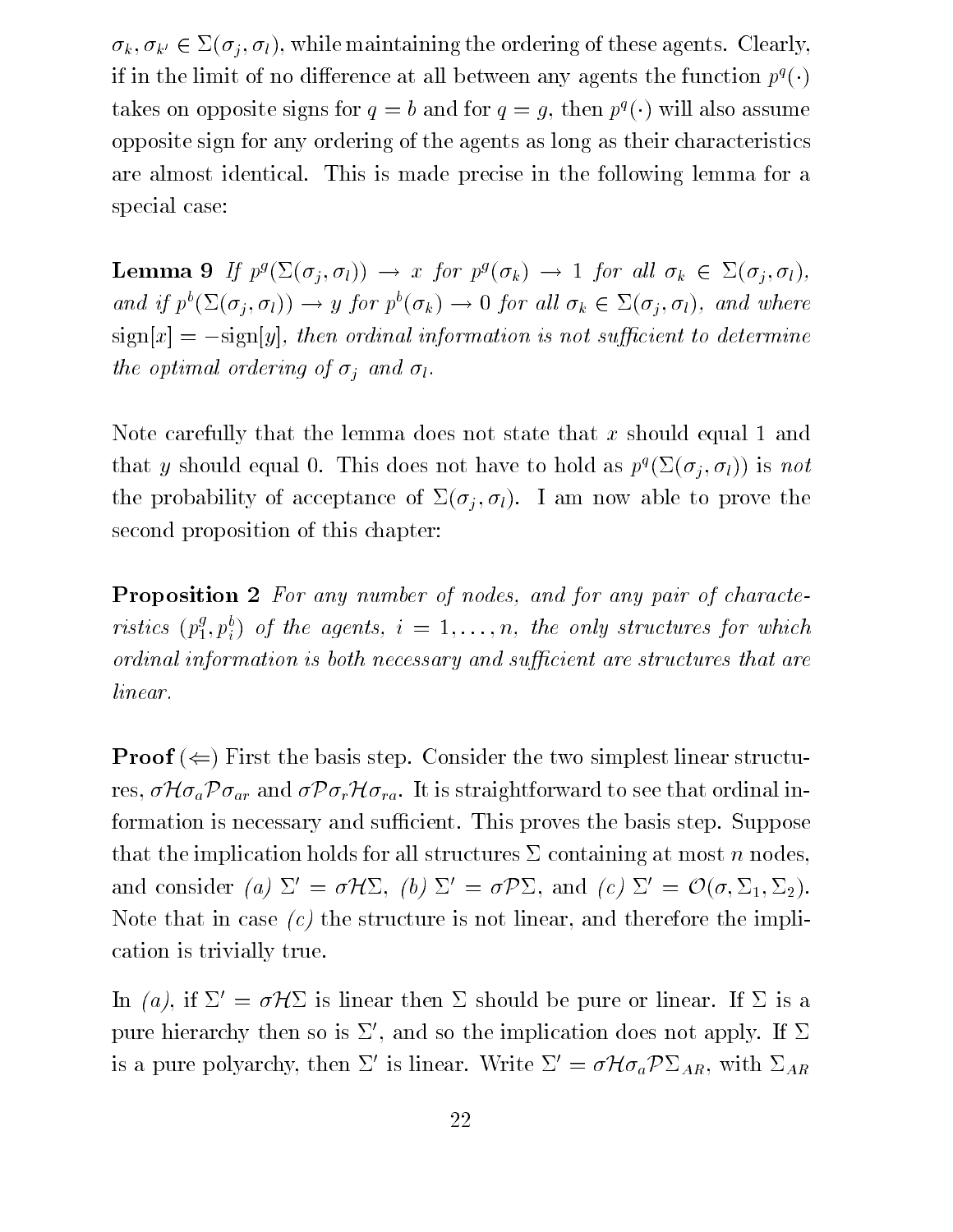a pure polyarchy. Therefore,  $\sigma_a \sim \sigma_{ar} \sim \cdots \sim \sigma_{ar...r}$ . Moreover,  $\sigma \succ \sigma_a$ and the thus, by lemma  $\sim$  ,  $\sim$  ,  $\sim$  ,  $\sim$  $\succ \sigma_{ar}, \ldots, \sigma_{ar\cdots r}$  etc. That is, ordinal information is necessary and sufficient.

If, on the other hand  $\Sigma$  is linear, then, by the induction step, ordinal information is necessary and sufficient for  $\Sigma$  to be correctly organized. So, by obervation 1, ordinal information is necessary for structure  $\Sigma'$ . Take any node  $\sigma_j \in \Sigma$ . Then either (i)  $\Sigma_j = \sigma_j \mathcal{H} \Sigma_{jA}$  or  $\sigma_j$  is the final node, or (*ii*)  $\Sigma_i = \sigma_j \mathcal{P} \Sigma_{jR}$ .

In (i), if all links between  $\sigma$  and  $\sigma_j$  are hierarchical (or if  $\sigma_j = \sigma_a$ ), then  $\sigma \sim \sigma_i$ . In the contrary case,  $\sigma \succ \sigma_i$ .

In (ii),  $\succ \sigma_r$ .

 $(\Rightarrow)$  Of all the structures that contain at most three nodes, the implication holds: if ordinal information is necessary and sufficient, then the structure is linear. This is the basis step. Now suppose that the implication holds for all structures with at most n nodes, and consider (a)  $\Sigma' = \sigma \mathcal{H} \Sigma$ , (b)  $\Sigma' = \sigma \mathcal{P} \Sigma$ , and  $(c) \Sigma' = \mathcal{O}(\sigma, \Sigma_1, \Sigma_2)$ .

In case (a), if ordinal information is necessary and sufficient for  $\Sigma' = \sigma \mathcal{H} \Sigma$ then ordinal information must be sufficient (and perhaps be necessary) for  $\Sigma$ . This follows from observation 1. So,  $\Sigma$  is pure or linear by the induction step.

If  $\Sigma$  is a pure hierarchy, then  $\Sigma'$  is a pure hierarchy and therefore, by proposition 1 no information is required. If  $\Sigma$  is a pure polyarchy, then  $\Sigma'$ is linear. If  $\Sigma$  is linear, then  $\Sigma'$  is linear. This proves the correctness of the implication in case of  $(a)$ .

Case (b) can be solved in the same fashion.

Finally case  $(c)$ . Suppose ordinal information is necessary and sufficient. Then, by observation 1, ordinal information should be sufficient for  $\Sigma_1$ and  $\Sigma_2$ . Therefore, by the induction step,  $\Sigma_1$  and  $\Sigma_2$  are linear or pure.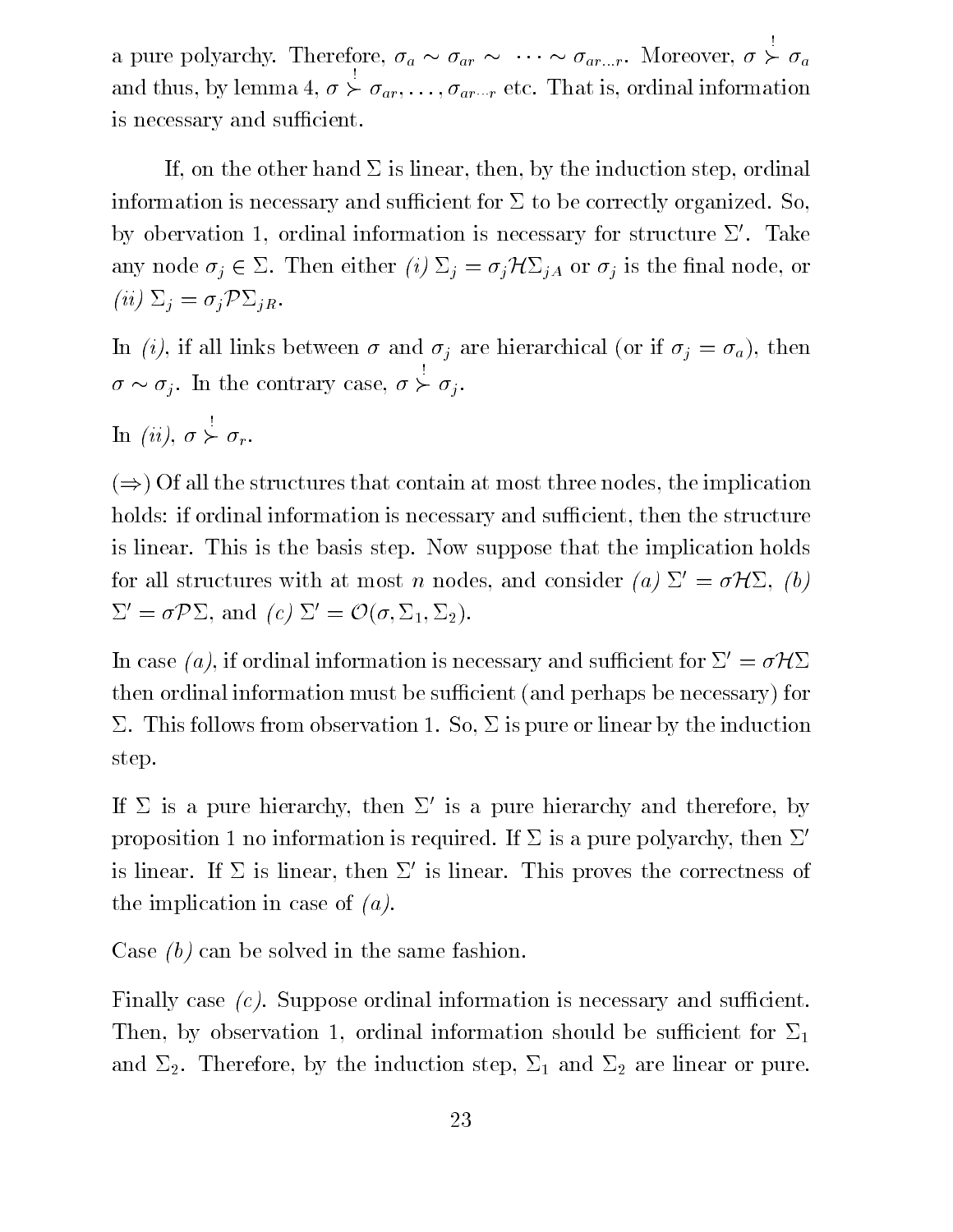I split this case up in four sub-cases: (i)  $\Sigma' \triangleq \mathcal{O}(\sigma, \sigma_a \mathcal{H} \Sigma_{AA}, \sigma_r \mathcal{P} \Sigma_{RR}),$ (ii)  $\Sigma' \triangleq \mathcal{O}(\sigma, \sigma_a \mathcal{P} \Sigma_{AR}, \sigma_r \mathcal{P} \Sigma_{RR}),$  (iii)  $\Sigma' \triangleq \mathcal{O}(\sigma, \sigma_a \mathcal{H} \Sigma_{AA}, \sigma_r \mathcal{H} \Sigma_{RA}),$  and (iv)  $\Sigma' \stackrel{S}{=} \mathcal{O}(\sigma, \sigma_a \mathcal{P} \Sigma_{AR}, \sigma_r \mathcal{H} \Sigma_{RA}).$ 

(i) Consider swapping the nodes  $\sigma_a$  and  $\sigma_r$ , and in particular

$$
\psi(\sigma_a, \sigma_r) = (p(\sigma_a) - p(\sigma_r))p(\Sigma(\sigma_a, \sigma_r))
$$
\n(13)

with

$$
p(\Sigma(\sigma_a, \sigma_r)) = p(\sigma)p(\Sigma_{AA}) + (1 - p(\sigma))p(\Sigma_{RR}) - (1 - p(\sigma)) \tag{14}
$$

If  $p(\sigma_j) \to 1$  for all  $\sigma_j \in \Sigma(\sigma_a, \sigma_r)$ , then  $p(\Sigma(\sigma_a, \sigma_r)) \to 1$ , while if  $p(\sigma_j) \to 0$  for all  $\sigma_j$ , then  $p(\Sigma(\sigma_a, \sigma_r)) \to -1$ . Then, by lemma 1 and 9, ordinal information is not sufficient.

 $(ii)$  The analysis is based on the expression

$$
\psi(\sigma_a, \sigma_r) = (p(\sigma_a) - p(\sigma_r))p(\Sigma(\sigma_a, \sigma_r))
$$

with

$$
p(\Sigma(\sigma_a, \sigma_r)) = p(\sigma)(1 - p(\Sigma_{AR})) - (1 - p(\sigma))(1 - p(\Sigma_{RR})) \tag{15}
$$

If  $p(\sigma_i) \to 0$  for all  $\sigma_i \in \Sigma(\sigma_a, \sigma_r)$ , then  $p(\Sigma(\sigma_a, \sigma_r)) \to -1$ , and therefore

$$
\text{sign}[p^q(\Sigma(\sigma_a, \sigma_r))] \stackrel{!}{=} -1 \tag{16}
$$

for  $q \in \{g, b\}$ . Let me first look at the good projects. If  $p^g(\Sigma_{AR})$  <  $p^s(\Sigma_{RR})$  then  $p^s(\Sigma(\sigma_a, \sigma_r)) > 0$ , which violates condition (10). So the remaining case is  $p^s(\triangle_{AR}) > 0$  $> p^g(\Sigma_{RR})$ . From

$$
\psi(\sigma, \sigma_a) = (p(\sigma) - p(\sigma_a))(\Sigma(\sigma, \sigma_a))
$$
\n(17)

with

$$
p(\Sigma(\sigma, \sigma_a)) = p(\Sigma_{AR}) - (p(\sigma_r) + (1 - p(\sigma_r))p(\Sigma_{RR})) \tag{18}
$$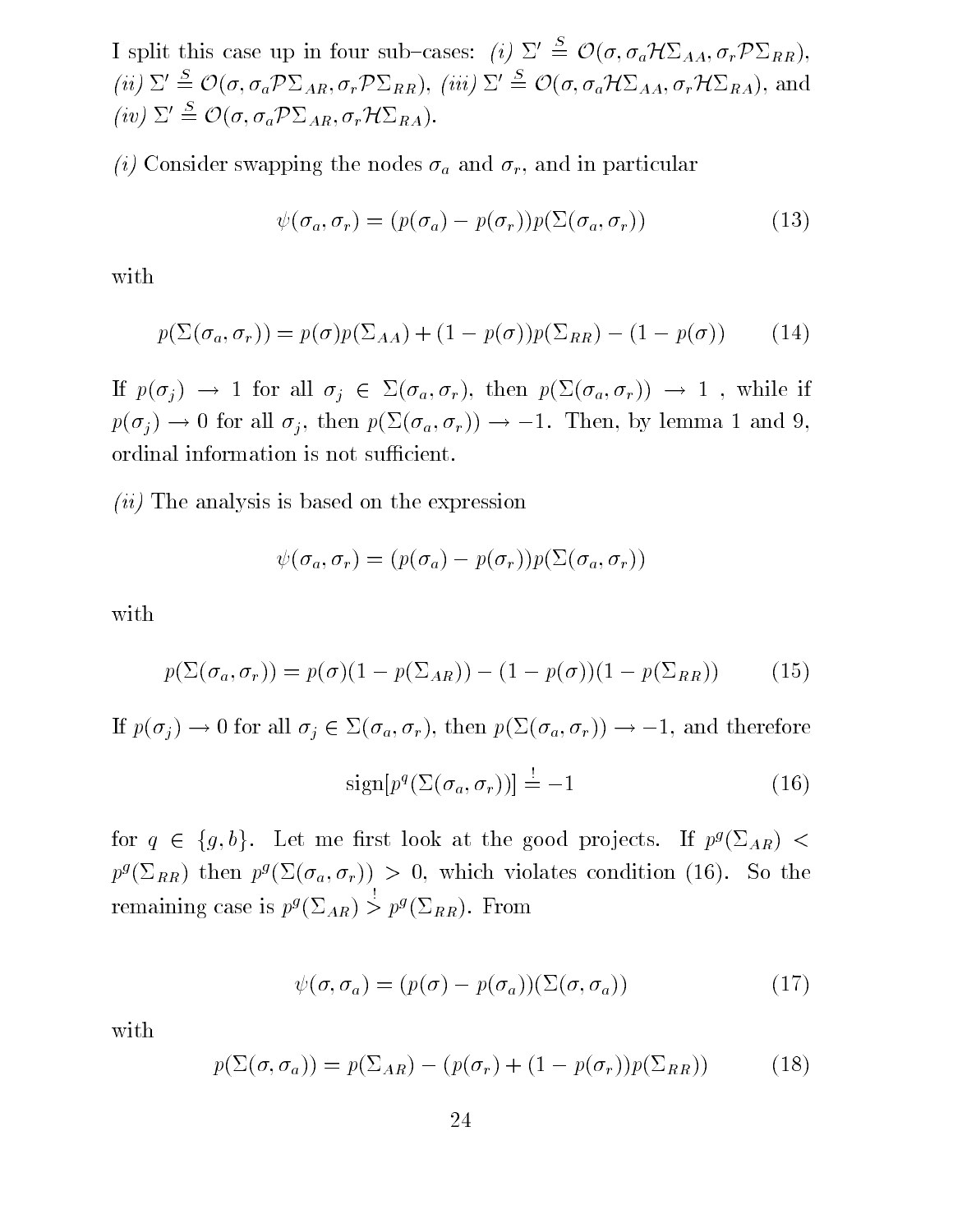$\sim$  - can deduce the can deduce that  $\sim$  $\neq \sigma_{ar} \mathcal{P} \Sigma_{ARR}$  by lemma 8. Hence, of the three possible orderings of  $p^g(\sigma)$ ,  $p^g(\Sigma_{AR})$ , and  $p^g(\Sigma_{RR})$  satisfying  $p^g(\Sigma_{RR})$  < <  $p^g(\Sigma_{AR})$ , namely  $p^g(\sigma) < p^g(\Sigma_{RR}) < p(\Sigma_{AR})$ ,  $p^g(\Sigma_{RR}) < p^g(\sigma) < p^g(\Sigma_{AR})$ , and  $p^g(\Sigma_{RR}) < p^g(\Sigma_{AR}) < p^g(\sigma)$ , only the latter does not require  $\Sigma_{AR} \stackrel{\sim}{=}$  $\sigma_{ar} \mathcal{P} \Sigma_{ARR.}$  Instead, this ordering requires  $\Sigma_{AR} \stackrel{\cong}{=} \sigma_{ar} \mathcal{H} \Sigma_{ARA}$ , and  $\Sigma_{RR} \stackrel{\cong}{=}$  $\sigma_{rr}H\Sigma_{RRA}$ . The latter inequality should hold for otherwise one cannot show using ordinal information only that  $p^g(\Sigma_{RR}) < p^g(\Sigma_{AR})$ 

On the other hand, for the bad quality projects, one cannot impose  $p^b(\Sigma_{AR}) > p^b(\Sigma_{RR})$ , as this, in combination with  $p^g(\Sigma_{AR}) >$  $> p^g(\Sigma_{RR}),$  and with the restriction on the structures of  $\Sigma_{AR}$  and  $\Sigma_{RR}$  would require more than ordinal information by lemma 7. But, imposing  $p^b(\Sigma_{AR}) < p^b(\Sigma_{RR})$ on its own is not enough to show  $p^*(\Sigma(o, o_a)) < 0$ , and so a restriction of the type  $p^{b}(\sigma) > p^{b}(\Sigma_{AR})$  would be needed. However, any restriction of this type, in conjunction with the restriction  $p^s(Z_{RR}) <$  $\langle p^g(\Sigma_{AR}) \rangle < p^g(\sigma),$ would lead to the insufficiency of ordinal information, either by lemma 5 or 6. That is, in case *(ii)* more than ordinal information is needed.

(*iii*) From 
$$
\psi(\sigma, \sigma_r) = (p(\sigma) - p(\sigma_r))(\Sigma(\sigma, \sigma_r))
$$
 with  

$$
p(\Sigma(\sigma, \sigma_r)) = p(\sigma_a)p(\Sigma_{AA}) - p(\Sigma_{AR})
$$
(19)

in compilement for the compiler  $\alpha$  is follows that  $\alpha$  is  $\alpha$  $\neq \sigma_{ar} \mathcal{H} \Sigma_{ARA}$ . From  $\psi(\sigma_a, \sigma_r )$ 

$$
\psi(\sigma_a, \sigma_r) = (p(\sigma_a) - p(\sigma_r))p(\Sigma(\sigma_a, \sigma_r))
$$
\n(20)

with

$$
p(\Sigma(\sigma_a, \sigma_r)) = p(\sigma)p(\Sigma_{AA}) - (1 - p(\sigma))p(\Sigma_{AR})
$$
\n(21)

If  $p(\sigma_j) \to 1$  for all  $\sigma_j \in \Sigma(\sigma_a, \sigma_r)$ , then  $p(\Sigma(\sigma_a, \sigma_r)) \to 1$ , and therefore, from lemma 1 it follows that

$$
\text{sign}[p^q(\Sigma(\sigma_a, \sigma_r))] = +
$$
\n(22)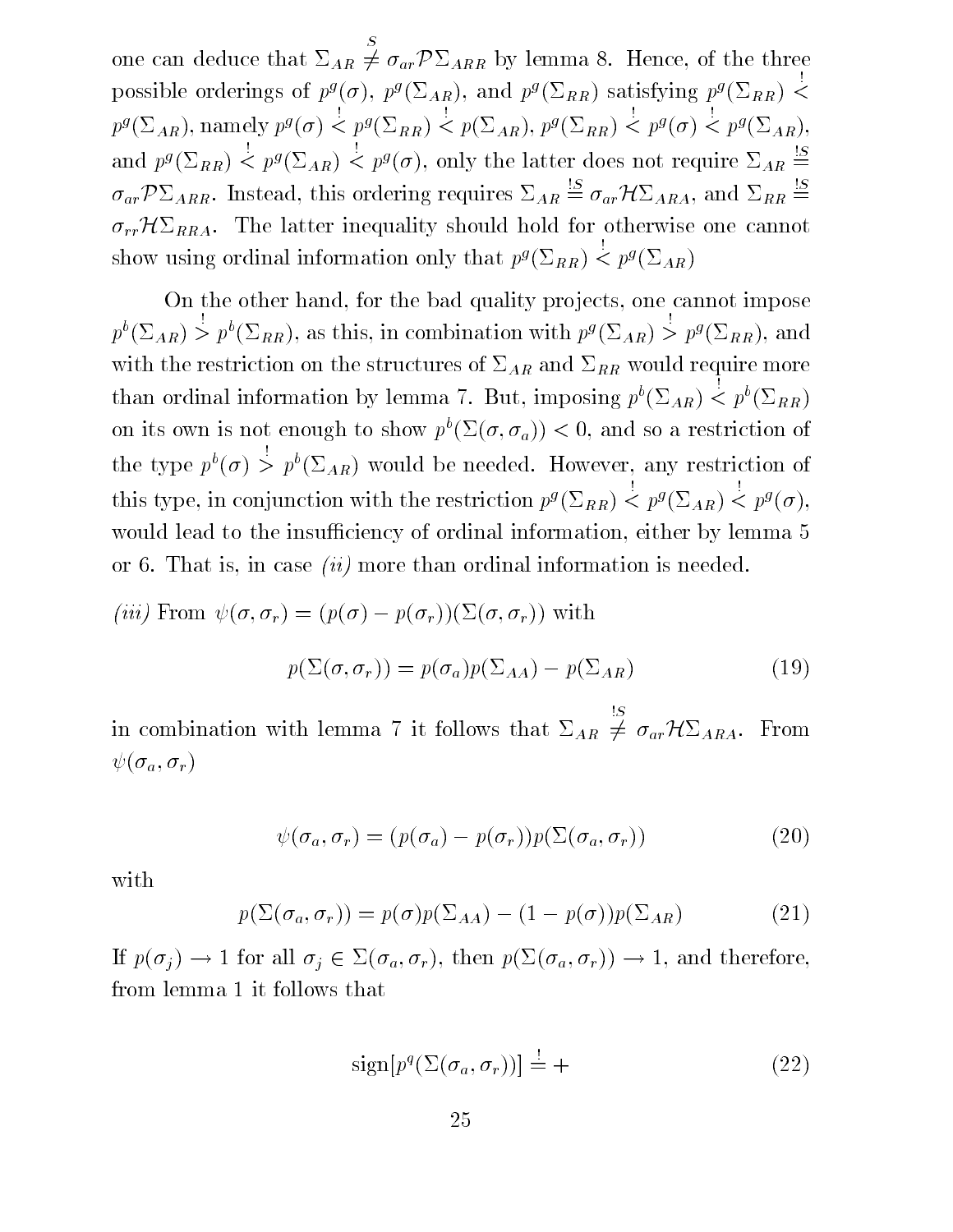for both  $q = b$  and  $q = g$ . In particular,  $p^b(\Sigma(\sigma_a, \sigma_r)) > 0$ , which requires at least  $p^b(\Sigma_{AA}) > p^b(\Sigma_{RA})$ , and some restriction on  $p^b(\sigma)$ . Since  $\Sigma_{RA} \neq$  $\sigma_{ra} H \Sigma_{RAA}$ , the only possible restriction is  $p^b(\Sigma_{AA}) > p^b(\Sigma_{RA}) > p^b(\sigma)$ . The same line of reasoning as used in  $(ii)$  leads to the conclusion that ordinal information is not sufficient either in this case.

(iv) Once again, the analysis is based on the expression  $p(\Sigma(\sigma_a, \sigma_r))$ :

$$
\psi(\sigma_a, \sigma_r) = (p(\sigma_a) - p(\sigma_r)) [p(\sigma) - (p(\sigma)p(\Sigma_{AR}) + (1 - p(\sigma))p(\Sigma_{RA}))]
$$
\n(23)

 $> max(p(\Sigma_{AR}), p(\Sigma_{RA}))$  for  $q \in \{g, b\}$ , then both  $p^g(\sigma) > p^g(\Sigma_{AR})$ and  $p^{b}(\sigma) > p^{b}(\Sigma_{AR})$  should hold. Lemma 6 shows that more than ordinal information is required to prove these statements jointly. By the same token, p() !  $\mathcal{C}$  and  $\mathcal{C}$  and  $\mathcal{C}$  is positive using ordinal using ordinal  $\mathcal{C}$  . The proved using ordinal  $\mathcal{C}$  is a set of  $\mathcal{C}$  . The proved using ordinal  $\mathcal{C}$  is a set of  $\mathcal{C}$  . The proved using  $\mathcal$ information only. Hence,

$$
p^{q}(\sigma) \in (\min(p^{q}(\Sigma_{AR}), p^{q}(\Sigma_{RA})), \max(p^{q}(\Sigma_{AR}), p^{q}(\Sigma_{RA}))
$$

for both  $q = b$  and  $q = g$  is the only remaining possibility. In view of lemmas 5 and 6, this gives rise to two possibilities:

(a)  $p^g(\sigma) \in (p^g(\Sigma_{AR}), p^g(\Sigma_{RA}))$  and  $p^b(\sigma) \in (p^b(\Sigma_{RA}), p^b(\Sigma_{AR}))$ . T . The former condition implies  $\Sigma_{AR} \stackrel{\cong}{=} \sigma_{ar} \mathcal{H} \Sigma_{ARA}$  (see lemma 2), while the latter requires  $\Sigma_{AR} \stackrel{\omega}{=} \sigma_{ar} \mathcal{P} \Sigma_{ARR}$  (see lemma 2). These conditions cannot be satised at the same time.

 $(0, p^3, 0) \in$  $\stackrel{\scriptscriptstyle\longleftarrow}{\in} (p^g(\Sigma_{RA}),p^g(\Sigma_{AR})) \ \text{ and } \ p^b(\sigma) \stackrel{\scriptscriptstyle\longleftarrow}{\in} (p^b(\Sigma_{AR}))$  $p^b(\Sigma_{AR}), p^b(\Sigma_{RA})$ ). T same conflicting requirements concerning the structure of  $\Sigma_{RA}$  as under (a) show the insufficiency of ordinal information.  $\Box$ 

It should be clear from the proof, and in particular from the first part, that there is a very simple procedure that ensures a correct allocation of agents to nodes in a linear (pure or mixed) structure.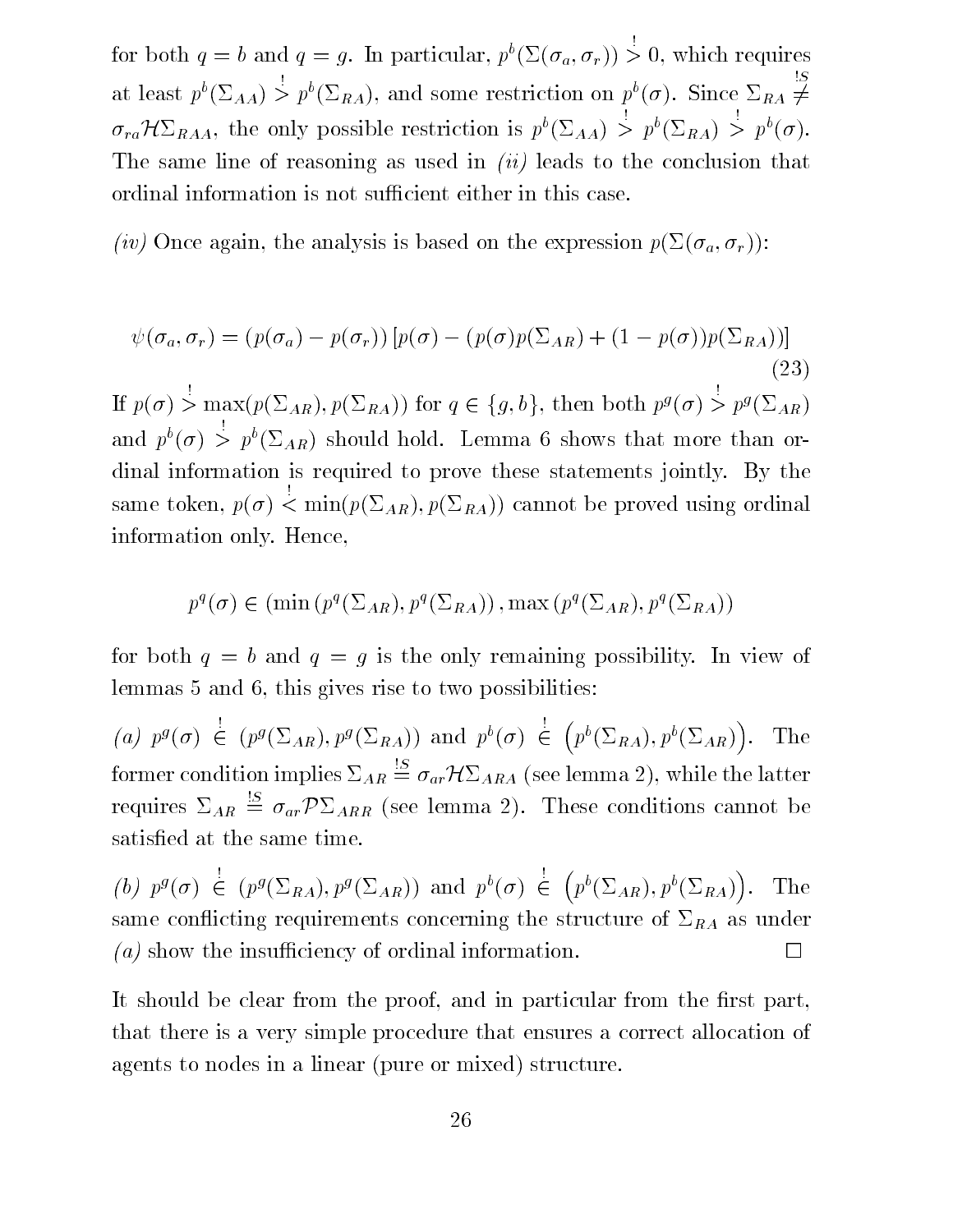**Corollary 1** Consider any linear structure  $\Sigma$  (eiher pure or mixed). Then a procedure to correctly allocate heterogeneous agents to the nodes  $\sigma_i \in \Sigma$ is to position the best agent at the first node, the second best at the second,  $etc.,$  until the last position has been filled.

Note that this procedure holds for *any* linear structure  $\Sigma$ , independent of the particular arrangement of the individual nodes. Correctly allocating agents to positions in the presence of omniarchical relationships is much more complicated, and is beyond the scope of this chapter.

#### **Conclusion**  $\overline{\mathbf{4}}$

To err is human. The literature on organizational design, however, largely foregoes a detailed analysis of the importance this proverbial truth may have on the empirical studies it contains and on the recommendations it proposes. This chapter has related the presence of fallible agents to the detail of information required to position such agents correctly in organizational communication structures. This classication of information induces a typology of structures characterized by increasing levels of complexity.

Sah and Stiglitz conjectured that the relative simplicity of observed organizational structures reflects their alleged robustness to changes in the environment.<sup>17</sup> This chapter suggests another, complementary explanation. It is the organizational designer's limited knowledge about the characteristics of the employees in combination with the costs of obtaining such information that prohibits her from designing complex and theoretically superior structures. This type of argument is similar to the one proposed in the literature on contract design. The limited cognitive capabilities and knowledge of the contract designer are put forward as

<sup>&</sup>lt;sup>17</sup>See Sah and Stiglitz  $(1988, p. 467)$ .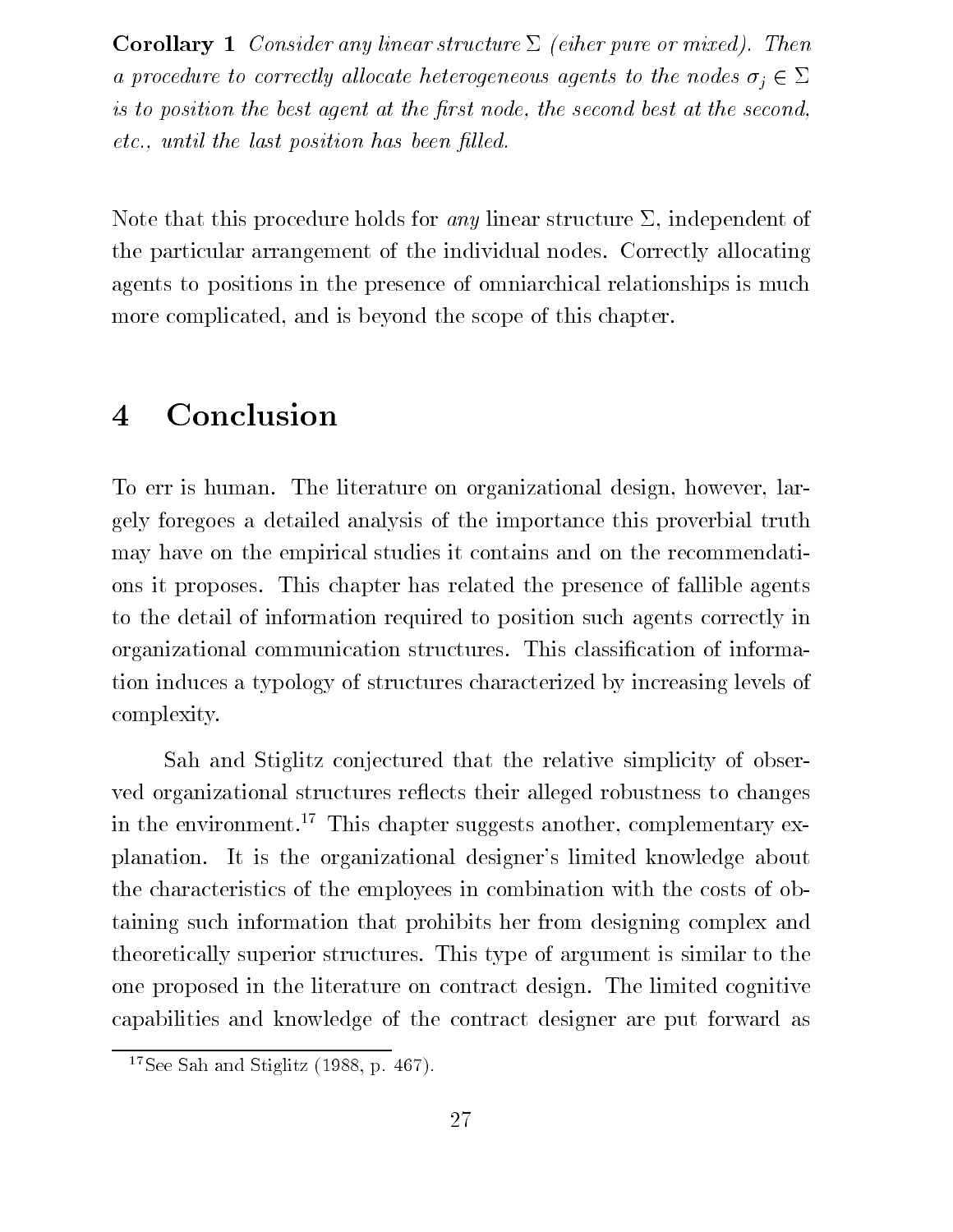reasons why real world contracts are extremely simple when compared to the optimal contracts derived in the literature.

Although reference was made to the possible differences in robustness of structures I have not dealt with this issue in this chapter. One might want to know which organizational building blocks are robust, and how their robustness is related to its internal structure and the distribution of employees. The simplicity of the agents' binary decision problem as modelled in this chapter may provide an ideal playground to gain insight into these matters. Relatedly, but from an empirical angle, one might like to gain understanding of the robustness of commonly observed communication structures.

# Appendix: Proofs

In this appendix, the proofs of the lemmas are given.

**Proof of lemma 1** Suppose one wants to know whether  $\Delta E(\Pi; \sigma_i, \sigma_l)$ 0. If

$$
\Delta E(\Pi; \sigma_j, \sigma_l) = \alpha X_1 \psi(\sigma_j, \sigma_l; g) - (1 - \alpha) X_2 \psi(\sigma_j, \sigma_l; b) > 0 \quad (A.2)
$$

then the agents located at node  $\sigma_j$  and at  $\sigma_l$  are well positioned, while if the difference is negative, the position of the agents should be swapped. Equation (A.2) is equivalent to

$$
\frac{(p^g(\sigma_j) - p^g(\sigma_l))}{(p^b(\sigma_j) - p^b(\sigma_l))} \frac{p^g(\Sigma(\sigma_j, \sigma_l))}{p^b(\Sigma(\sigma_j, \sigma_l))} \frac{p^g(\sigma \to \omega(\sigma_j, \sigma_l))}{p^b(\sigma \to \omega(\sigma_j, \sigma_l))} > \frac{1 - \alpha X_2}{\alpha X_1}
$$
\n(A.3)

for  $\psi(\sigma_i, \sigma_l; b) > 0$  and

$$
\frac{(p^g(\sigma_j) - p^g(\sigma_l))}{(p^b(\sigma_j) - p^b(\sigma_l))} \frac{p^g(\Sigma(\sigma_j, \sigma_l))}{p^b(\Sigma(\sigma_j, \sigma_l))} \frac{p^g(\sigma \to \omega(\sigma_j, \sigma_l))}{p^b(\sigma \to \omega(\sigma_j, \sigma_l))} < \frac{1 - \alpha X_2}{\alpha X_1} \tag{A.4}
$$

for  $\psi(\sigma_i, \sigma_l; b) < 0$ .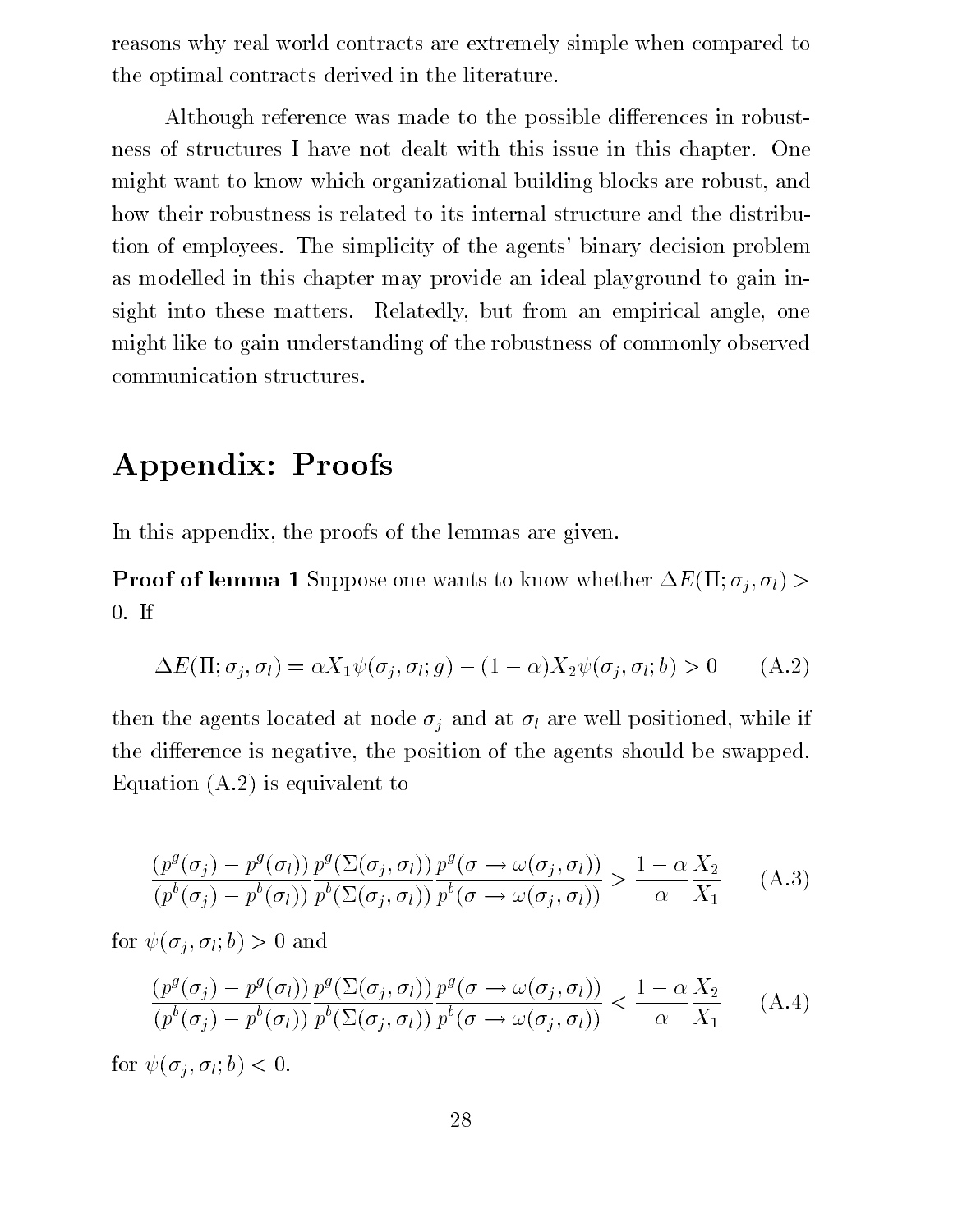I show that if one is in possession of ordinal information only, equation (A.3) cannot be shown to hold, while equation (A.4) can be shown to hold if and only if the condition in equation (7) is satisfied. Given the limitation to ordinal information, the values of the constituent parts on the LHS of equations (A.3) and (A.4) are not known. Consider first equation  $(A.3)$ . Since the right hand side is larger than zero,  $(p^g(\sigma_i) - p^g(\sigma_l))p^g(\Sigma(\sigma_i, \sigma_l))p^g(\sigma \to \omega(\sigma_i, \sigma_l)) > 0$  should hold.

The intuition behind the proof is to fix a certain allocation of agents to nodes, and to vary the values of the agents' characteristics, while respecting the ordering of the agents. Remember that the word "ordering" refers to the ordering of the screening qualities of agents at various nodes ("agent located at node  $\sigma_i$  is better than agent located at  $\sigma_i$ "). Suppose a certain allocation  $\phi$  applies, inducing an ordering of agents over organizational nodes, and conduct the following mental experiment. Keep the value of  $(p_i | o_j) = p_i(o_l)$  and of  $p_i(\Sigma(o_i, o_l))$  fixed, while reducing the difference between  $p^g(\sigma_j)$  and  $p^g(\sigma_l)$ , without violating the ordering of  $\sigma_i$  and  $\sigma_l$ . Since  $\Sigma(\sigma_i, \sigma_l)$  contains just a finite number of nodes,  $0 \leq |p^g(\Sigma(\sigma_j, \sigma_l))| < M_g$ . Therefore,

$$
\frac{(p^g(\sigma_j) - p^g(\sigma_l))}{(p^b(\sigma_j) - p^b(\sigma_l))} \frac{p^g(\Sigma(\sigma_j, \sigma_l))}{p^b(\Sigma(\sigma_j, \sigma_l))} \frac{p^g(\sigma \to \omega(\sigma_j, \sigma_l))}{p^b(\sigma \to \omega(\sigma_j, \sigma_l))} \to 0 \tag{A.5}
$$

for  $p^s(\sigma_i) \to p^s(\sigma_l)$ . Similarily, it can be shown that

$$
\frac{(p^g(\sigma_j) - p^g(\sigma_l))}{(p^b(\sigma_j) - p^b(\sigma_l))} \frac{p^g(\Sigma(\sigma_j, \sigma_l))}{p^b(\Sigma(\sigma_j, \sigma_l))} \frac{p^g(\sigma \to \omega(\sigma_j, \sigma_l))}{p^b(\sigma \to \omega(\sigma_j, \sigma_l))} \to \infty
$$
\n(A.6)

for  $p^b(\sigma_j) \to p^b(\sigma_l)$  without violating the ordering of the agents. That is, one and the same ordering of agents can give rise to any positive number. Hence, ordinal information is not enough to show that equation (A.3) holds. For the same reason, ordinal information is not sufficient in case of equation (A.4) if  $(p^s(\sigma_i) - p^s(\sigma_l))p^s(\Sigma(\sigma_i, \sigma_l))p^s(\sigma \to \omega(\sigma_i, \sigma_l)) < 0.$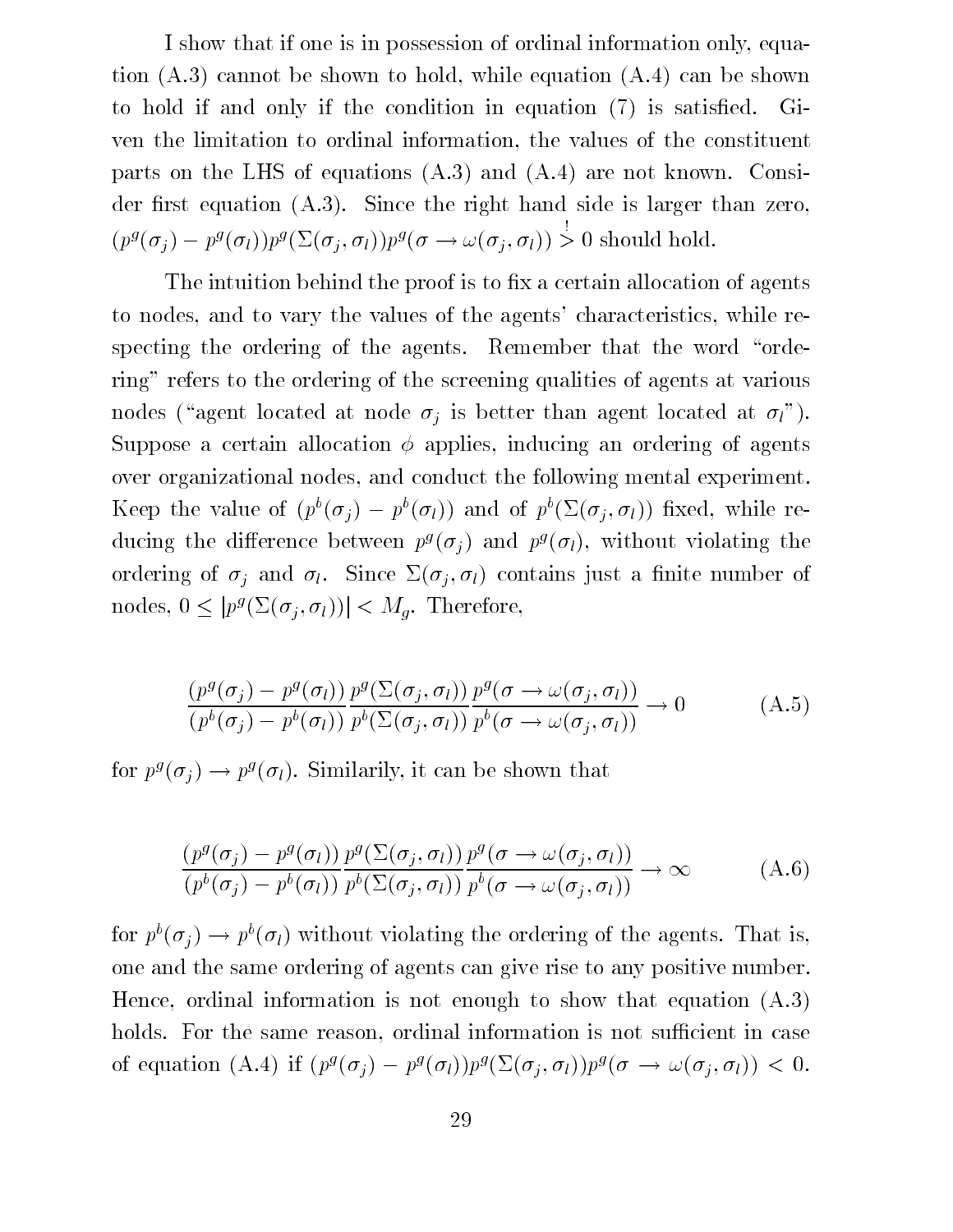Indeed, the only possibility when ordinal information may be sufficient is when

$$
\frac{(p^g(\sigma_j) - p^g(\sigma_l))}{(p^b(\sigma_j) - p^b(\sigma_l))} \frac{p^g(\Sigma(\sigma_j, \sigma_l))}{p^b(\Sigma(\sigma_j, \sigma_l))} \frac{p^g(\sigma \to \omega(\sigma_j, \sigma_l))}{p^b(\sigma \to \omega(\sigma_j, \sigma_l))} \overset{!}{\leq} 0 \tag{A.7}
$$

for  $(p^b(\sigma_i)-p^b(\sigma_l))p^b(\Sigma(\sigma_i, \sigma_l))p^b(\sigma \to \omega(\sigma_i, \sigma_l))$  < 0. Because of assumption 2, the expression

$$
\frac{p^g(\sigma_j)-p^g(\sigma_l)}{p^b(\sigma_j)-p^b(\sigma_l)}<0
$$

holds for every pair of agents, while

$$
\frac{p^g(\sigma \to \omega(\sigma_j, \sigma_l))}{p^b(\sigma \to \omega(\sigma_j, \sigma_l))} > 0
$$

and therefore, in the light of equation (A.7), for ordinal information to be sufficient

$$
\text{sign}[p^g(\Sigma(\sigma_j, \sigma_l))] \stackrel{!}{=} \text{sign}[p^b(\Sigma(\sigma_j, \sigma_l))]
$$
(A.8)

should hold, which is condition  $(7)$ .

**Proof of lemma 2** Consider  $p^g(\sigma_i) > p^g(\Sigma)$  (the same line of reasoning applies for  $q = b$ ). Then, either (i)  $\Sigma \stackrel{S}{=} \sigma_l \mathcal{P} \Sigma_{jR}$  or (ii)  $\Sigma \stackrel{S}{=} \sigma_l \mathcal{H} \Sigma_{jA}$  as  $\Sigma$  is  $\lim_{i \to \infty}$  in case  $\{i\}, p^{\circ}(\sigma_i) > 0$  $p^g(\Sigma) = p^g(\sigma_l) + (1-p^g(\sigma_l))p^g(\Sigma_{lR})$ . However, for  $p^s(\sigma_j) - p^s(\sigma_l)$  sufficiently small, and for *any* ordering of  $\sigma_j$ ,  $\sigma_l$ , and the hodes of  $\mathcal{Z}_{R}$ ,  $p^{j}(\mathcal{Y}_{i}) \leq p^{j}(\mathcal{Y}_{l}) + (1 - p^{j}(\mathcal{Y}_{l}))p^{j}(\mathcal{Z}_{lR})$  holds. Hence, ordinal information is not sufficient. In case  $\{u\}, p^s(\Sigma) = p^s(\sigma_l)p^s(\Sigma_l)$ . Hence, if  $p^j(\sigma_j) > p^j(\sigma_l)$  then  $p^j(\sigma_j) > p^j(\Sigma)$ . That is, ordinal information can be  $\Box$  sufficient.

**Proof of lemma 3** The proof used for lemma 2 also applies, *mutatis*  $mutand is, for this lemma.$ 

**Proof of lemma 4** By proposition 1 if  $\sigma_l \sim \sigma_k$  then either only hierarchical or only polyarchical building blocks are used in connecting nodes  $\sigma_l$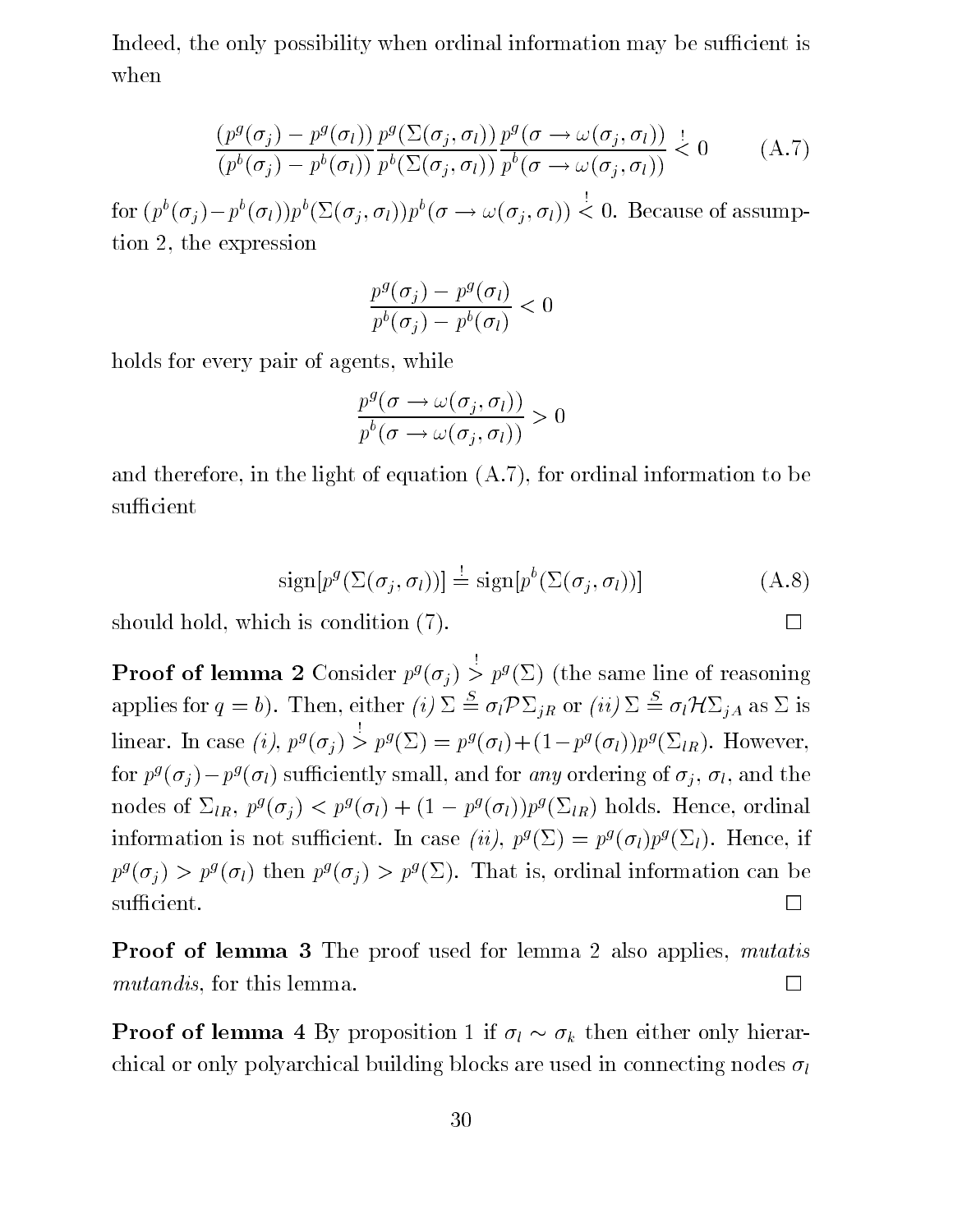and  $\sigma_k$ . Therefore  $\sigma_k \in \Sigma(\sigma_j, \sigma_l)$ . Since ordinal information is sufficient to show that is a shown that is a shown that is a shown that is a shown that is a shown that is a shown that is a shown that is a shown that is a shown that is a shown that is a shown that is a shown that is a shown that  $\succ \sigma_l$ ,  $p^q(\Sigma(\sigma_i, \sigma_l)) > 0$  can be shown to hold using ordinal information only. Since  $\sigma_l \sim \sigma_k$ ,  $\sigma_l \in \Sigma(\sigma_j, \sigma_k)$ , and  $p(\Sigma(\sigma_j, \sigma_k)) =$  $p(\Sigma(\sigma_i, o_i))$ . Hence,  $\text{sign}[p^i(\Sigma(o_i, o_k))] = \text{sign}[p^i(\Sigma(o_i, o_i))]$ , and so  $o_i >$  $\rightarrow$  $k$  . The set of the set of the set of the set of the set of the set of the set of the set of the set of the set of the set of the set of the set of the set of the set of the set of the set of the set of the set of the se

**Proof of lemma 5** Suppose  $p^g(\sigma_l) > p^g(\Sigma_i)$  and  $p^b(\sigma_l) < p^b(\Sigma_i)$  (the same line of reasoning that follows can be applied to the opposite case  $p_{\sigma}(o_1)$  <  $\langle \langle p^g(\Sigma_j) \rangle \rangle = p^b(\overline{\Sigma_j})^{\overline{g}}$ . Then, from lemma  $2, \Sigma_j \stackrel{\cong}{=} \sigma_j \mathcal{H} \Sigma_{jA}$ , while lemma 3 shows that  $\Sigma_i \stackrel{\cong}{=} \sigma_i \mathcal{P} \Sigma_{iA}$ . This is a contradiction.

**Proof of lemma 6**: I discuss the case where  $\{i\}$   $p^s$  ( $o_l$ )  $\ge$  $> p^g(\Sigma)$  and  $p^{b}(\sigma_{l}) > p^{b}(\Sigma)$ , and the case where *(ii)*  $p^{g}(\sigma_{l})$  <  $\langle p^g(\Sigma) \text{ and } p^b(\sigma_l) \langle p^b(\Sigma) \rangle$ in turn.

(i) From lemma 2,  $\Sigma \stackrel{\text{!S}}{=} \sigma_j \mathcal{H} \Sigma_{jA}$ , implying that

$$
p^{q}(\sigma_{l}) \stackrel{!}{>} p^{q}(\Sigma) \stackrel{Q}{\Rightarrow} \begin{cases} p^{g}(\sigma_{l}) \stackrel{!}{>} p^{g}(\sigma_{j}) & \wedge p^{b}(\sigma_{l}) \stackrel{!}{>} p^{b}(\Sigma_{jA}) & \text{or} \\ p^{b}(\sigma_{l}) \stackrel{!}{>} p^{b}(\sigma_{j}) & \wedge p^{g}(\sigma_{l}) \stackrel{!}{>} p^{g}(\Sigma_{jA}) \end{cases}
$$
(A.9)

where  $\Sigma_{jA}$  is either (a) a degenerate (sub-)organization equal to  $\Sigma_{jA}$  =  $\sigma_{ja}$ , or (b) a proper (sub-)organization containing at least two nodes. In case  $(a)$ , the conditions in equation  $(A.9)$  can be rewritten as

$$
p^{q}(\sigma_{l}) \stackrel{!}{>} p^{q}(\Sigma) \stackrel{Q}{\Rightarrow} \begin{cases} \sigma_{l} \stackrel{!}{\succ} \sigma_{j} & \wedge \sigma_{ja} \stackrel{!}{\succ} \sigma_{l} \text{ or} \\ \sigma_{j} \stackrel{!}{\succ} \sigma_{l} & \wedge \sigma_{i} \stackrel{!}{\succ} \sigma_{ja} \end{cases}
$$
(A.10)

However, since  $\Sigma \stackrel{!S}{=} \sigma_j \mathcal{H} \sigma_{ja}$ ,  $\sigma_j \sim \sigma_{ja}$  holds, and thereore, by lemma 4 either leads and a state of the state of the state of the state of the state of the state of the state of the s  $\succ \sigma_i \sim \sigma_{ia}$  or  $\sigma_i \sim \sigma_{ia} \succ \sigma_l$ , which violates either condition mentioned in equation (A.10). This shows that both  $p^g(\sigma_l) > p^g(\Sigma)$  and  $p^{b}(\sigma_l) > p^{b}(\Sigma)$  cannot be shown using ordinal information only when  $\Sigma_{jA} = \sigma_{ja}.$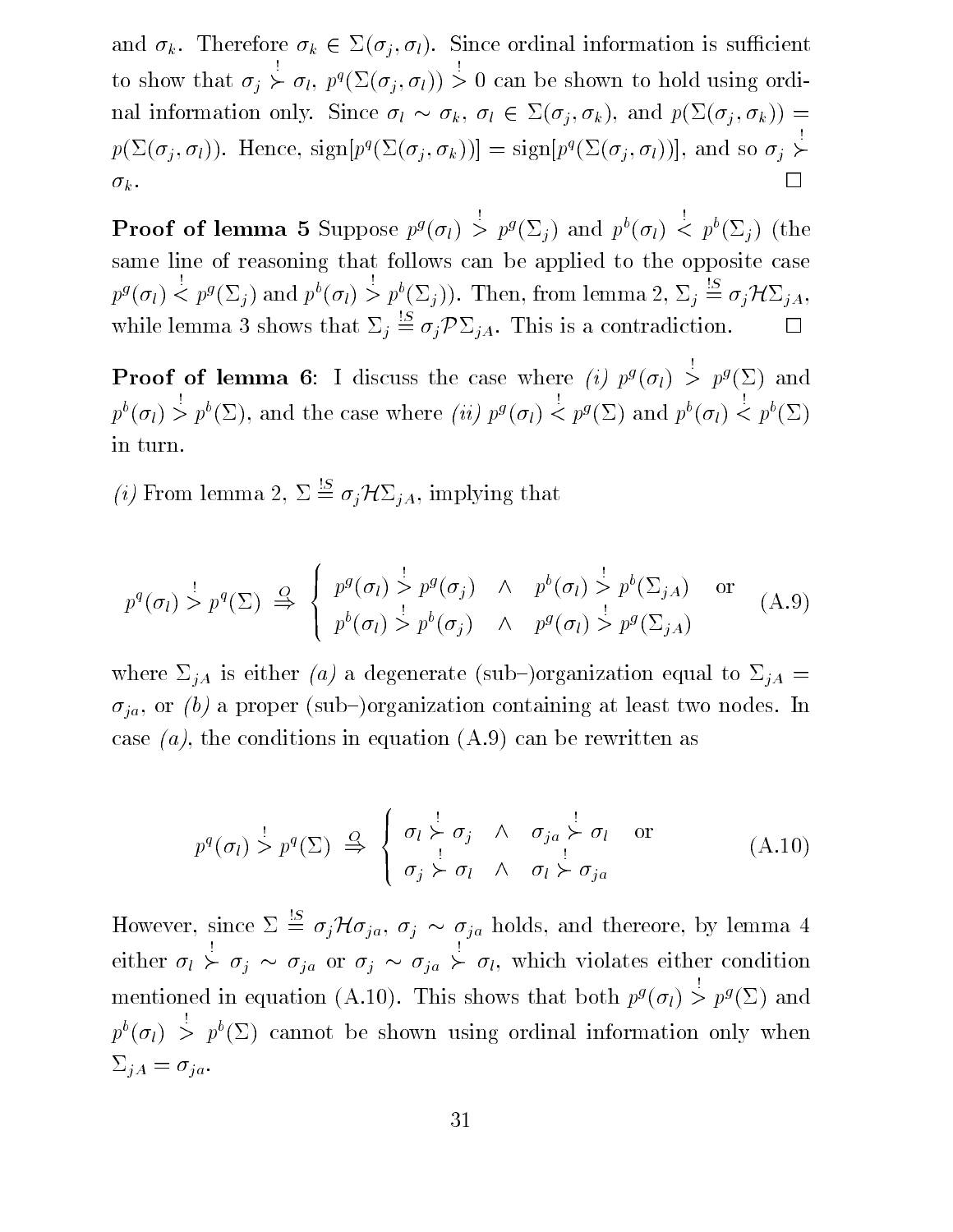In case  $\{0\}, p\{0\} >$  $> p^q(\Sigma_{iA}) \cong \Sigma_{iA} \cong \sigma_{ia} \mathcal{H} \Sigma_{iAA}.$  Since  $\Sigma \cong$  $\sigma_j\mathcal{H}\sigma_{ja}\mathcal{H}\Sigma_{jAA}, \sigma_j \sim \sigma_{ja}$  should hold. Consider the top line of condition A.9 first. Since  $\sigma_j \sim \sigma_{ja}$  should hold, the condition can be rewritten as la construction de la construction de la construction de la construction de la construction de la construction de la construction de la construction de la construction de la construction de la construction de la constru  $\succ \sigma_i \sim \sigma_{ia} \;\land\; p^b(\sigma_l) > p^b(\Sigma_{iA})$ . The latter part boils down to  $p^b(\sigma_l) > p^b(\Sigma_{iA}) = p^b(\sigma_{ia})p^b(\Sigma_{iAA})$ , which, together with  $p^b(\sigma_l) < p^b(\sigma_{ia})$ , implies  $p^b(\sigma_l) > p^b(\Sigma_{iAA})$ . That is,  $\Sigma_{AA}$  should be hierarchically structured, and one enters an infinite regress. However, structures are assumed to be finite. Therefore, more than ordinal information is required. The proof of the insufficiency of ordinal information in case of the condition at the bottom line of (A.9) proceeds in the same fashion.

(*ii*) From lemma 3,  $\Sigma \stackrel{\text{!}S}{=} \sigma_a \mathcal{P} \Sigma_{jR}$ , implying that

<sup>8</sup>

$$
p^{q}(\sigma_{l}) \stackrel{!}{\leq} p^{q}(\Sigma) \stackrel{!}{\Rightarrow} \begin{cases} p^{g}(\sigma_{l}) \stackrel{!}{\leq} p^{g}(\sigma_{j}) & \wedge & p^{b}(\sigma_{l}) \stackrel{!}{\leq} p^{b}(\Sigma_{jR}) \text{ or} \\ p^{b}(\sigma_{l}) \stackrel{!}{\leq} p^{b}(\sigma_{j}) & \wedge & p^{g}(\sigma_{l}) \stackrel{!}{\leq} p^{g}(\Sigma_{jR}) \end{cases}
$$
 (A.11)

The same way of reasoning as under  $(i)$  applies. Hence, ordinal information is not sufficient to show that both  $p^{\sigma}(\theta_l) \leq p^{\sigma}(\Sigma)$  and  $p^{\sigma}(\theta_l) \leq p^{\sigma}(\Sigma)$ П

**Proof of lemma** 7 I discuss the case  $\text{sign}[p^y(\Sigma_i)-p^y(\Sigma_l)] = \text{sign}[p^v(\Sigma_i)-p^y(\Sigma_l)]$  $p^{b}(\Sigma_{l})$  = + (This implies no limitation as one can freely interchange the structures  $\Sigma_i$  and  $\Sigma_l$ ). Since  $\Sigma_i \stackrel{\cong}{=} \sigma_i \mathcal{H} \Sigma_{iA}$  and  $\Sigma_l \stackrel{\cong}{=} \sigma_l \mathcal{H} \Sigma_{lA}$ ,  $p^{j}(\Delta_{i}) >$  $> p^g(\Sigma_l)$  equals  $p^g(\sigma_i)p^g(\Sigma_{iA}) >$  $> p^g(\sigma_l) p^g(\Sigma_{lA}), \text{ while } p^b(\Sigma_i) > 0$ >  $p^{b}(\Sigma_{k})$  amounts to  $p^{b}(\sigma_{i})p^{b}(\Sigma_{iA}) > p^{b}(\sigma_{i})p^{b}(\Sigma_{iA})$ . For both these conditions to hold either of the following set of conditions must hold:

$$
\begin{cases}\np^{g}(\sigma_{j}) > p^{g}(\sigma_{l}) \\
p^{g}(\Sigma_{jA}) > p^{g}(\Sigma_{lA}) \\
p^{b}(\sigma_{j}) > p^{b}(\Sigma_{lA}) \\
p^{b}(\Sigma_{jA}) > p^{b}(\sigma_{l})\n\end{cases} \tag{A.12}
$$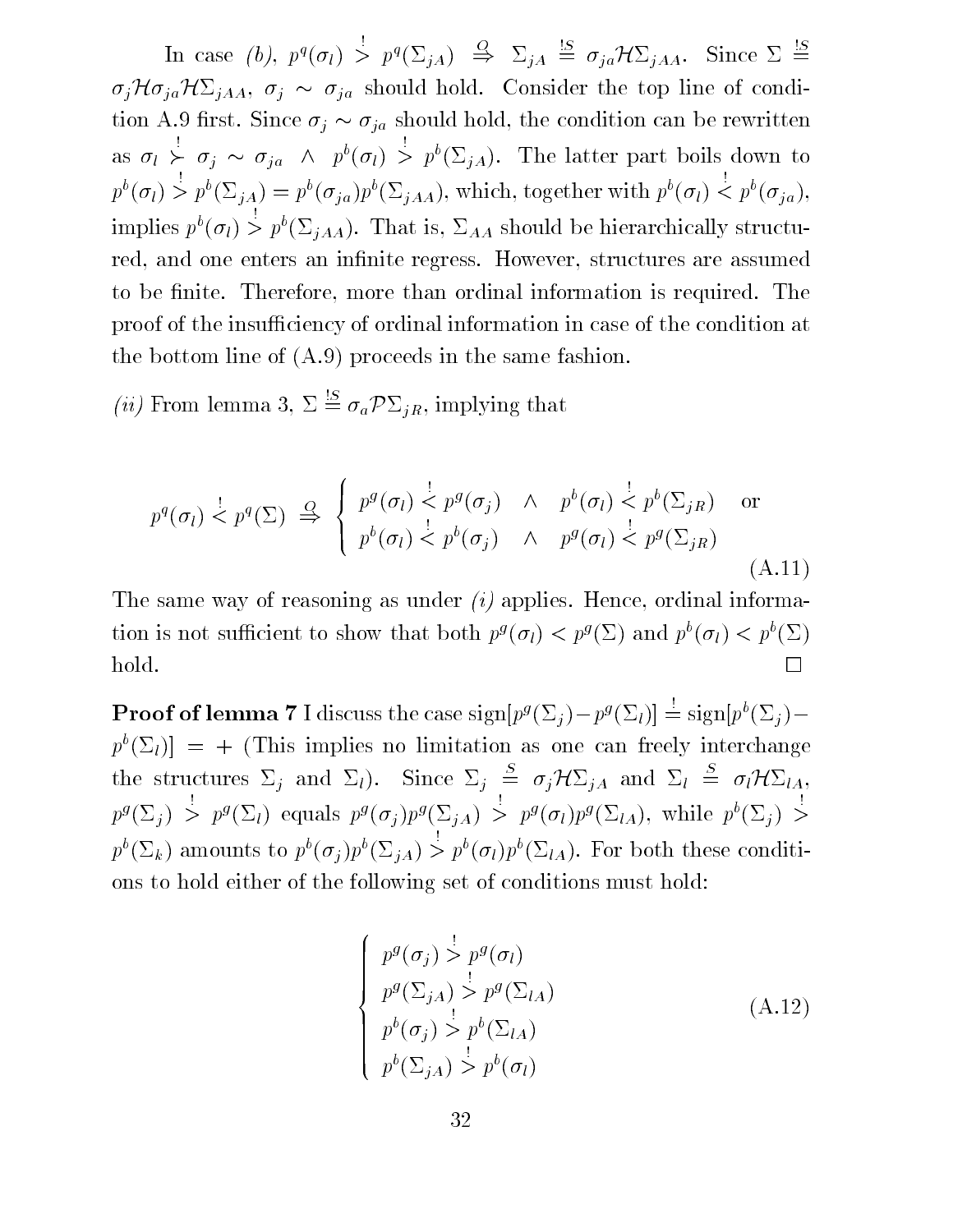$$
\overline{\text{or}}
$$

$$
\begin{cases}\np^b(\sigma_j) > p^b(\sigma_l) \\
p^b(\Sigma_{jA}) > p^b(\Sigma_{lA}) \\
p^g(\sigma_j) > p^g(\Sigma_{lA}) \\
p^g(\Sigma_{jA}) > p^g(\sigma_l)\n\end{cases} \tag{A.13}
$$

In case of condition (A.12) it follows from  $p^b(\sigma_i) > p^b(\Sigma_{lA})$  that  $\Sigma_{lA} \triangleq$  $\sigma_{la} \mathcal{H} \Sigma_{IAA}$ , which in turn implies that  $p^b(\sigma_i) > p^b(\sigma_{la}) p^b(\Sigma_{IAA})$  and  $\sigma_l \sim$  $o_{la}$ . Moreover, since  $p<sup>s</sup>(o_i) >$  $> p^g(\sigma_l), \sigma_j \succ \sigma_l$  holds. Therefore  $\sigma_j \succ \sigma_l$  $\sigma_{la}$  or  $p^b(\sigma_{la}) > p^b(\sigma_i)$ . The latter implication together with  $p^b(\sigma_i) >$ >  $p^{b}(\sigma_{la})p^{b}(\Sigma_{lAA})$  shows that  $p^{b}(\sigma_{i}) > p^{b}(\Sigma_{lAA})$  should hold. That is  $\Sigma_{lAA} \stackrel{\sim}{=}$  $\sigma_{la} \mathcal{H} \Sigma_{IAAA}$ , and one enters an infinite regress. This proves that ordinal information is insufficient, since the structures are finite. In case of condition  $(A.12)$  one enters an infinite regress for the same reason.  $\Box$ 

Proof of lemma 8 The structure of the conditions that should hold for  $sign[p^g(\Sigma_j)-p^g(\Sigma_l)] \stackrel{!}{=} sign[p^b(\Sigma_j)-p^b(\Sigma_l)] = +$  are identical to the structure of the conditions of lemma 7. One can now derive an infinite regress by showing that  $\Sigma_j$  should be an infinite pure polyarchy, which is impossible given the limitation to finite structures.  $\Box$ 

**Proof of lemma 9** Since the function  $p(\Sigma(\sigma_i, \sigma_l))$  is continuous in its arguments, any ordering of the nodes  $\sigma_k \in \Sigma(\sigma_i, \sigma_l)$ , with values  $p^g(\sigma_k)$ suniciently close to 1 satisfies  $sign[p^{\sigma}(\varSigma(\sigma_i, \sigma_l))] = sign[x].$ 

Similarily, any ordering of the nodes  $\sigma_k \in \Sigma(\sigma_j, \sigma_l)$ , with values  $p\left( \sigma_{k}\right)$  sufficiently close to 0 satisfies sign $|p\left( \Sigma(\sigma_{i},\sigma_{l})\right)|=$  sign $|y|$ . That is, one and the same ordering can give rise to opposite signs of  $p(\Sigma(\sigma_i, \sigma_l)).$ Then, by lemma 1, ordinal information is not sufficient.  $\Box$ 

## References

P. BOLTON AND M. DEWATRIPONT (1994), The Firm as a Communica-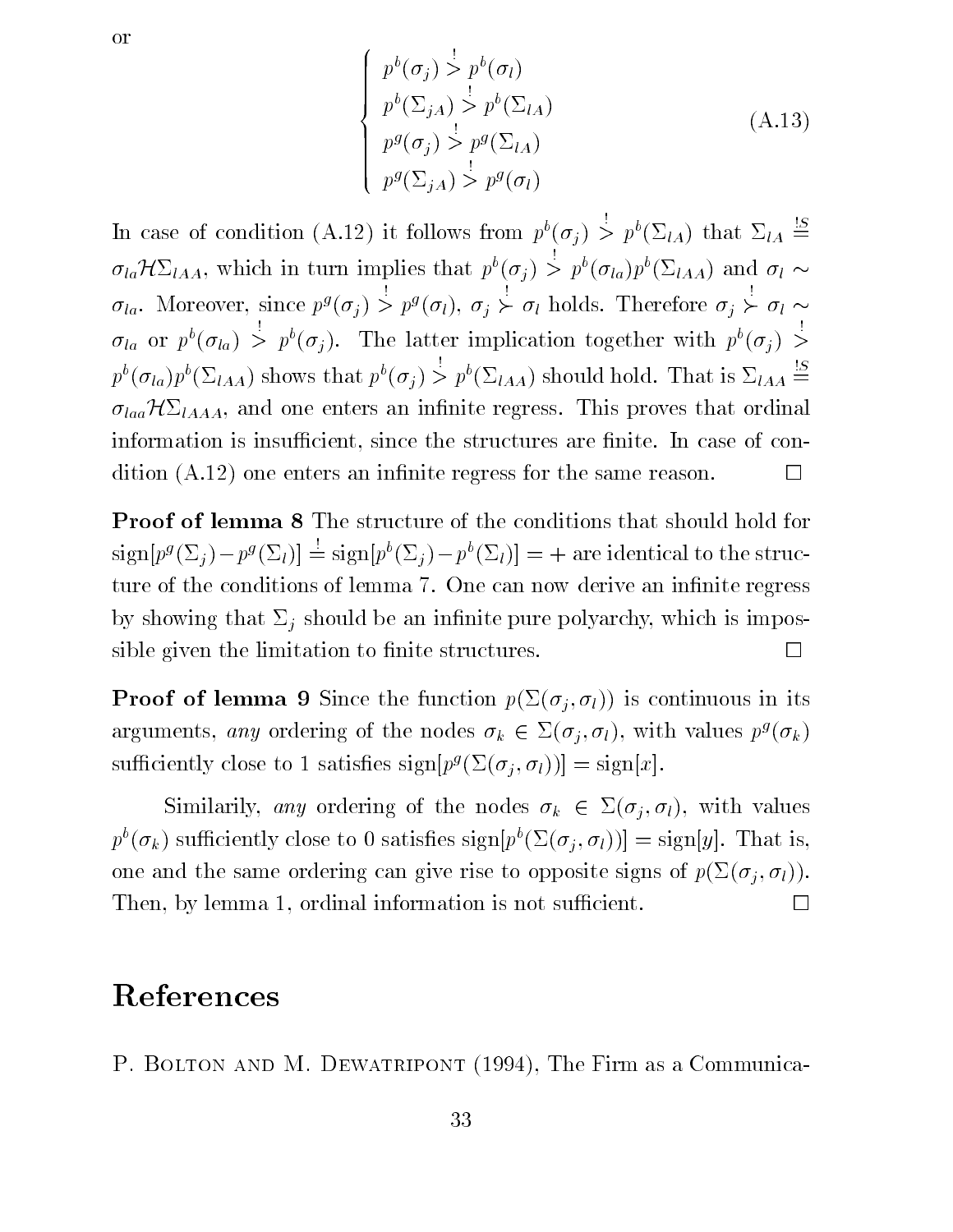tion Network, *Quarterly Journal of Economics*, 109, pp. 809–839.

D. T. CAMPBELL (1958), Systematic Error on the Part of Human Links in Communication Systems, *Information and Control*, 1, pp. 334–369.

N. A. EUSKE AND K. H. ROBERTS (1987), Evolving Perspectives in *Organization Theory: Communication Implications*, pp. 41–69 in F. M. JABLIN ET AL., Handbook of Organizational Communication. An Interdisciplinary Perspective. Newbury Park etc.: Sage Publications.

L. R. FOULDS (1992), *Graph Theory Applications*. Berlin: Springer.

J. R. GALBRAITH (1973), *Designing Complex Organizations.* Reading, Mass.: Addison Wesley.

D. S. GOURAN AND R. Y. HIROKAWA (1986), Counteractive Functions of Communication in Effective Group Decision-Making, pp. 81-90 in R. Y. HIROKAWA AND M. S. POOLE (EDS), *Communication and Group* Decision-Making. Beverly Hills etc.: Sage Publications.

G. W. J. HENDRIKSE (1992), Competition Between Architectures, Annales d'Economie et de Statistique,  $25/26$ , pp. 39-50.

R. Y. HIROKAWA AND D. R. SCHEERHORN (1986), *Communication in* Faulty Group Decision-Making, pp. 63-80 in R. Y. HIROKAWA AND M. S. POOLE (EDS), *Communication and Group Decision–Making.* Beverly Hills etc.: Sage Publications.

G. P. HUBER AND R. L. DAFT (1987), The Information Environments of Organizations, pp. 130–164 in F. M. JABLIN ET AL., Handbook of Organizational Communication. An Interdisciplinary Perspective. Newbury Park etc.: Sage Publications.

Y. M. IOANNIDES (1987), On the Architecture of Complex Organizations, *Economics Letters*,  $25$ , pp.  $201-206$ .

F. M. JABLIN (1987), Formal Organization Structure, pp. 389-419 in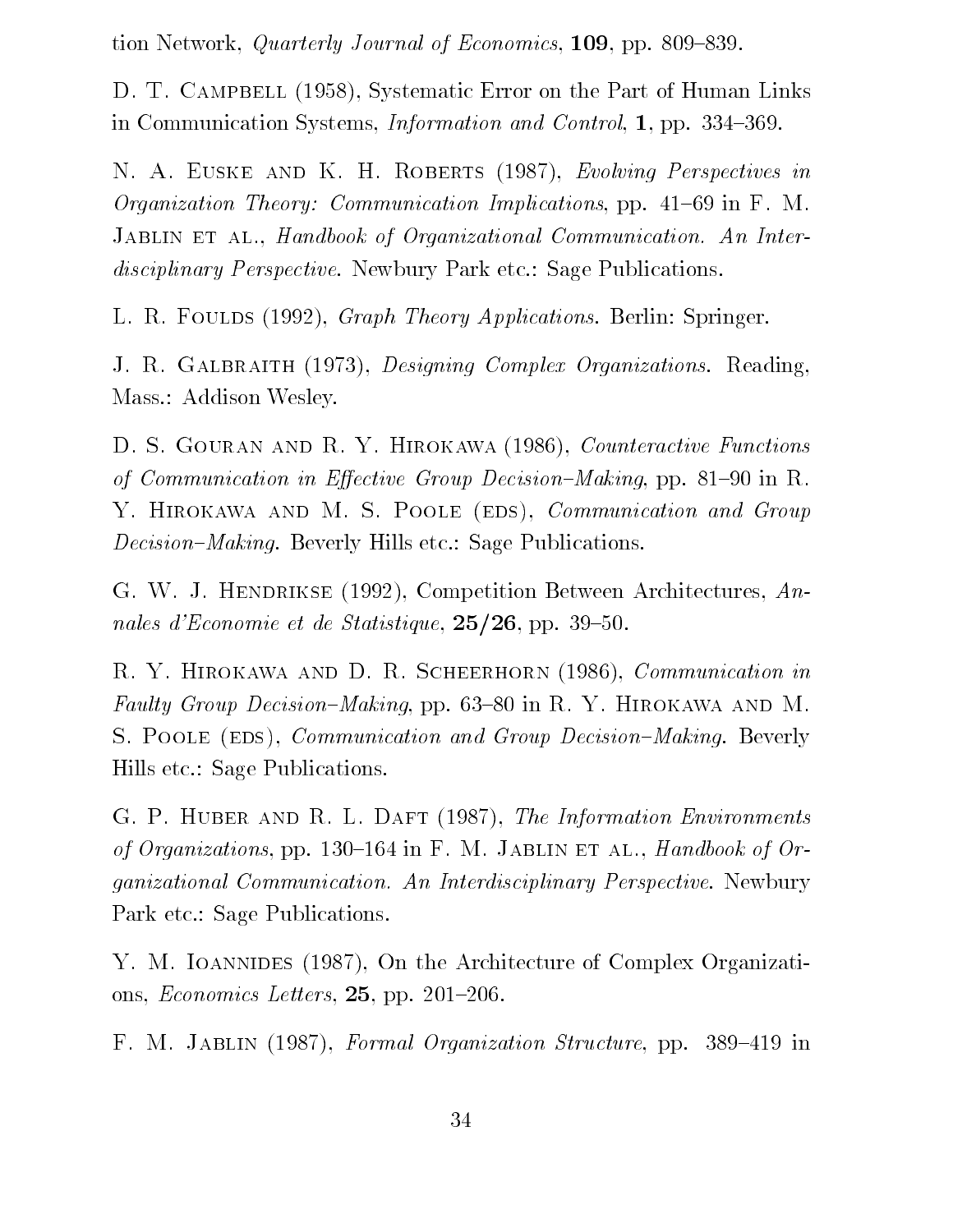F. M. JABLIN ET AL., Handbook of Organizational Communication. An Interdisciplinary Perspective. Newbury Park etc.: Sage Publications.

F. M. JABLIN ET AL., Handbook of Organizational Communication. An Interdisciplinary Perspective. Newbury Park etc.: Sage Publications.

D. Karotkin, S. Nitzan and J. Paroush (1988b), The Essential Ranking of Decision Rules in Small Panels of Experts, Theory and Decision, 24, pp.  $253-268$ .

W. T. H. Koh (1992a), Human Fallibility and Sequential Decision Making. Hierarchy versus Polyarchy, Journal of Economic Behavior and Or*ganization*, **18**, pp. 317-345.

W. T. H. Koh (1992b), Variable Evaluation Costs and the Design of Fallible Hierarchies and Polyarchies, *Economics Letters*, **38**, pp. 313-318.

W. T. H. KOH (1993), First-Mover Advantage and Organizational Structure, *Economics Letters*, **43**, pp.  $47-52$ .

W. T. H. Koh (1994a), Making Decisions in Commitees. A Human Fallibility Approach, *Journal of Economic Behavior and Organization*, 23, pp. 195-214.

W. T. H. KOH (1994b), Fallibility and Sequential Decision–Making, Journal of Institutional and Theoretical Economics,  $150$ , pp.  $362-374$ .

K. J. KRONE ET AL. (1987), *Communication Theory and Organizational Communication: Multiple Perspectives, pp.*  $18–40$  in F. M. JABLIN ET al., Handbook of Organizational Communication. An Interdisciplinary Perspective. Newbury Park etc.: Sage Publications.

J. G. MARCH AND H. A. SIMON (1993), Organizations. 2nd edition. Cambridge, Mass.: Blackwell Publishers.